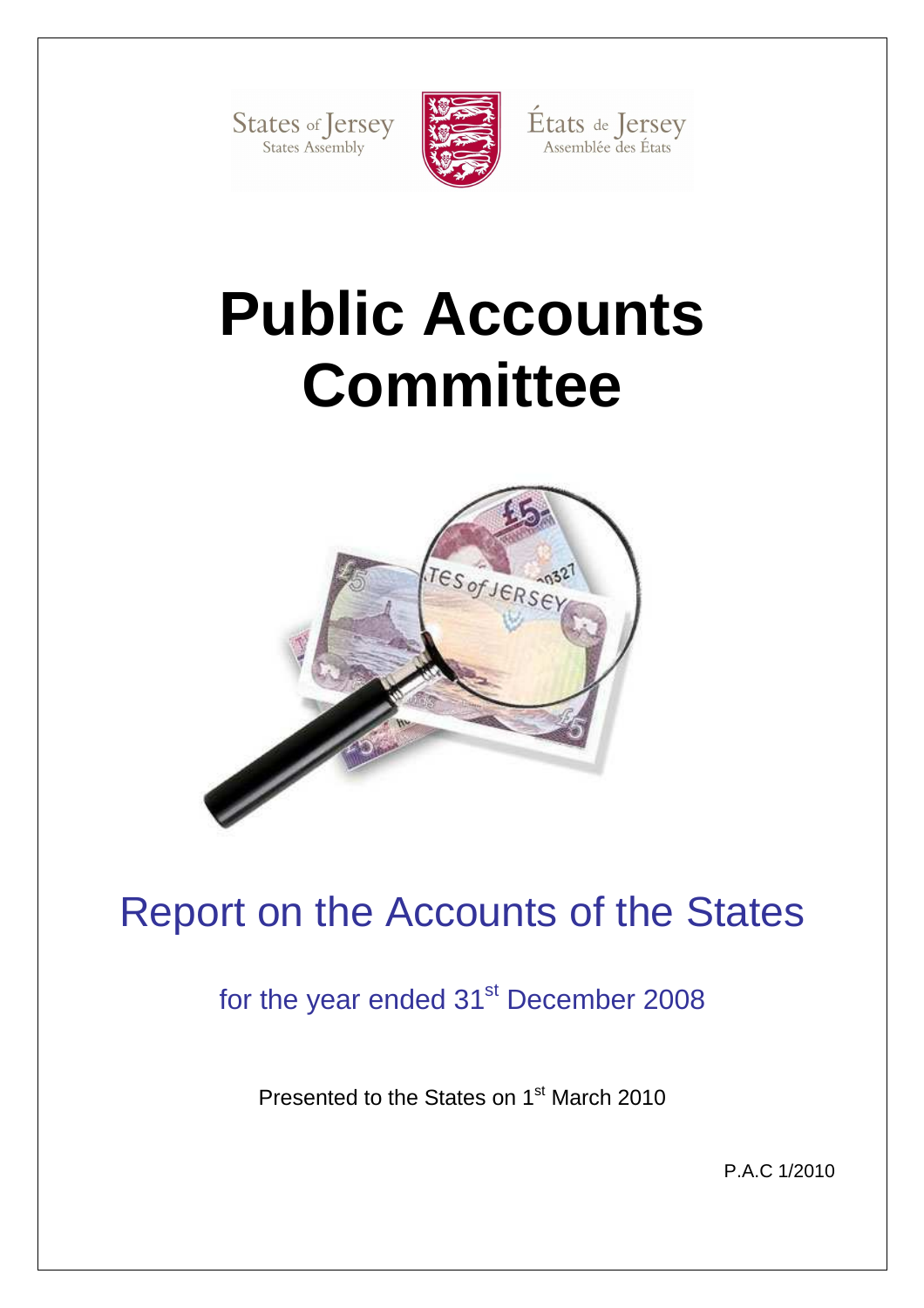| CONFUSION OVER THE LINES OF ACCOUNTING RESPONSIBILITY  32 |
|-----------------------------------------------------------|
|                                                           |
|                                                           |
|                                                           |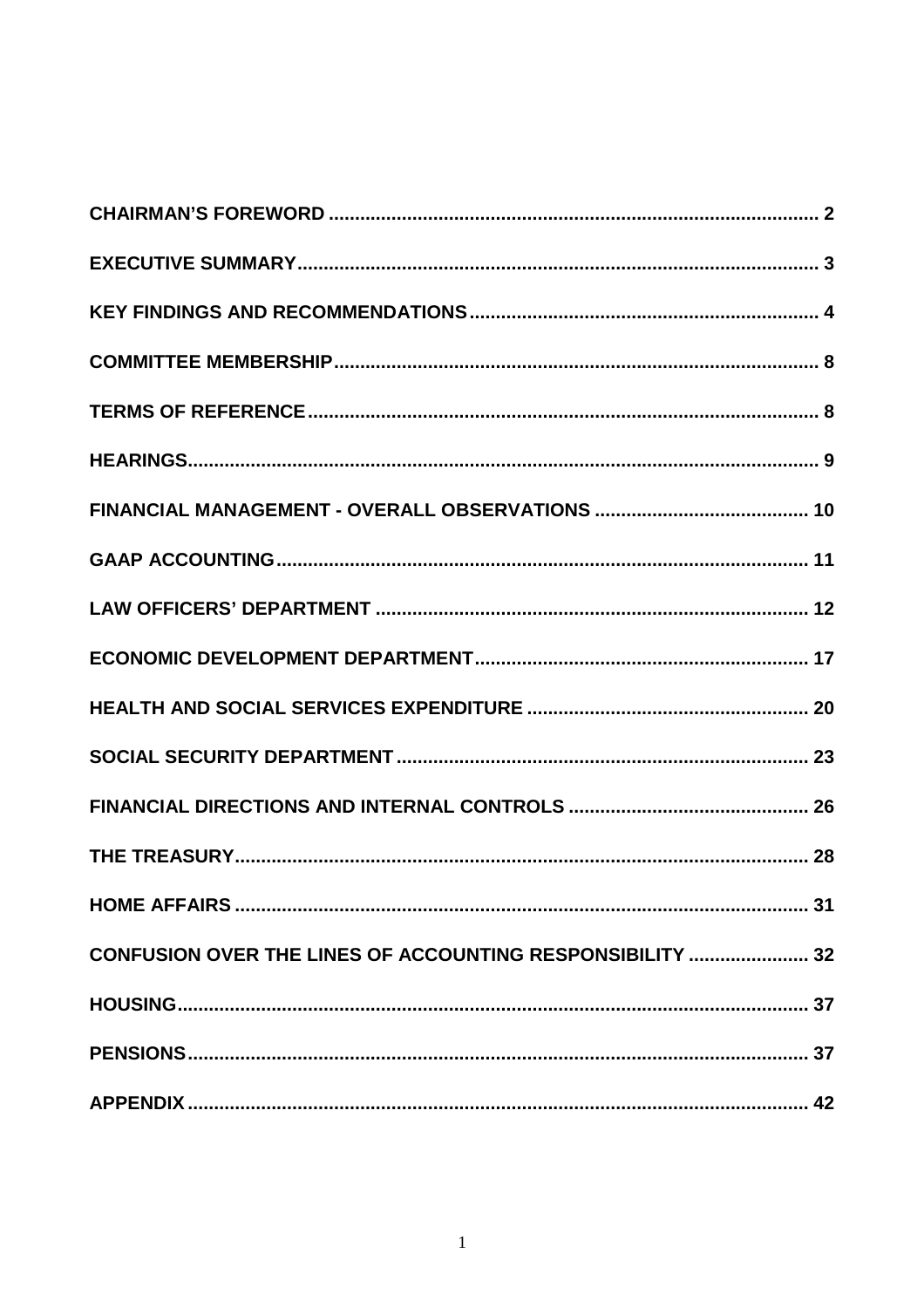## **Chairman's Foreword**

The Public Accounts Committee looks for weaknesses in the structure of public finances and questions the robustness of current structures. A report of this nature, which highlights areas of concern, will inevitably appear highly critical. It should be noted that there is much to praise within the public sector organisation, and the Public Accounts Committee found areas of efficient and capable management which are not covered within this report.

However it would be virtually impossible to run a private sector business on a sustainable long term basis with the quality of financial information and risk mitigation that is currently prevalent in public sector finances and management accounts. It is difficult to envisage how projects such as a Comprehensive Spending Review can be professionally carried out where basic information such as property costs, depreciation, replacement capital and central costs are not available in a consistent and reliable manner. Furthermore much work still needs to be done to control and budget for significant variable costs such as Supplementation and Court & Case Costs.

Ultimately, it will be the taxpayer that funds these inefficiencies. It is in their interest to invest in proper financial management in order to eliminate longer term waste and improve both management and cost control.

Key issues arising from this report will form the basis of further work by the PAC during 2010.



Senator Ben Shenton Chairman, Public Accounts Committee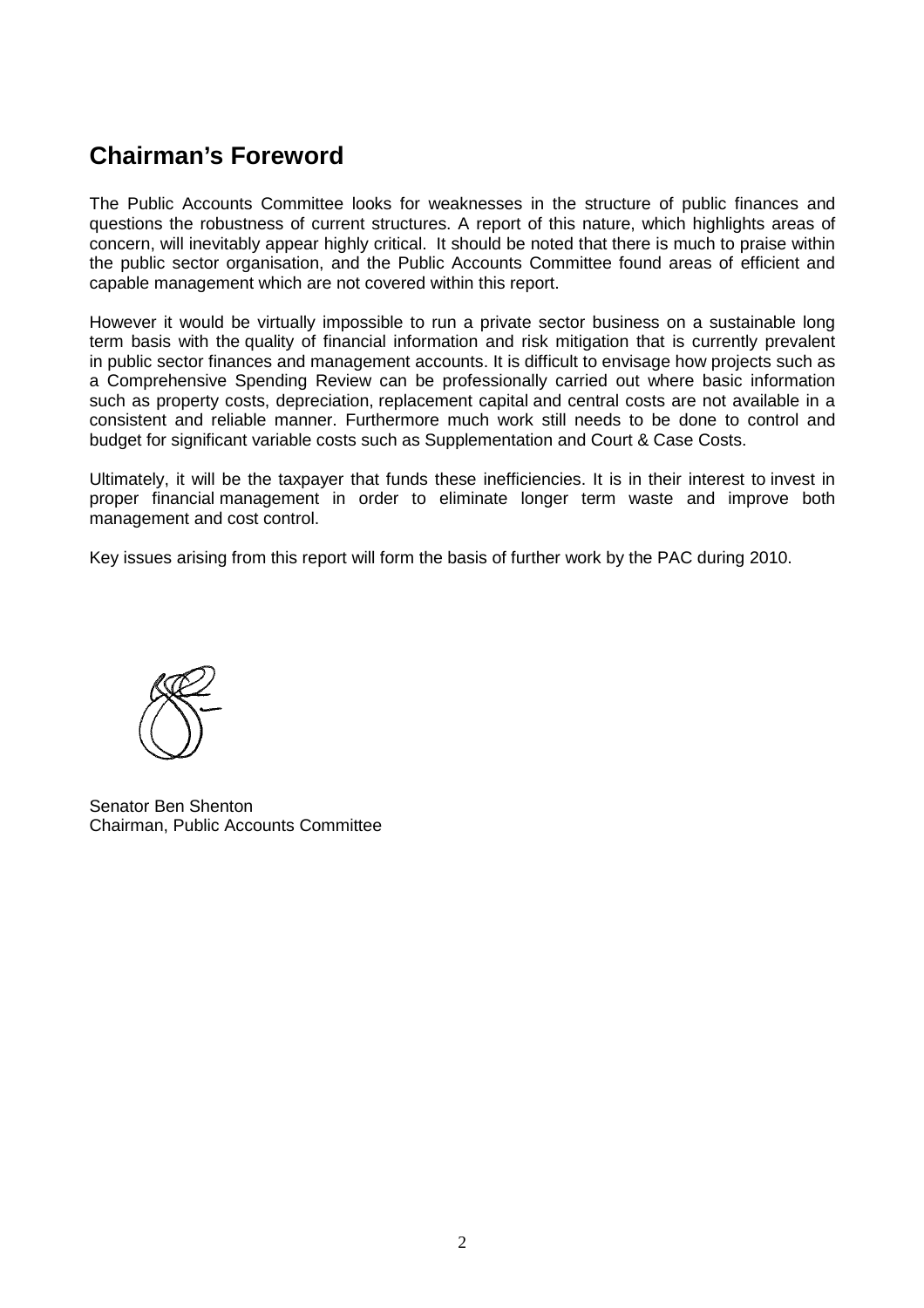## **Executive Summary**

- As the switch to GAAP accounting was not complete at the time of the preparation of the 2008 accounts, it has been extremely difficult for the Public Accounts Committee (PAC) to satisfactorily examine the States accounts, which are less than transparent due to complications and confusion inherent in comparing budget and actual. Also, the summary of income and expenditure listed under Social Security<sup>1</sup> is misleading because it is missing material amounts which are charged directly to the Social Security and Health Insurance funds.
- Volatile factors such as court and case costs (which remain at the taxpayers' expense) remain a significant and unpredictable drain on public funds.
- Fraud within the States, in particular benefit fraud, remains a drain on taxpayers' money and the PAC is concerned that it is not being treated with sufficient urgency.
- The PAC is concerned that the absence of repatriation legislation means that the cost of accommodation of foreign nationals in Jersey's prison is also borne by the taxpayer.
- The Public Employees Contributory Retirement Scheme (PECRS) remains a substantial area of unease. The liability for scheme members and the taxpayer continues to grow, and urgent consideration should be given to conversion to a defined contributions scheme. Further research in this area will be undertaken by the PAC during 2010.
- Although the provision of grants by the Economic Development Department (EDD) has now been subject to some regulation subsequent to an investigation by the Comptroller and Auditor General (C&AG), the PAC remains concerned that grants are still being given without sufficient checks.
- Although the inevitability of unpredictable costs to a certain extent within Health is acknowledged, the fact that the true costs of health provision are not known is of serious concern. Without such figures, no adequate review of financial management is possible.
- Added costs as a result of lack of accountability and confusion of lines of accountability remain an issue: the overspend in 2008 within Home Affairs and the failure to cover the cost of the Euros when purchasing the Energy From Waste Plant being two significant examples. The Committee is troubled by an apparent absence of central ownership of such problems. Within the Home Affairs Department, the apparent ease with which the Accounting Officer side-stepped accountability is a major concern – especially as the matter had been raised previously. The PAC recommends immediate action to eliminate this serious flaw.

 $\overline{a}$  $1$  Financial Report and Accounts 2008 page 119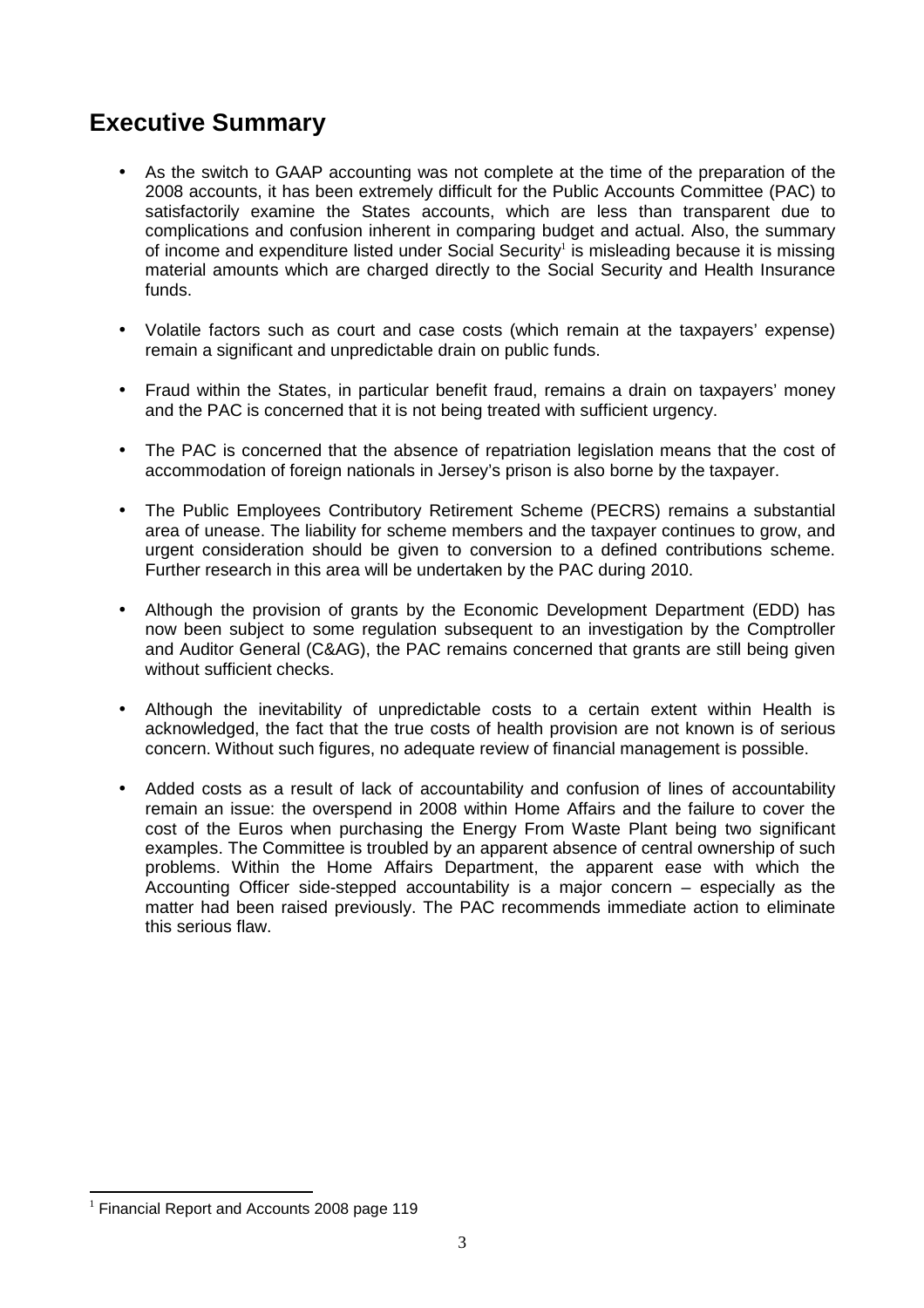## **Key Findings and Recommendations**

## **Financial Management - Overall Observations**

**Key Finding** The Committee is concerned that central findings in 2008/2009 may be repeated due to structural deficiencies. The poor financial management of the Energy From Waste exchange rate strategy and issues of an emotional nature (such as pandemic flu funding and the historic abuse enquiry) will ultimately impact on the tax payer who will suffer higher taxes and/or reduced services as a result.

**Recommendation** Whilst the PAC are pleased that the Treasury Minister has acknowledged significant deficiencies in his Department, and support his endeavours in this area, we recommend that the whole structure of responsibility for financial management is reviewed on a holistic level with greater emphasis on financial control and accountability across the public sector. Open cheque book policies, regardless of circumstances, must be discouraged.

## **GAAP Accounting**

**Key Finding** It is very difficult, if not impossible, to satisfactorily examine the States Accounts, due to the complications inherent in comparing budget and actual arising from the switch towards impending GAAP Accounting.

**Recommendation** The move to GAAP compliant accounting should be accelerated. In addition, trading entities such as the Airport should provide proper accounts in order that performance can be measured against other entities worldwide.

## **Law Officers' Department**

**Key Finding 1** Court and Case costs are an unpredictable and volatile drain on taxpayers' money. Therefore, this expenditure cannot be budgeted for. However, these costs can present a significant financial risk for a small island community and their volatility makes prudent financial management difficult.

**Recommendation 1** Prosecution costs in the Magistrates Court should be recovered on an 'ability to pay' basis. A more holistic approach to court costs needs to be undertaken as matters such as legal aid provision need to be taken into account. The PAC recommends that the Judiciary undertakes an internal review of its funding requirements and looks towards the commerciality of all functions provided.

**Key Finding 2** The Department finds it problematic to recruit and retain senior staff due to a lack of competitive salaries, particularly at a senior level where staff find substantial incentives to move to the private sector.

**Recommendation 2** A significant proportion of remuneration is provided through the provision of a generous final salary pension scheme that may not be fully appreciated on a salary comparison basis. By aligning the remuneration package more closely with the private sector, the ability to recruit may improve.

**Key Finding 3** The recruitment of staff may also be problematic due to the potentially public nature of the role.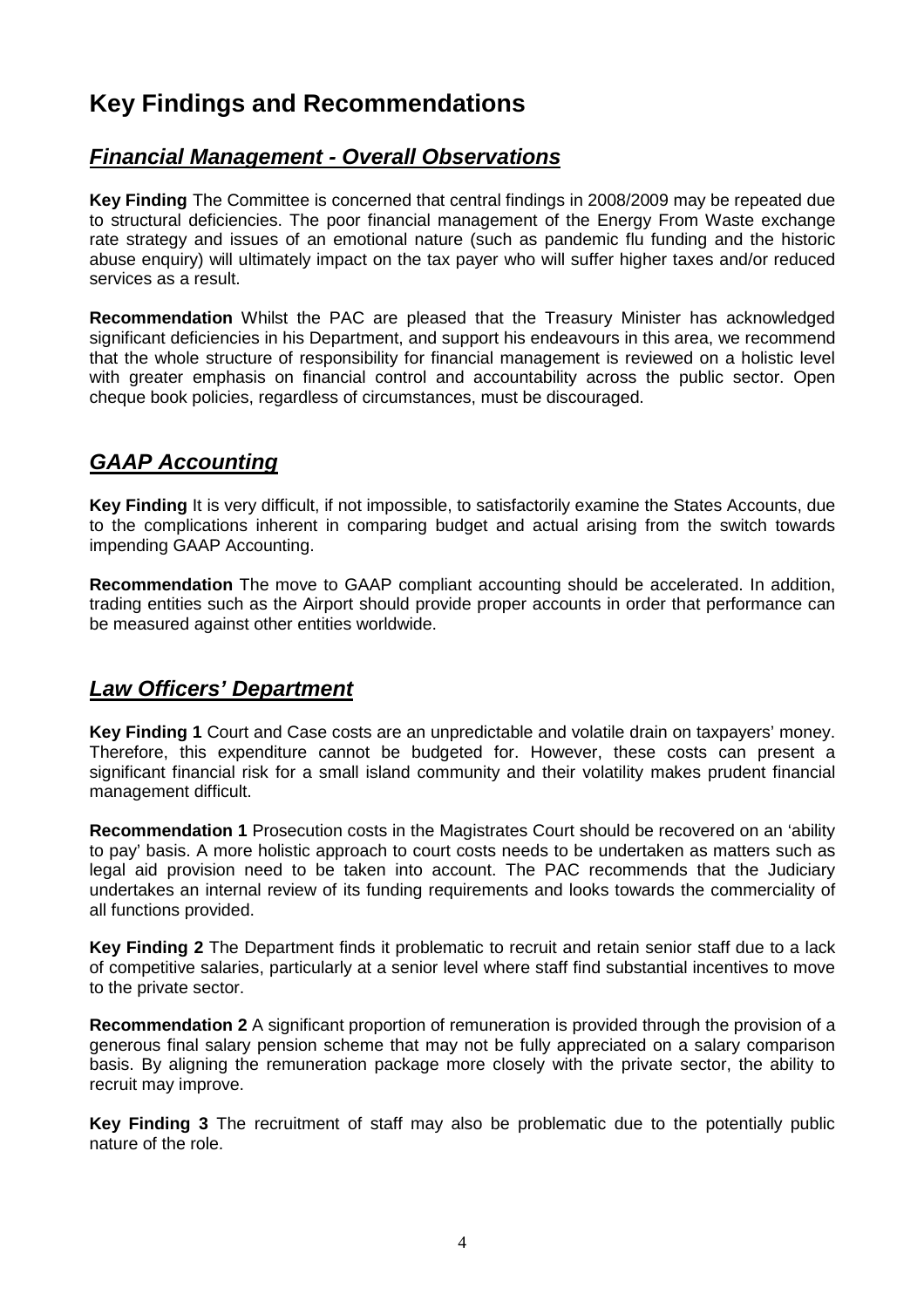**Recommendation 3** The conflict between freedom of information and professional confidentiality needs to be addressed. Ultimately, the ability to undertake a task to the highest standard must take priority over freedom of information as it is in the best interests of the public.

**Key Finding 4** Unlike in the private sector, the Law Officers' Department has no financial incentive to optimise staff time against projects. However, time management is vitally important for adequate cost control.

**Recommendation 4** The Law Officers' Department should ensure that workload matches resources available and that work is prioritised appropriately. States Departments utilising the services of the Law Officers for low priority advice should be instructed to obtain a response from the private sector – albeit at a cost to themselves. The Department must operate a triage system and when necessary, advise that it may be in the interests of the client to seek advice elsewhere.

#### **Economic Development Department**

**Key Finding 1** The procedures in relation to the provision of grants (which is in effect the handing out of taxpayers' money) have been tightened and the PAC is heartened by this.

**Recommendation 1** The PAC is concerned that grants are still being provided to organisations that do not fulfil all requirements. The PAC recommends that EDD adopt a 'zero tolerance' approach given the nature of the funding – regardless of any short term impact. The PAC is concerned about the cost effectiveness of some of Jersey Finance's speculative activities, and questions whether these should be publicly funded.

## **Health and Social Services Expenditure**

**Key Finding 1** Expenditure on Health and Social Services is never in the ratio put forward in the Business Plan as technically they are 'one' Department with 'one' budget.

**Recommendation 1** Whilst the PAC acknowledges that there can be advantages in the flexibility of the Health and Social Services split, it has concerns that sufficient controls are not currently in place to avoid the potential abuse of this flexibility to the detriment of the public. Consideration should be given to providing parameters within the Public Finances Law to limit deviation from the Annual Business Plan agreed by the States Assembly.

**Key Finding 2** The PAC found a lack of understanding amongst senior Health Management in respect of the true cost of Health provision. For example, patients were being retained in the hospital rather than being transferred to the private sector to save money – yet the cost of provision within the public sector was unknown.

**Recommendation 2** Health and Social Services must know the true cost of all services provided, in order that comparisons with the private sector costs can be made. Management should look to 'outsource' areas where savings can be made and must have adequate financial management information to enable reviews of this nature to be undertaken.

## **Social Security Department**

**Key Finding 1** There is still no States-Wide anti fraud policy.

**Recommendation 1** The Committee believes that benefit fraud should be treated with more urgency as it is a problem that we are experiencing now (not in 2011). Benefit fraud is a significant drain on taxpayers' money and it should be prioritised more highly.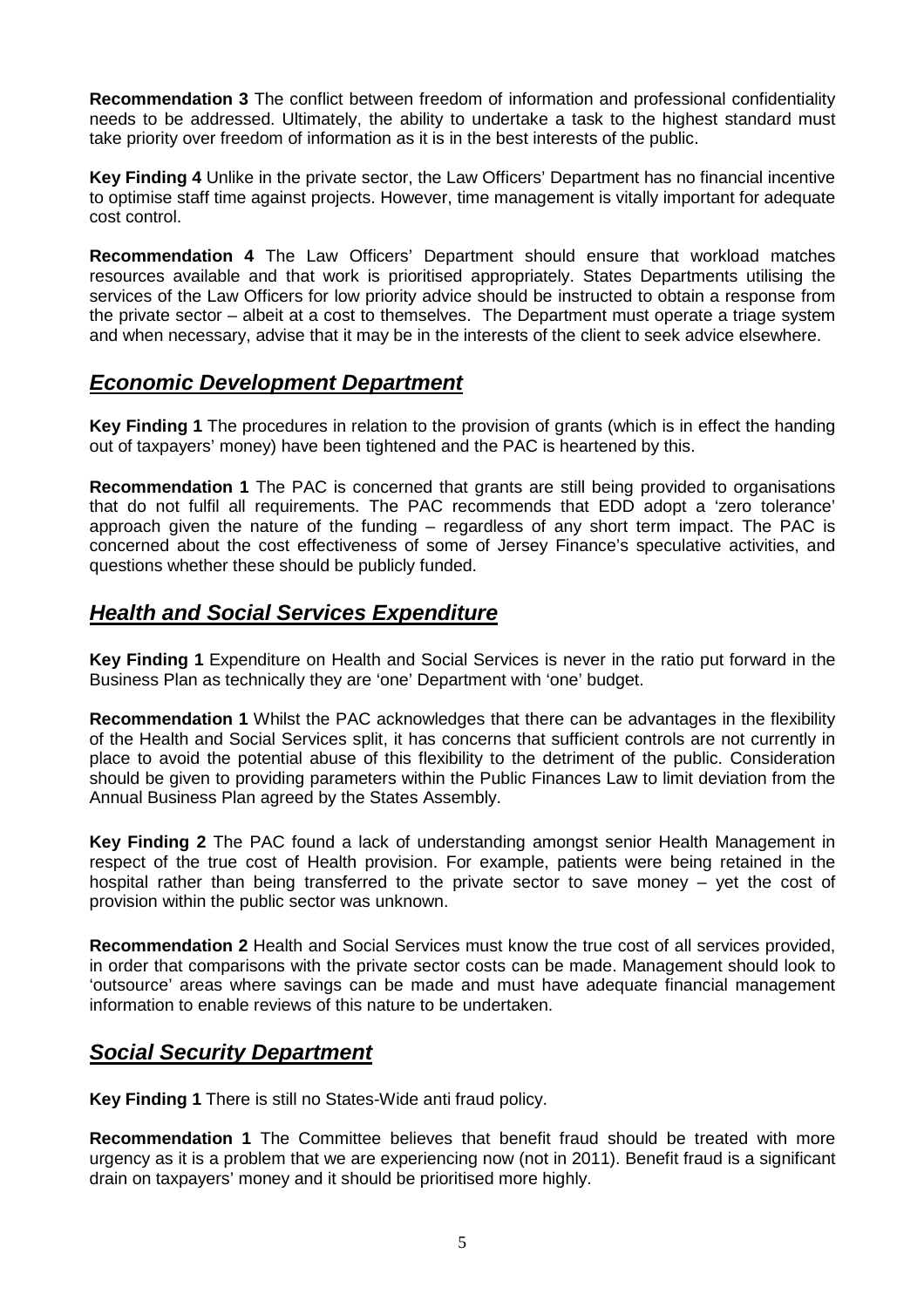**Key Finding 2** The summary of income and expenditure appearing under Social Security (on page 119 of the 2008 accounts) is incomplete because material amounts of expenditure (including staff costs of approximately £3.3 million) are charged directly to the Social Security and Health Insurance funds.

**Recommendation 2** A summary of all overhead expenditure for the department and funds should be provided in future States Accounts analysed by the provider of those funds ( i.e. States or the respective funds). This will allow users to form a view about the efficiency of the department and its total operating costs. The problem of supplementation provisions needs to be addressed as a matter of urgency. The PAC was pleased that Proposition P153/2009 was passed on the  $18<sup>th</sup>$ November 2009. However the PAC considers that it is important that in addition to the question of funding, there is also consideration in respect of the relevant accounting practices. Not all governments fund Social Security in a manner as prudent as the States of Jersey and some of the concerns are in relation to the relatively short notice under which funding must be applied. If, for example the funding requirement is in arrears on a two year retrospective basis, financial planning can be undertaken without an element of 'nasty surprises.'

## **Financial Directions and Internal Controls**

**Key Finding 1** As the Treasurer observed, 'we still have a long way to go.' The issuance of Financial Directions which are not acted on demonstrates that a rather wayward and uncertain system currently operates. Controls and insistence on compliance by the centre are lacking.

**Recommendation 1** The re-organisation of the Treasury structure should alleviate some of the areas of concern. However, there have to be controls to ensure that all Financial Directions are implemented in full by all relevant Departments. All Financial Officers should sign off each Financial Direction and give an undertaking that it will be implemented.

## **The Treasury**

**Key Finding 1** The Treasurer of the States did not seem to fully understand his role and saw himself as something more akin to the States accountant.

**Recommendation 1** The Treasurer of the States should act with more independence, as prescribed by law, and be more vocal in his quest to keep the States finances in balance. It is important that he is able to provide an independent voice free from undue influence from the Treasury Minister and other politicians.

## **Home Affairs**

**Key Finding 1** Jersey has no legislation regarding repatriation of prisoners, which is resulting in unnecessary expenditure of public funds on accommodating foreign nationals.

**Recommendation 1** Using the UK's Repatriation of Prisoners Act as a precedent, legislation should be brought into force and agreements made with other countries to allow prisoners to be returned to their home countries. This should not only provide significant savings for the taxpayer – but will also repatriate foreign nationals to their homeland where they can receive support from family and friends.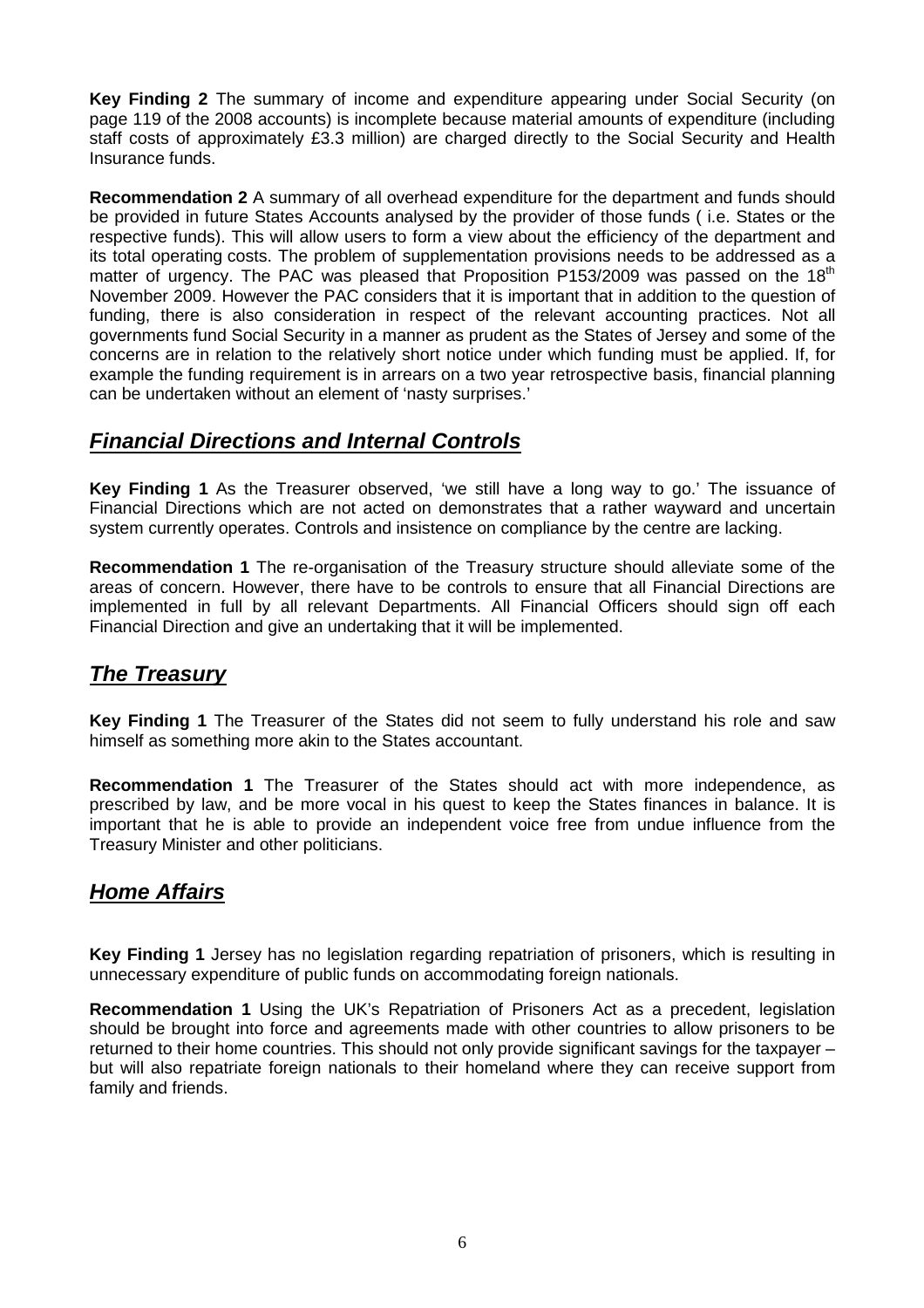## **Confusion Over the Lines of Accounting Responsibility**

**Key Finding 1** The Accounting Officer within the Home Affairs Department is currently unable to undertake his role due to the Departmental Structure. The PAC is concerned that the current position is open to abuse and that there is a lack of clear accountability.

**Recommendation 1** The Accounting Officer role within Home Affairs needs to be strengthened and clarified as a matter of urgency. The PAC is very concerned that this issue is still outstanding, despite being raised as an urgent problem some time ago. It is simply not acceptable that there is still no defined accountability in respect of taxpayers' funds.

**Key Finding 2** Lines of financial responsibility remain unclear across several Departments, leading to confusion and the spending of considerable sums of public funds which cannot be accounted for.

**Recommendation 2** The independence of the Treasurer is paramount – as are clear reporting lines and allocations of responsibilities. Where failures of accounting controls occur, there must be responsibility taken from the centre to correct these problems. The significant and potentially costly lack of clarity within Home Affairs must be corrected as a matter of urgency.

**Recommendation 3** The PAC recommends that a Police Authority, to which police expenditure will be accountable, is set up as a matter of urgency.

### **Pensions**

**Key Finding 1** For a small island jurisdiction it is important that all liabilities are professionally managed and contained. Whilst measures have been taken, it is questionable whether continuation of a final salary based scheme is either feasible or achievable.

**Recommendation 1** The PAC requires that the past service liability be dealt with as a matter of urgency. The PAC shall be reviewing the provision of public sector pensions in 2010 and will report in more detail on this important issue. The current rules assume that any deficit relating to the service of past 1987 members is not necessarily a liability for the States – it is a liability for members in the first place. This is generally dealt with by amending promised benefits. The scheme is therefore closer to a Defined Contribution Scheme than many might expect. The prudent approach would be to stop accrual of benefits under the old arrangements and move to a simple Defined Contribution basis. The financial engineering within the Accounts should cease and the PAC requests that the States Auditors look to treat pension liabilities and surpluses on a similar basis rather than allow a disparity in accounting practices that is not reflective of the true position.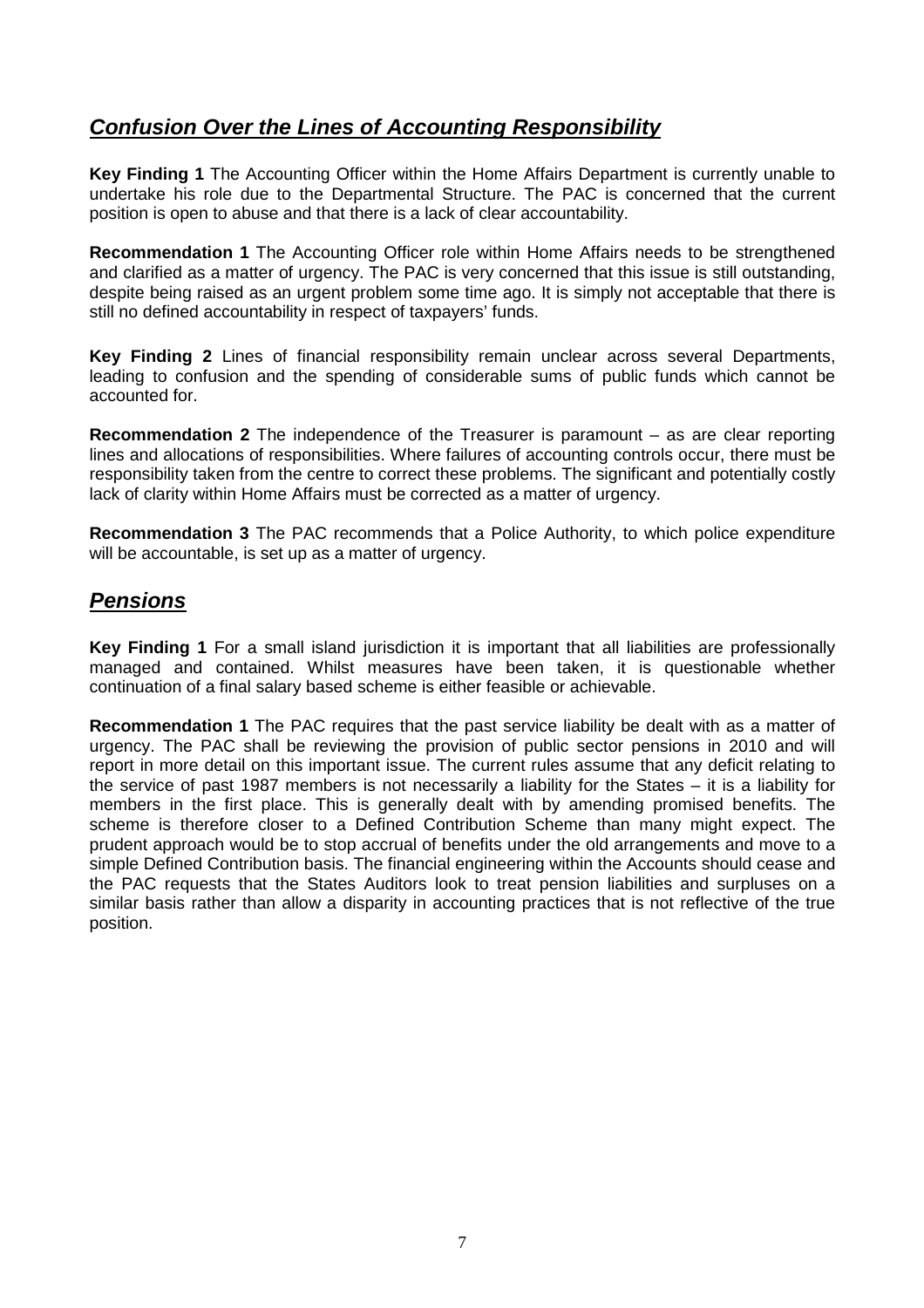## **Committee Membership**

The current membership of the Public Accounts Committee (as at  $1<sup>st</sup>$  March 2010) comprises:

#### **States Members**

Senator B.E Shenton (Chairman) Connétable J. Refault (Vice-Chairman) Senator A. Breckon Senator J. Perchard

## **Independent Members**

Mr K. Keen

Mr A. Fearn

Mr M. Magee

## **Terms of Reference**

To review the States of Jersey Financial Report and Accounts 2008.

In accordance with paragraph 132(1)(a)(i) of the Standing Orders of the States of Jersey, to receive a report from the Comptroller and Auditor General on the results of the audit of the Annual Financial Statement of the States, and to report to the States upon any significant issues arising.

To examine any further issues relating to the Financial Report and Accounts 2008 that the Committee considers relevant.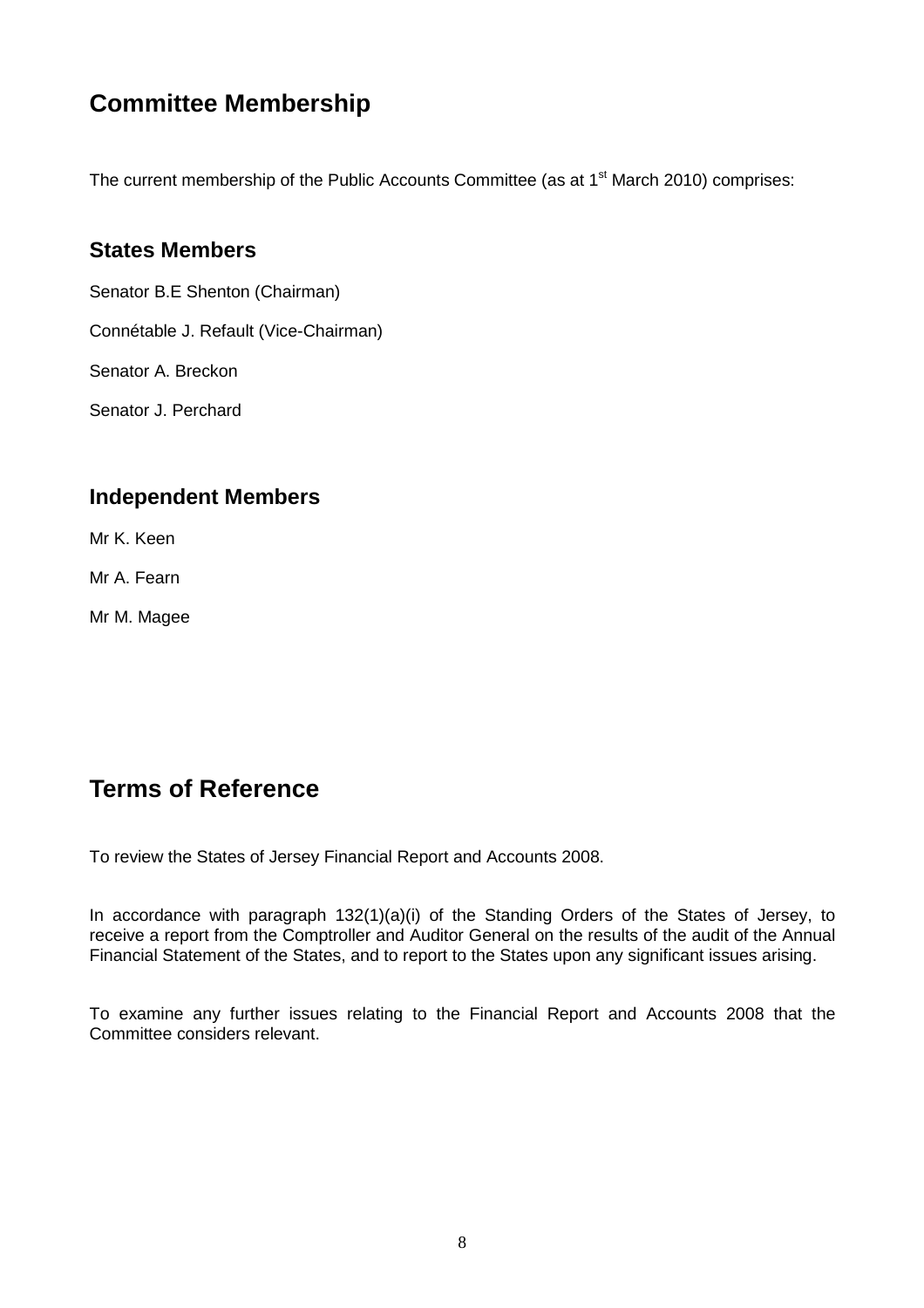## **Hearings**

Following the release (in 2009) of the Financial Report and Accounts of the States of Jersey for 2008, the Committee held a series of Public Hearings in order to establish those issues which had arisen within the Accounts, to discuss matters raised by the External Auditors and to highlight areas where improvements were necessary.

#### **The following Public Hearings were held under the following topics –**

#### **Home Affairs**

The Chief Officer of Home Affairs attended on 20th July 2009.

#### **Health**

The Chief Officer of Health and Social Services and the Director of Finance and Information attended on 20th July 2009.

#### **Social Security**

The Chief Officer, Finance Director and the Acting Income Support Director attended on 21st July 2009.

#### **Treasury**

The Treasurer of the States of Jersey, the Deputy Treasurer and the Head of Financial Reporting attended on 21st July 2009.

Written submissions were also received from the Chief Clerk and Accounting Officer at the Law Officers' Department and the Chief Executive of Economic Development.

In this report, the Committee hopes to illustrate those issues of financial management which have affected the States as a whole, but also to highlight difficulties which have arisen within individual Departments.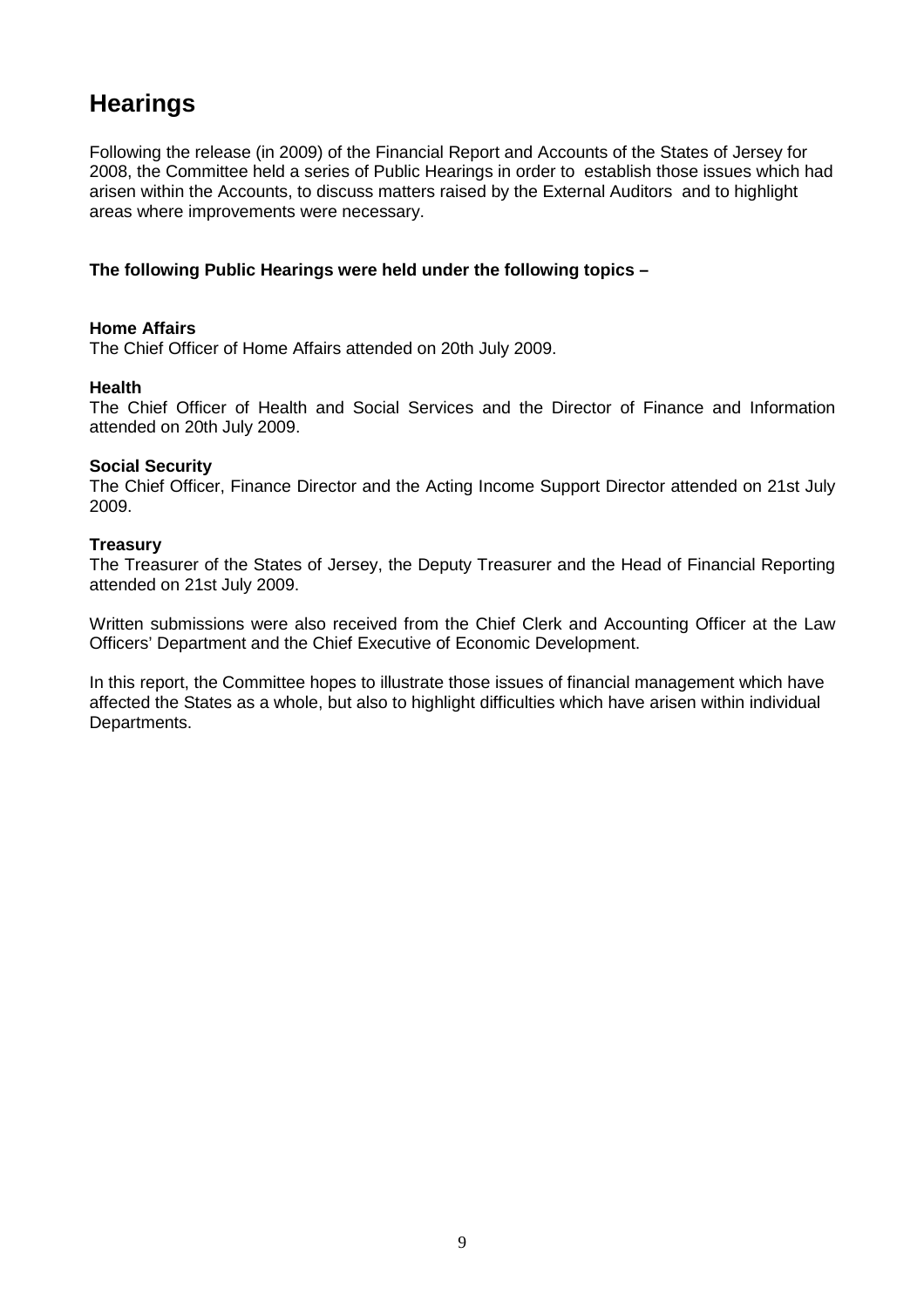## **Financial Management - Overall Observations**

The Committee noted the five key results for 2008 identified in the Treasurer's report within the Financial Report and Accounts.<sup>2</sup> However, the Committee's attention was drawn to the fact that gross departmental spending had increased by 8.2 per cent in 2008 compared with the previous year, while in contrast, the total income generated by Departments had fallen.

#### A deficit was clear:

On a basis consistent with, and allowing comparison to, the 2008 budget, the States recorded a deficit of £5 million in 2008. This compares with a surplus of £58 million originally estimated in the 2008 budget. The movement from a planned surplus of £58 million to an actual deficit of £5 million was principally the result of the States' decision to allocate £103 million to the Energy from Waste capital project in 2008. Against this, higher than expected taxation income resulted in a smaller deficit than would otherwise have been recorded.

Expenditure was also £7 million higher than the anticipated £515 million originally budgeted for in the 2008 Business Plan:

This additional expenditure was authorised through increases to Departmental budgets, including the carry forward of unspent 2007 budgets, transfers between capital and revenue budgets and additional funds voted by the States for the Historic Child Abuse Enquiry. Net Expenditure in 2008 totalled £522 million compared to a final authorised budget of £528 million, an underspend of £5.5 million or 1% of budget. *<sup>3</sup>*

The spend on the Energy from Waste Plant was further exacerbated by the failures in managing the foreign currency exchange risks, an issue the PAC has already investigated at length. $4$ 

#### **KEY FINDING**

The Committee is concerned that central findings in 2008/2009 may be repeated due to structural deficiencies. The poor financial management of the Energy from Waste exchange rate strategy and issues of an emotional nature (such as pandemic flu funding and the historic abuse enquiry) will ultimately impact on the tax payer who will suffer higher taxes and/or reduced services as a result.

#### **RECOMMENDATION**

Whilst the PAC are pleased that the Treasury Minister has acknowledged significant deficiencies in his Department, and support his endeavours in this area, we recommend that the whole structure of responsibility for financial management is reviewed on a holistic level with greater emphasis on financial control and accountability across the public sector. Open cheque book policies, regardless of circumstances, must be discouraged.

 2 Financial Report and Accounts 2008 page 3

 $3$  ibid

<sup>4</sup> P.A.C.1/2009 page 5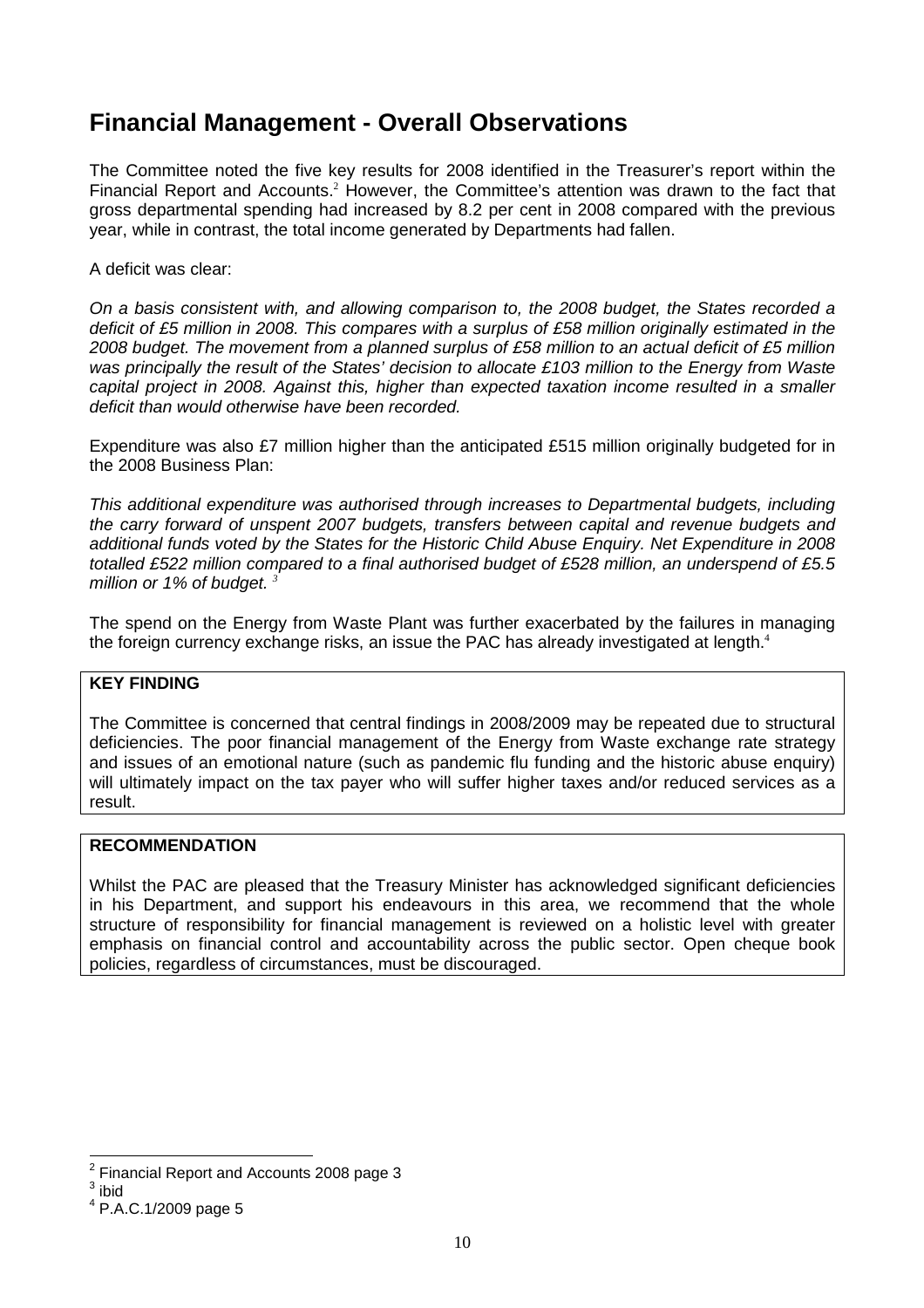## **GAAP Accounting**

In its report on the 2007 Financial Report and Accounts, the previous Public Accounts Committee advised that the move to GAAP accounting be made as soon as possible.<sup>5</sup> This year, the Committee noted that the Financial Report and Accounts were yet to be produced in accordance with GAAP accounting standards. For that reason the figures included within the Accounts relating to the value of fixed assets were treated with caution.

Nonetheless, the Committee was encouraged to hear from the Treasurer of the States that GAAP Accounting was imminent, and the first GAAP compliant accounts would be presented in 2010:

#### **Senator B.E. Shenton:**

How satisfied are you with the sort of progress that you are making with regard to G.A.A.P accounting and so on and so forth, bearing in mind that the accounting standards do tend to change as you go along?

#### **Treasurer of the States:**

I cannot say for certain but we believe we will be the first small jurisdiction in the world to be producing G.A.A.P. compliant accounts. I cannot say for definite but we cannot find anyone else who has, and certainly not Guernsey, they have not even considered it yet, and the Isle of Man do not, so none of our near peers. I think the U.K. (United Kingdom) started on this process about 12 years ago. They still have not quite produced whole of government accounts, so it took them 12 years, and we have been at it 3 and have overtaken them. In that case, I would suggest that the pace of change here has been phenomenal and the achievement for a small jurisdiction to manage this has been quite high. In terms of what the accounts look like, these accounts before you today are not G.A.A.P. compliant accounts because it is next year's accounts that will be, but they show big steps in the right direction…. So, you are going to see not only G.A.A.P. accounts next year but a really big change in presentation and a lot slimmer. <sup>6</sup>

However, this 'transition phase' from non GAAP accounts to GAAP accounts, has created its own set of problems for the Committee. As the first set of GAAP accounts would not appear until 2010, the interim budget will therefore be produced on a cash basis. The Committee is aware of the problem created by this regarding a lack of transparency, as it creates a difficulty in comparing budget and actual. It was recognised that the problem of reconciling accounts with budget would be a major challenge for the Committee across the board.

#### **KEY FINDING**

It is very difficult, if not impossible, to satisfactorily examine the States Accounts, due to the complications inherent in comparing budget and actual arising from the switch towards impending GAAP Accounting.

#### **RECOMMENDATION**

The move to GAAP compliant accounting should be accelerated. In addition, trading entities such as the airport should provide proper accounts in order that performance can be measured against other entities worldwide.

 5 PAC Report on the Accounts of the States for the year ended 31st December 2007, page 6

<sup>&</sup>lt;sup>6</sup> Transcript of the Public Hearing with the Treasurer of the States, page 2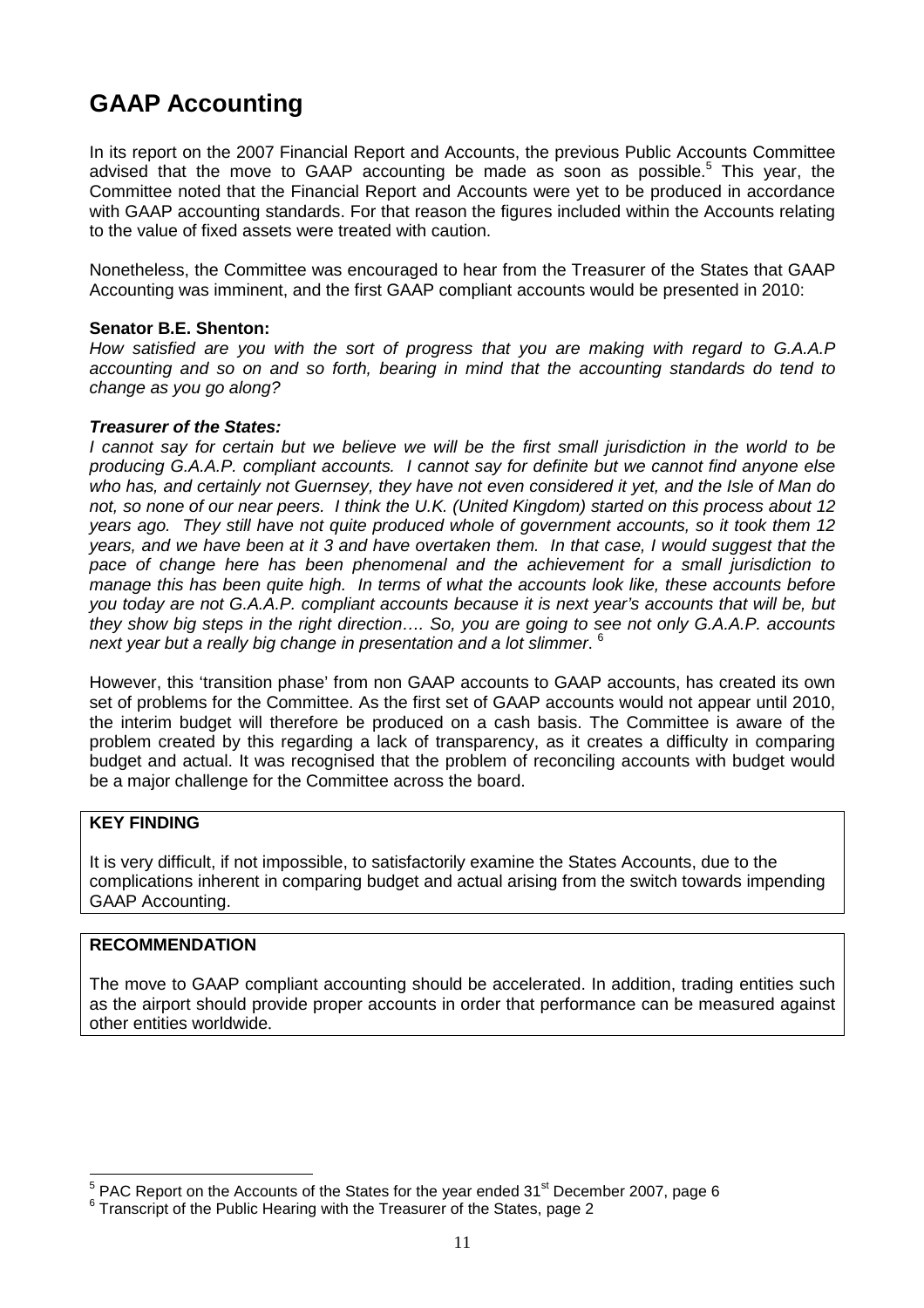## **Law Officers' Department**

#### **COURT AND CASE COSTS**

The Committee is concerned that the States have yet to put in place a sustainable funding arrangement and have instead resorted to drawing upon the balance of the Criminal Offences Confiscation Fund. The Treasurer acknowledged that this was an issue:

#### **Treasurer of the States of Jersey:**

… I have got to tell you that court and case costs in the current year are running at a very high level. We did have that review. We have put all the actions from that in place so things like when there is a very significant case started there is a case plan put in place with estimate costs that are monitored on a regular basis. All those things have been done. We have a clear Accounting Officer to monitor expenditure. What we do not have in place is anything that ultimately has got a means of controlling the cost and it is rising. We have a decision at the moment, any overrun on court and case costs will be charged to the Criminal Offences Confiscation Fund. I have to say that the overrun now is running at such a level that it is challenging the ability of the Criminal Offences Confiscation Fund to meet those costs. There is an issue here, but the arrangements for the day-to-day control, I think, are working well. The big issue of whether you can limit your expenditure on this area is a more difficult one.<sup>7</sup>

It was put to the Treasurer that the reason for the funding problem was a lack of organisation and direction:

#### **Senator B.E. Shenton:**

I will just jump in here because I have spoken to the Attorney General on this matter. To give you an example, in the U.K. in the Magistrates Court, prosecution costs on an ability to pay basis will be taken from the convicted, if they are convicted. In Jersey we do not try and cover prosecution costs even if the person convicted does have an ability to pay. The Attorney General is now looking into this matter and it came back to me that it was just lack of direction that they failed to take this course of action. How many other areas do you think we have on court case costs that there is a lack of direction? Because also when I was looking into the Voisin situation I found that when Planning win a case they never ask for costs because the department was so disorganised they could not work out what the costs were. There are big steps that need to be taken here. There is no real user pays policy with regard to court and case. $8$ 

The Treasurer appears to be in agreement that this situation is not satisfactory:

#### **Treasurer of the States of Jersey:**

 It sounds like there is something to be looked at. I think so. We have, as a result of some of these big cases, we have to be fair, seen some very significant sums of money off people which have gone into the Criminal Offences Confiscation Fund and that has met our costs to date. We are now in the unfortunate situation where the people being prosecuted have very expensive cases and little or no assets, and that is just money up and going in one direction and you cannot recover anything. If there is something you have to look at, I am all for it.  $9$ 

The original budget for the Law Officer's department as set out in the Business Plan for 2008 is £5.27 million. The final approved budget for 2008 was £5.15 million after additions of £.08 million from carry forwards from 2007 and £0.93 million for additional costs in respect of the Historical Child Abuse Enquiry (HCAE). From this was deducted £1.2 million, an amount transferred from the Criminal Offences Confiscation Fund (COCF). For some years, the financing from Court and Case Costs has caused some difficulty: mainly because it has proved impossible to forecast the

Transcript of the Public Hearing with the Treasurer of the States, Page 23

<sup>8</sup> ibid

<sup>&</sup>lt;sup>9</sup> ibid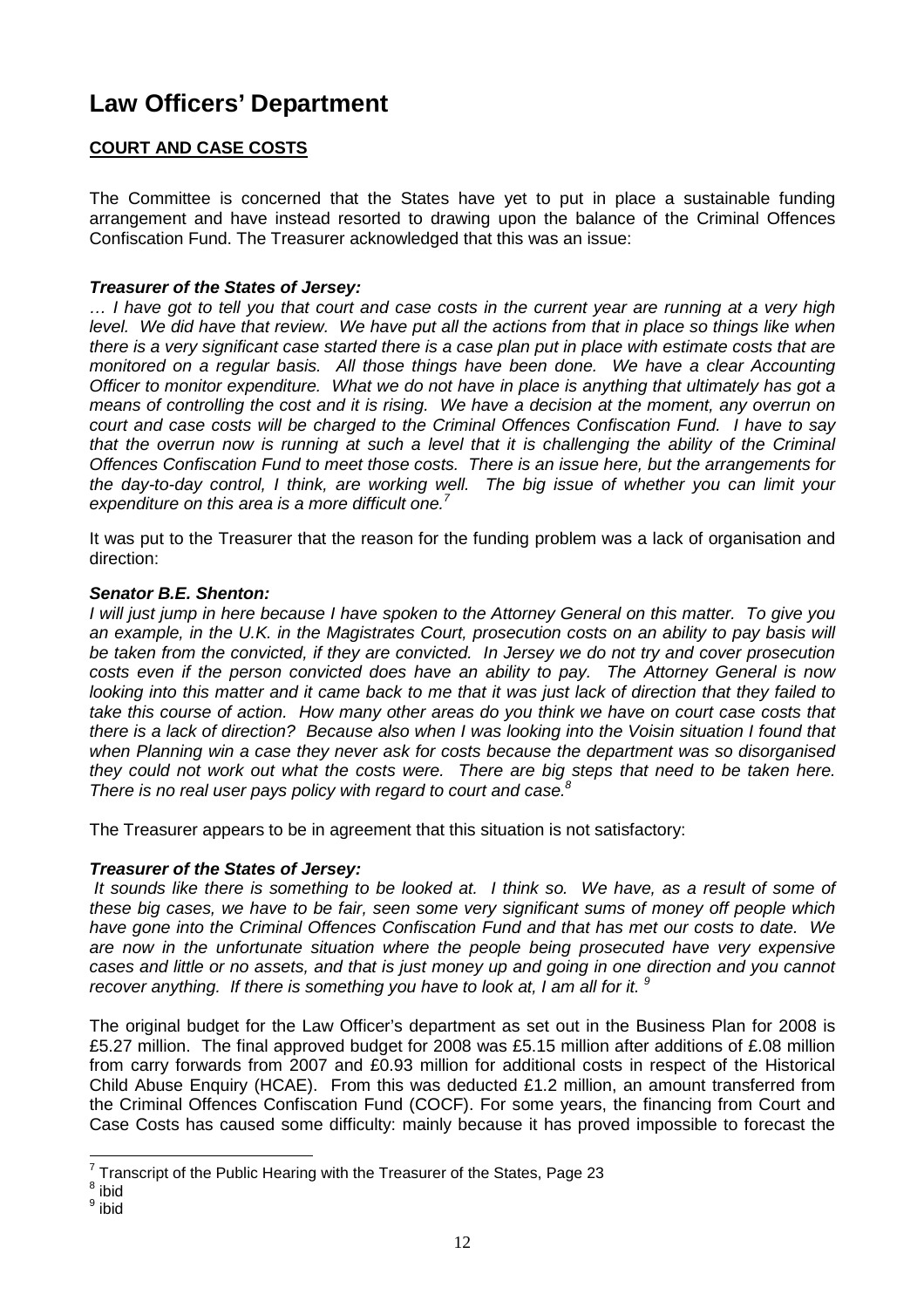likely expenditure with any accuracy. The fundamental review of spending in 2003 led to a decision that it would be appropriate to use the balances in the COCF and the Drug Trafficking Confiscation Fund (DTCF) to meet various heads of expenditure. At the time, there was no obvious use for these funds. Since that time, the Law Officers' Department has partly been funded by substantial transfers from the COCF. The fund has been replenished from further substantial confiscations. Funds currently held by the Viscount's Department as a result of confiscations pending prosecution are sufficient to keep the fund replenished for some vears.<sup>10</sup>

The Chief Clerk and Accounting Officer at the Law Officers' Department confirmed

..the tremendous variability in the expenditure from year to year which falls to Court and Case Costs, which is impossible to predict with any accuracy from one year to the next, and which cannot be absorbed within the allocated budget…It is understood by the Department that the Treasury is likely to identify Court and Case Costs as an area of expenditure known as Annually Managed Expenditure which acknowledges that is it difficult to control or forecast. Such expenditure is set outside the normal budgeting and spending rules.<sup>11</sup>

The Chief Clerk and Accounting Officer further confirmed that there is "uncertainty around" how much pressure there will be on the COCF, because so much depends on whether major cases are successfully prosecuted or not. The Fund can actually receive funds too through confiscation proceeds, but many other cases result in considerable costs to the Crown, which have to be funded from the COCF.<sup>12</sup>

#### **KEY FINDING**

Court and Case costs are an unpredictable and volatile drain on taxpayers' money. Therefore, this expenditure cannot be budgeted for. However, they can present a significant financial risk for a small island community and their volatility makes prudent financial management difficult.

#### **RECOMMENDATION**

Prosecution costs in the Magistrates Court should be recovered on an ability to pay basis. A more holistic approach to court costs needs to be undertaken as matters such as legal aid provision need to be taken into account. The PAC recommends that the Judiciary undertakes an internal review of its funding requirements and looks towards the commerciality of all functions provided.

#### **RECRUITMENT AND RETENTION OF STAFF IN LAW OFFICERS' DEPARTMENT**

In recent years, staffing the Law Officers' Department has been troublesome. The Department's salaries are competitive with the private sector in junior and training grades. Salaries do not appear competitive in senior grades. The result has been that the Department has tended to lose the more senior people as they complete their period of training within the Department. In turn, this has had the consequence of difficulty in securing the services of senior and experienced people both to lead the Department and to manage its work load.

These are matters referred to in the report on the States Spending Review carried out at the beginning of 2008. In this connection it is worth noting that the department's annual report explains the relatively small under spend by the department (3.2%) as being due to

 $\overline{1}$ 

 $10$  This was the position at the time of the public hearings, as of July 2009

<sup>&</sup>lt;sup>11</sup> Written submission to the Public Accounts Committee by the Chief Clerk and Accounting Officer at the Law Officers' Department, 2<sup>nd</sup> November 2009

 $12$  ibid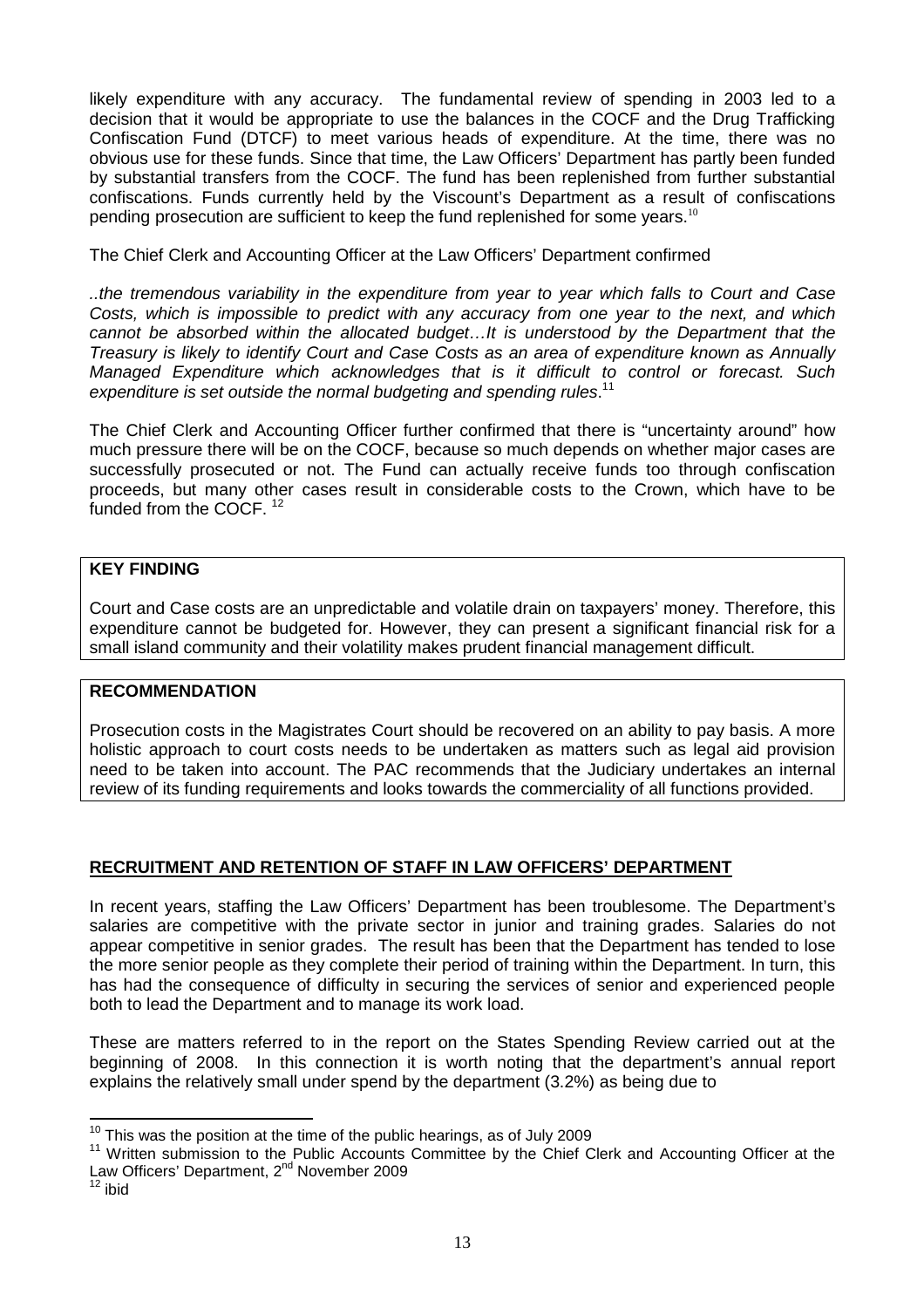". . . delays in the recruitment of staff and other associated costs"

The Chief Clerk and Accounting Officer has confirmed that there are difficulties in retaining senior staff, saying that:

The Department is in competition with the private sector for legal staff. As such, the financial rewards available in the private sector far outstrip those which the Department can offer, even at the level of legal adviser. The Department therefore relies on the good will of staff who have what may be described as 'a public sector ethos' to remain within the Department. There are those, however, who decide to move to the private sector and the Department has experience of at least three senior lawyers who have done so for financial reasons.<sup>13</sup>

He also went on to state:

While the Department is usually able to recruit reasonably easily at Assistant Legal Adviser level, it is frequently not possible to recruit more specialised posts at a higher level from Island residents. Several key posts have had to be recruited from the UK because the salary was insufficient for the local lawyer who had been offered the job.<sup>14</sup>

At the time of the preparation of this report, the critical post of Solicitor General remains vacant, and an additional post (a legal adviser for children's matters agreed as necessary as a result of the Williamson Report) has been agreed but is also yet to be filled. A recent recruitment advert for an experienced post in the Department received only one applicant, (although that applicant was fortunately suitable.)<sup>15</sup>

It should perhaps be remembered that the Island's difficult economic position should have made it easier for the department to recruit more senior staff.

#### **KEY FINDING**

The Department finds it problematic to recruit and retain senior staff due to a lack of competitive salaries, particularly at a senior level where staff find substantial incentives to move to the private sector.

#### **RECOMMENDATION**

A significant proportion of remuneration is provided through the provision of a generous final salary pension scheme that may not be fully appreciated on a salary comparison basis. By aligning the remuneration package more closely with the private sector, the ability to recruit may improve.

Another, perhaps more unexpected barrier to recruiting staff was raised by The Chief Clerk and Accounting Officer:

A well qualified candidate who had been offered a legal adviser post subsequently rejected the offer as he had not realised that every piece of advice he would be giving was likely to be held up to public scrutiny.<sup>16</sup>

l

<sup>&</sup>lt;sup>13</sup> Written submission to the Public Accounts Committee by the Chief Clerk and Accounting Officer at the Law Officers' Department, 2<sup>nd</sup> November 2009

 $14$  ibid

 $15$  ibid

<sup>&</sup>lt;sup>16</sup> Written submission to the Public Accounts Committee by the Chief Clerk and Accounting Officer at the Law Officers' Department, 2<sup>nd</sup> November 2009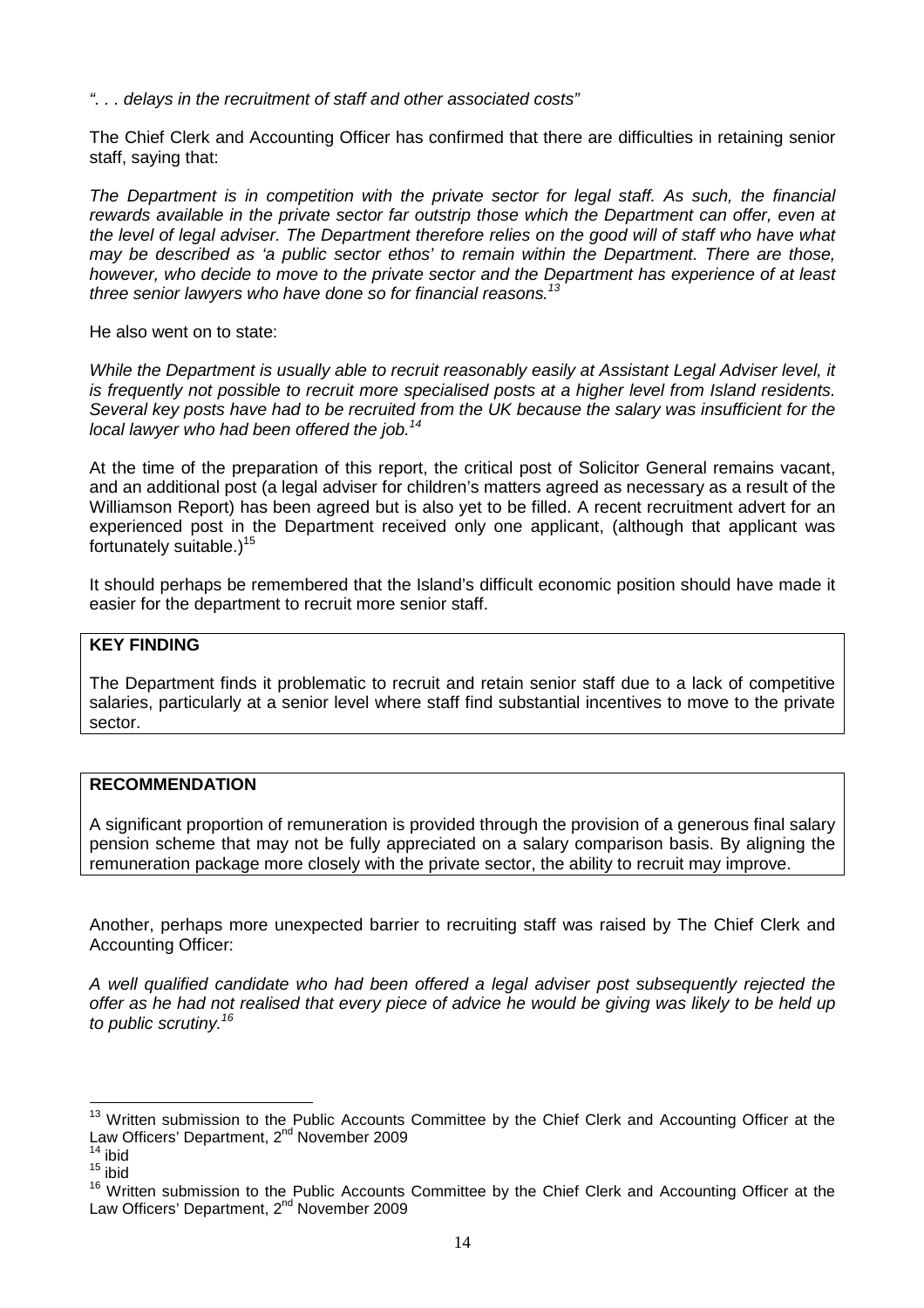#### **KEY FINDING**

The recruitment of staff may also be problematic due to the potentially public nature of the role.

#### **RECOMMENDATION**

The conflict between freedom of information and professional confidentiality needs to be addressed. Ultimately, the ability to undertake a task to the highest standard must take priority over freedom of information as it is in the best interests of the public.

#### **MANAGEMENT OF STAFF IN LAW OFFICERS' DEPARTMENT**

Almost as important as the recruitment and retention of staff is the management of staff i.e the maximisation of the value of the work output achieved by personnel. Of course, the Law Officers' Department is not a commercial law firm and does not have the same financial interest in the optimisation of the use of staff time against projects. On the other hand, the States generally have an interest in making sure that the cost of providing legal advice is appropriate and this involves very similar disciplines to those which would be expected in a professional law firm.

Systems such as those used in the private sector would be necessary if the Department were to be expected to charge other departments for its services.

Following recommendations made in a report by the Comptroller and Auditor General,*<sup>17</sup>* the Law Officers' Department has undergone a fundamental re-organisation, as outlined by The Chief Clerk and Accounting Officer:

 The Department has recently undergone a re-organisation which has resulted in two Principal Legal Advisers having direct management responsibility for the Civil and Criminal Divisions. They in turn are responsible to the Attorney General and Solicitor General for the efficient and prompt delivery of the services for which their directorates are responsible. In the Civil Division, it is anticipated that Service Level agreements will be negotiated with other States Departments, setting out the responsibilities of each party and the timescales within which advice will be delivered. Once these SLA's are in place, the Department will look to publishing statistical information on the success or otherwise of their delivery. The Criminal Division is subject to oversight and timescales imposed by the courts.<sup>18</sup>

The PAC have noted that within professional firms of lawyers one would expect to see that there are systems for;

- (1) recording of projects, deadlines and progress towards achieving deadlines.
- (2) recording of time against projects.

 $\overline{\phantom{a}}$ 

- (3) managing the proportion of chargeable time recorded by individual members of staff (and thus the minimisation of non-productive staff time).
- (4) managing the total amount of time charged to each project to ensure that recording of time for projects betrays no inefficiency.

The PAC asked The Chief Clerk and Accounting Officer what disciplines were in place to ensure individual members of staff use their time productively, to which he replied:

The Department has a time recording system in place for work that it carries out and a flexitime system has also recently been introduced…The time recording system enables management to

 $17$  'Emerging Issues – States Spending Review' published in May 2008 by the Comptroller and Auditor General page 44

<sup>&</sup>lt;sup>18</sup> Written submission to the Public Accounts Committee by Mr. T. Allen, Chief Clerk and Accounting Officer at the Law Officers' Department, 2<sup>nd</sup> November 2009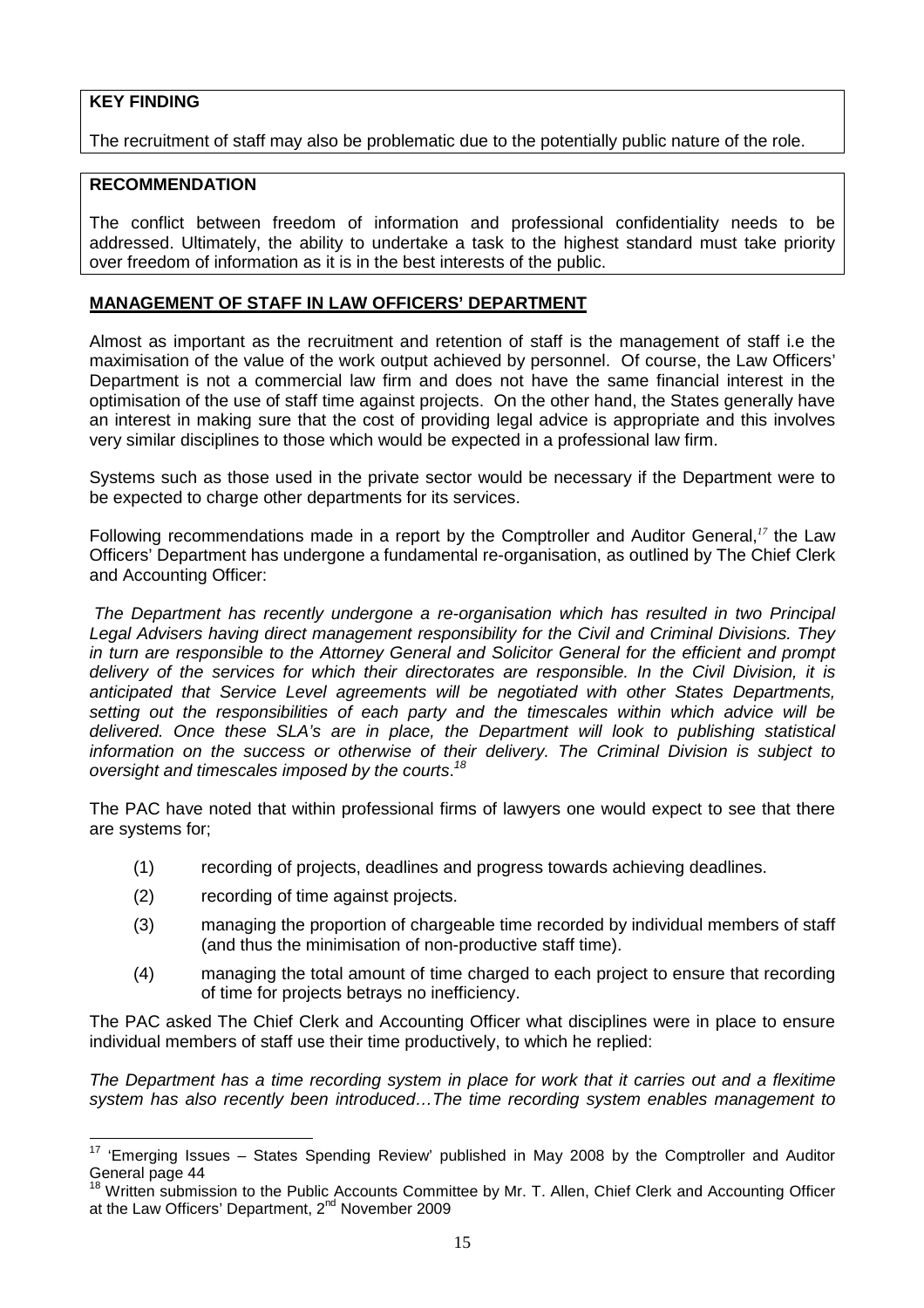monitor the workload of staff and the amount of time spent on each piece of work. The Department is currently re-assessing its file referencing system which may result in changes to the time recording system.<sup>19</sup>

The PAC asked who was responsible for monitoring performance:

The two directors are responsible for monitoring performance of the legal staff within their divisions and the Chief Clerk is responsible for monitoring performance of support staff. The Law Officers have overall responsibility for the performance of the Department as a whole. All members of the Department undergo performance review and appraisal. In the past, the Department used a bespoke system…but the senior management team recently decided to revert to States civil service system. Training for all those who are to appraise staff is being organised to ensure the system is applied fairly and consistently.<sup>20</sup>

#### **KEY FINDING**

Unlike in the private sector, the Department has no financial incentive to optimise staff time against projects. However, time management is vitally important for adequate cost control.

#### **RECOMMENDATION**

The Department should ensure that workload matches resources available and that work is prioritised appropriately. States Departments utilising the services of the Law Officers for low priority advice should be instructed to obtain a response from the private sector – albeit at a cost to themselves. The Department must operate a triage system and when necessary, advise that it may be in the interests of the client to seek advice elsewhere.

 $\overline{a}$ 

<sup>&</sup>lt;sup>19</sup> Written submission to the Public Accounts Committee by the Chief Clerk and Accounting Officer at the Law Officers' Department, 2<sup>nd</sup> November 2009

<sup>20</sup> ibid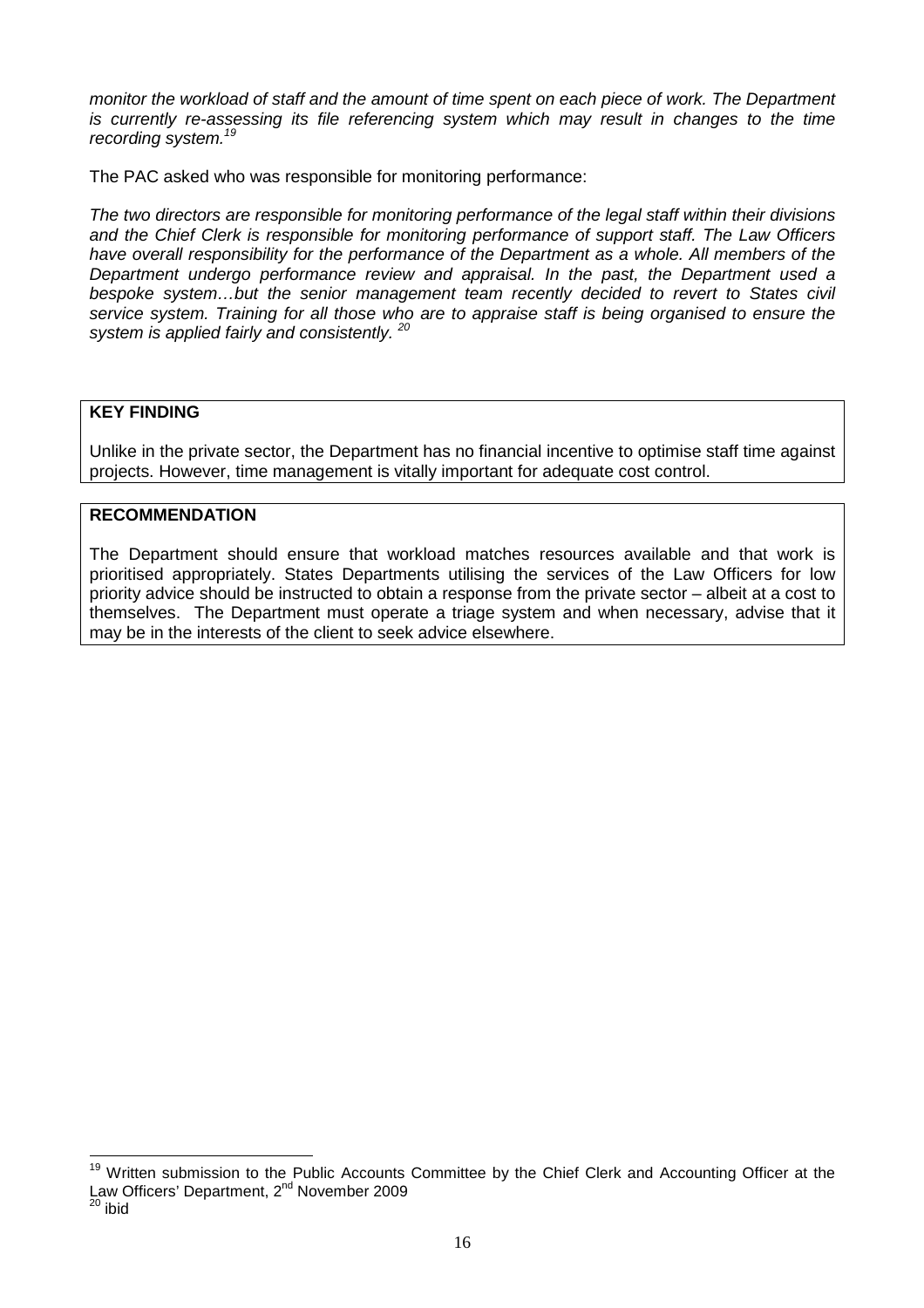## **Economic Development Department**

#### **OVERARCHING BUDGETING**

It was not clear to the Committee that actual expenditure on Tourism support and marketing in 2008 was wholly consistent with the strategic and business planning objectives of the Department. The Committee also identified a need for further information to demonstrate how monies allocated in support of the finance industry had been spent and whether that spend had been cost-effective, and how the increase of spending on this area is justified, bearing in mind the decrease in funding for Tourism from 2007 to 2008. In addition, it was not apparent how exactly the funds allocated to support and marketing of the Finance industry had been spent.

The final approved budget for the department for 2008 was £16.51 million. This included an additional allocation of £.45 million which was voted by the States to fund the cost of additional advertising by Tourism in response to the historical child abuse enquiry (£0.21 million). Funding of £.27 million was also voted from the Department's Capital Growth Fund to supplement additional expenditure on the grant to the Jersey Financial Services Commission

#### **ZERO BASED BUDGETING**

The Department's introduction indicates that, following the States' approval of the budget, the Department moved to 'zero based budgeting' and in consequence allocated planned spending in a manner that had not previously been shown to the States.

Whilst the move to zero based budgeting may well have been justified and valuable, how does the Chief Officer of the Department explain that the plan which he originally presented to the States Assembly was one that he must have known he would not implement? Presumably he had already instigated a plan to introduce zero based budgeting when the original plan was considered by the States Assembly.

Even from the annual report it is not possible to discern the extent of the changes made to the original plan and why they were made.

The Chief Executive of Economic Development, submitted this comment in response to the issue:

There appears to be some misunderstanding with regard to where EDD's zero-based budget process sits within the annual business plan and budget cycle. The draft EDD business plan, published in May, is derived using the zero-based approach and not, as the Committee's questions seem to imply, before the zero-based process begins.

EDD's zero-based budget process is a triage of the Department's annual spend. EDD has a significant number of statutory responsibilities that must be funded e.g. regulatory functions. In addition, in any year we have committed expenditure. These commitments are either contractual or political. Given EDD's current cash limits, in addition to statutory and committed spend, EDD has a proportion of discretionary spend.

The Department has a broad remit and the call on discretionary funds far outweighs the available budget. To ensure that, given prevailing market conditions, the Strategic Plan objectives are being met it is vital that this discretionary spend is applied to the areas of maximum need and/or opportunity. This is achieved by an objective process that prioritises expenditure through the Senior Management Team scoring all discretionary bids against agreed criteria. It is the output from this process that forms the recommendation to the Minister on the business plan and budget for the following year.

It should be remembered that the 2008 budget process, including the zero-based approach, started in March 2007. In the period between the publication on the business plan and budget in May 2007, prevailing market conditions changed radically. Therefore the economic "drivers",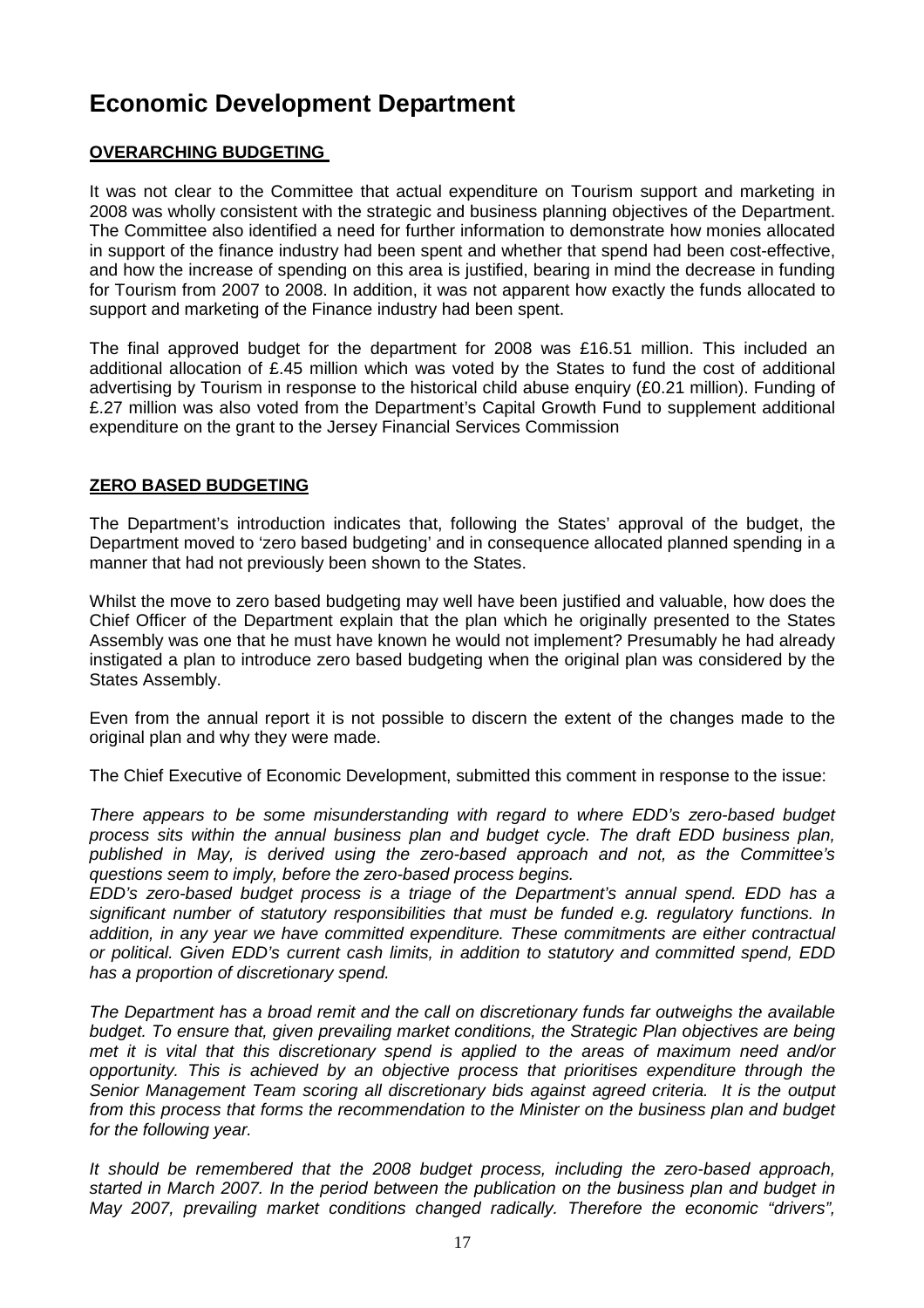based on both need and opportunity changed and, as a consequence, the allocation of discretionary spend was revisited by the Department's Senior Management Team. This led to an incremental revision of the budget distribution that was captured in the final document published in November.*<sup>21</sup>*

The PAC expressed its concern that these decisions reflect a change in policy significantly different to that previously presented to the States Assembly. The Department has countered this claim, stating that:

There were no changes to policy or approach. The 2008 business plan, published in May 2007, was at that time capable of being implemented and would have been implemented had market conditions not changed so radically. Given the changes that occurred during 2007, it would have been irresponsible not to have revisited the Department's budget to ensure that, to the greatest extent possible, policy objectives could be met. The process of continuous monthly scrutiny and revision of the Department's spend continued through out 2008 as market conditions continued to change.*<sup>22</sup>*

#### **PRIORITIES**

Even though the Department's spending on advertising for Tourism has been increased by a special allocation to cover the costs of advertising in response to the Historic Child Abuse Enquiry, spending on Tourism and marketing was in fact considerably lower than actual spend in 2007.

The PAC is concerned at the funding of Jersey Finance to the detriment of Tourism subsidies.

The Economic Development Chief Executive confirms that Tourism was indeed a lower priority:

With a limited discretionary budget and increased pressure across the spectrum of EDD activity. **cuts were necessary in the Tourism area in order to fund higher priority items.** The cut to the events programme was central to the policy of encouraging event organisers to attract more commercial sponsorship.*<sup>23</sup>*

Such prioritisation was further defended in terms of zero based budgeting:

Given that the financial services sector contributes 53% of the Island's GVA and over 60% of tax revenues, support and marketing of the Finance industry is a priority item that scores highly in EDD's zero-based budget evaluation. With a limited discretionary budget and increased pressure across the spectrum of EDD activity, budget reductions were applied to other areas of the EDD budget to facilitate funding of support for financial services.*<sup>24</sup>*

The PAC asked the Department how they assess the effectiveness of spending on Tourism, and received the following response:

Visitor volume and value are measured through a number of research programmes which are undertaken monthly using visitor card data combined with questionnaires on spend and satisfaction. The department places a high priority on performance analysis for marketing and uses sophisticated web analysis as well as advertising tracking to assess the performance of the marketing campaigns.<sup>25</sup>

 $\overline{a}$  $21$  Written submission by the Chief Executive – Economic Development to the Public Accounts Committee, dated 30<sup>th</sup> October 2009

 $22$  ibid

 $23$  ibid

 $24$  ibid

 $25$  ibid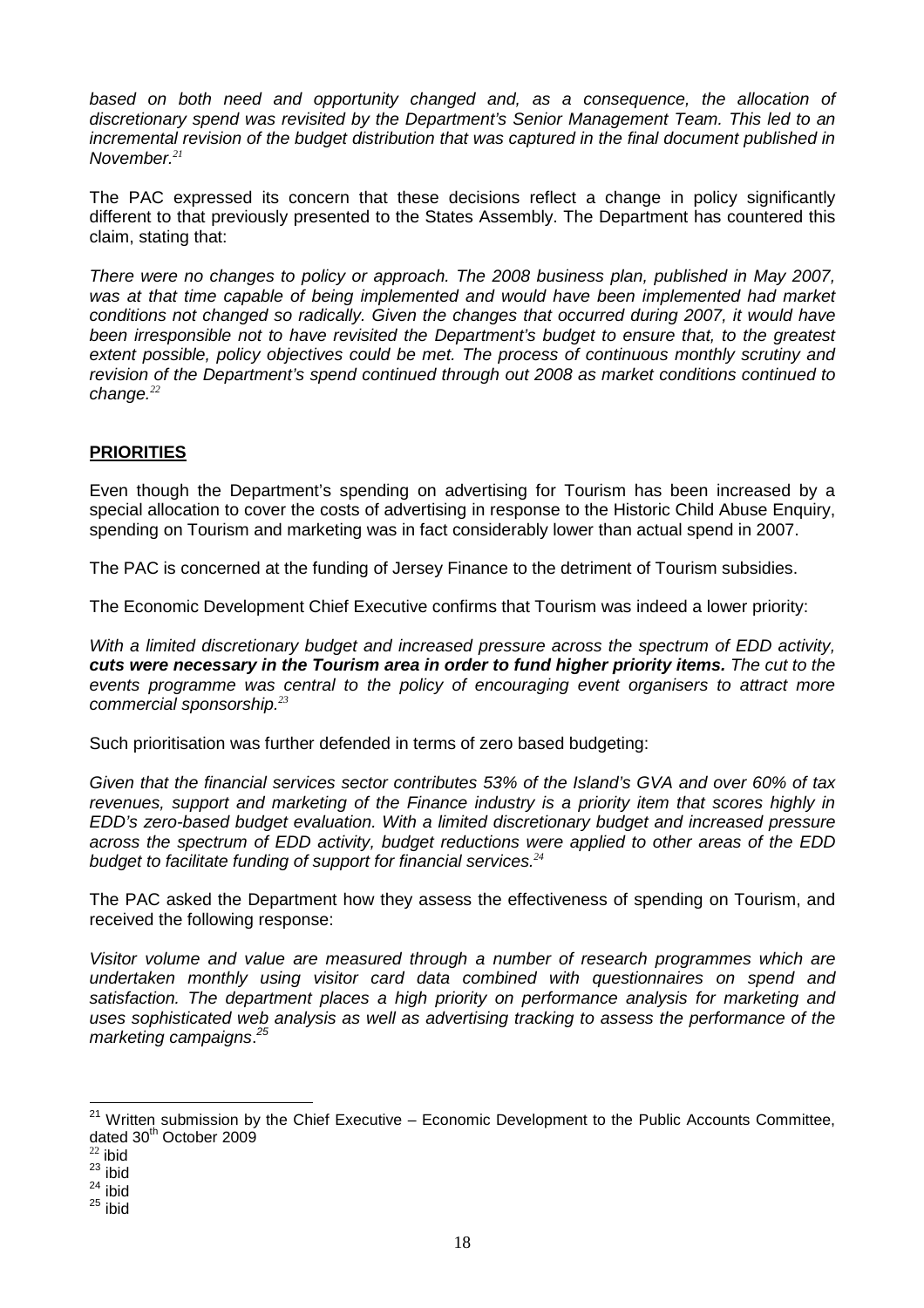Economic Development insists that this extra funding for Jersey Finance was successful and cost effective:

"As part of the annual grant approval process, Jersey Finance Limited reports on the performance of the previous year's activity. Assessment of the 2007 and 2008 performance indicates that spend has been cost effective and all targets have been met or exceeded. In addition, Jersey Finance Limited undertook additional, specific pieces of work out with the business plan that were completed at or above expected levels.*<sup>26</sup>* .

#### **RURAL ECONOMY**

The amount spent on the rural economy during 2008 was lower than in 2007 and lower than budgeted (even after the zero based budgeting transfers). Actual spend in 2007 was £3.1 million and in 2008 only £2.9 million. The adjusted budget for the rural economy appears to have been approximately £3.3 million. Similar questions arise to those indicated in respect of Tourism.

#### **GRANTS**

In 2006, following a report published by the C&AG on the management of the Battle of Flowers, the Committee held a Public Hearing at which the Chief Officer of the Department was questioned on his Department's management of financial assistance provided to various bodies in connection with Tourism related events. In the case of the Battle of Flowers, an exceptional grant had been awarded without a formal specification of the purposes for which the grant was to be used. In the event, the grant was not well spent.

At the hearing in 2006, the Chief Officer confirmed that he would ensure that in future, business plans would be obtained from organisations seeking grants to justify the funding request and that appropriate financial reports were obtained after the events in question.

When further questioned on this, the Chief Officer responded:

All grants are managed in line with the Financial Direction No. 5.4 Obtaining Value for Money from Grants. All Directors have received detailed information on 5.4 and have confirmed both their understanding of the Direction and the fact it is being applied within their area of responsibility. In certain cases the Department has developed dedicated schemes and they, while compliant with

the Financial Direction, have characteristics, criteria and measurements unique to them.

The Department has gone to great lengths to work closely with those to whom it has given grants. On the whole organisations comply with the directions but as we are often dealing with voluntary organisations, who in certain cases are not business people, this can sometimes be challenging. The most challenging of all these cases is the International Air Display.

I am confident that the officers of the Department are following the Financial Direction and I am notified of any areas of concern in a timely fashion which allows me to take the necessary action.

A recent audit of the grants awarded by EDD has highlighted some potential area for improvement in the governance arrangements with grant funded bodies and the consistency with which 5.4 is being applied across the Department. All findings of the audit are being implemented"*<sup>27</sup>*

#### **KEY FINDING**

The procedures in relation to the provision of grants, which is in effect the handing out of taxpayers' money, have been tightened and the PAC is heartened by this.

 $\overline{a}$ 

 $26$  Written submission by Chief Executive – Economic Development to the Public Accounts Committee, dated 30<sup>th</sup> October 2009

ibid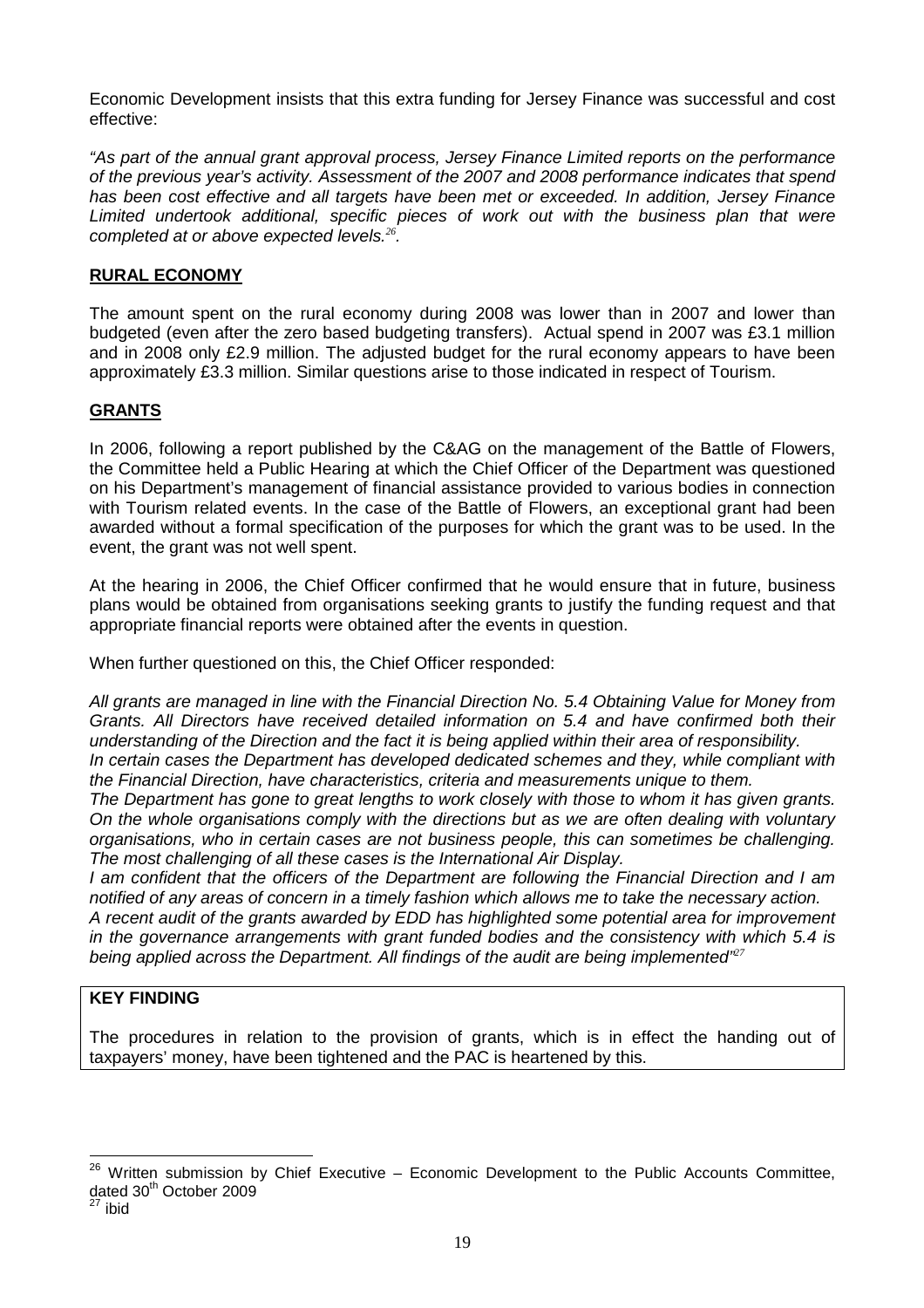#### **RECOMMENDATION**

The PAC is concerned that grants are still being provided to organisations that do not fulfil all requirements. The PAC recommends that EDD adopt a 'zero tolerance' approach given the nature of the funding – regardless of any short term impact. The PAC is concerned about the cost effectiveness of some of Jersey Finances speculative activities, and questions whether these should be publicly funded.

## **Health and Social Services Expenditure**

The Committee questioned whether the declared underspend on staff costs and the overspend on supplies and services was indicative of a reliance on contract labour. Clarification was also needed regarding the steps taken by the Department to allocate funding in response to the recommendations of the Williamson report on child care service provision.

Where service provision is across Departments, how can we be sure that responsibility is in the right Department and do important issues fall because of lack of dedicated responsibility? Is Prison healthcare the responsibility of Home Affairs budget or the Health budget?

#### **Mr. A. Fearn:**

Yes. You obviously mentioned the continual battle between prioritisation and I know there have been some challenging developments over the year. You mentioned Children's Services, for example. What areas have you had to prioritise over 2008 just as a ...?

#### **Director of Finance and Information – Health and Social Services:**

One small example is Prison health care. There has been a programme to develop health care in the prison, a very worthy, recognisable development that I would not argue is not something that we need to do, but as a pure example of that, the overspending on oncology drugs, for example, on people's direct access to those cancer … and, as we know, speed is of the essence in cancer. That is an example where effectively prison health care services have not been developed in the way that our previous Business Plans would have suggested we would have done that because we have prioritised in exactly the way I have described.<sup>28</sup>

So are savings made which are probably not genuine savings at all? The Hospital does not know how much a bed in each ward costs but, if they fill that bed rather than paying for a bed in the private sector they are making a saving! The Department must understand the cost of each bed as they could be wasting money on inefficient allocation of resources.

#### **Senator B.E. Shenton:**

 $\overline{\phantom{a}}$ 

I was curious. In the accounts, you wrote: "To compensate for overspends, vacancies were held open in administrative posts." Now, obviously, the obvious question there is were those administrative posts vital, then? If you can hold vacancies open in administrative posts indefinitely, you have got to question whether those administrative posts are necessary. The other part was: "And savings were achieved within services for older people by reducing the usage of nursing and residential beds in the private sector" which implies that by using private sector beds you are significantly increasing costs, or have I misread it?

#### **Chief Officer - Health and Social Services:**

It means keeping such clients that require institutional care in hospital so they would still be residing in the general hospital rather than having their episode of active treatment being completed and then moved immediately to an institution, a nursing home, be it private or be it public.

 $^{28}$  Transcript of the hearing with the Chief Officer, Health and Social Services, page 15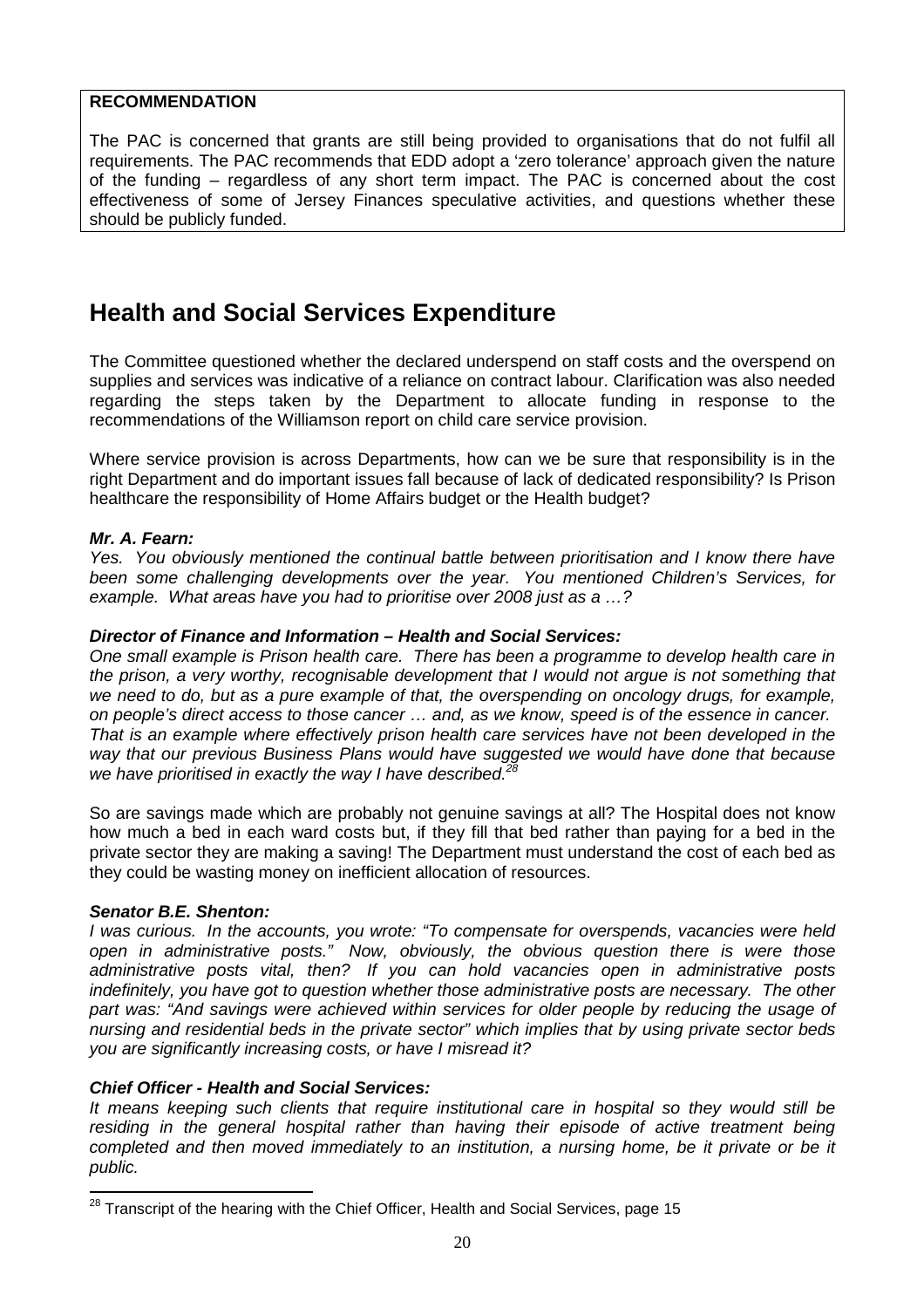#### **Senator B.E. Shenton:**

So it is cheaper to keep someone in hospital than it is to keep … it does not make sense, does it?

#### **Director of Finance and Information – Health and Social Services:**

No. The situation there is the bit that is missing in that discussion is the bit that says the nurses in the hospital are already budgeted and paid for and there is a saving opportunity of not putting someone out, to be quite frank, an appropriate care setting. We are talking about prioritisation that is creating a less enhanced level of care. So what you may turn around and say then is: "Well, actually that obviously means there are too many beds in the acute hospital and, therefore, you do not need so many" but what is being dealt with there is the flexibility of demand because there is … obviously to be able to manage the acute unit, you need to have a cushion of empty beds to be able to deal with the emergency activity that spikes up every now and then.

#### **Senator B.E. Shenton:**

So what you are saying is these are only savings in terms of the appalling way the States does their accounts and, in reality, they are not savings at all?

#### **Chief Officer – Health and Social Services:**

It is a break because if we get to … I think we have probably got about 12 patients requiring institutional care at the moment. If that got to 13 or 14, however reluctant it is but if we are under pressure, then that would be fine. If it gets to 20, 30, 50, that is not a sustainable position because we are eating so far into the bed stock that it is making the ability for the hospital to serve the Island ... but it is restricting the capacity we have. So it is an opportunistic thing. It is used as a break rather than as a full stop. Perhaps until the next year when you can try and reset some of that  $^{29}$ 

#### **SHOULD HEALTH AND SOCIAL SERVICES BE SPLIT?**

The Chief Executive of Health and Social Services was asked whether Health and Social Services should be split, to ensure that monies are ring-fenced and that the Chief Executive has the necessary skills and expertise in the area under his control.

#### **Senator B Shenton**

Have you ever considered ring-fencing the Social Services side so that it can never be accused of being neglected or being used to the detriment of Health?

#### **Chief Officer – Health and Social Services:**

The curious thing in 2010 is that the poor relation in the Health and Social Services Department will be Health.

#### **Senator B.E. Shenton**

 $\overline{a}$ 

But that is quite a rarity and, certainly looking back, that has not been the case, has it?

#### **Director of Finance and Information – Health and Social Services:**

I think my personal view on this and how I would advise managing an organisation such as Health and Social Services or the Department of Health and Social Services is to retain the flexibility because, to be quite frank, I always feel that I need the flexibility to be able to respond to the pressing issue rather than to be constrained by saying, effectively, that is a Social Services component and, therefore, that will take priority, in effect, over something that would be pressing maybe in acute services.<sup>30</sup>

 $29$  Transcript of the hearing with the Chief Officer, Health and Social Services, page 19

 $30$  Transcript of the hearing with the Chief Officer, Health and Social Services, page 13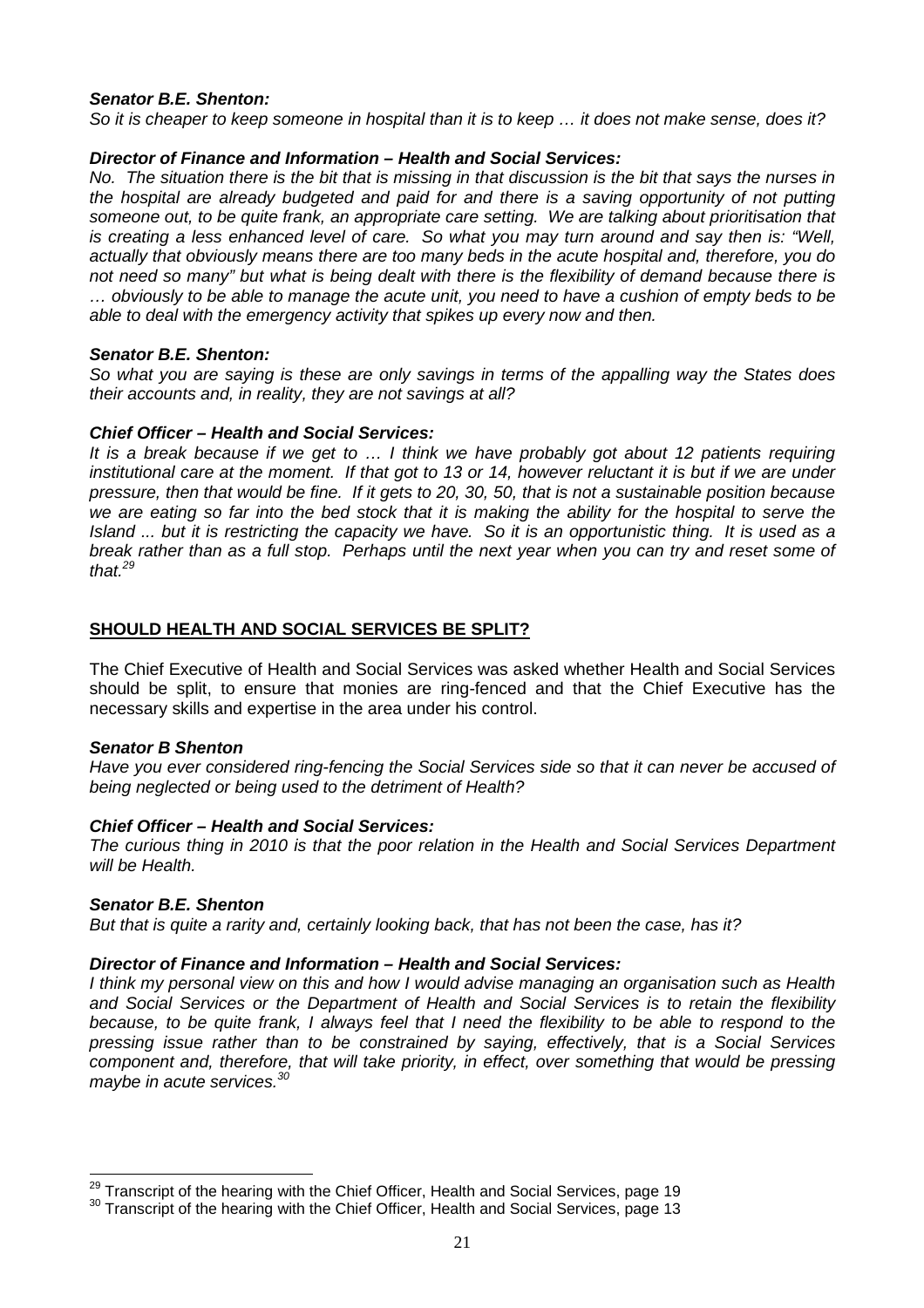#### **KEY FINDING**

Expenditure on Health and Social Services is never in the ratio put forward in the Business Plan as technically they are 'one' Department with 'one' budget.

#### **RECOMMENDATION**

Whilst the PAC acknowledges that there can be advantages in the flexibility of the Health and Social Services split, it has concerns that sufficient controls are not currently in place to avoid the potential abuse of this flexibility to the detriment of the public. Consideration should be given to providing parameters within the Public Finances Law which limits deviation from the Annual Business Plan agreed by the States Assembly.

#### **UNPREDICTABILITY OF HEALTH SPENDING**

During hearings, the Committee also explored the issues of unpredictability in health spending. While the Committee accepts that to a certain extent this instability is inevitable, when an unforeseen expense arises such as swine flu, but is a 'post-op rationalisation' required in such cases?

#### **Chief Officer – Health and Social Services:**

It might well be that what we have to do as we look forward to a Business Plan is to come up with a post-op rationalisation that tells in a transparent way the States why we have not done something. Because, of course, if you tell us to do something, the Committee, and we do not do it. you should want to know about that and that is something I think is that is actually missing and it will allow that reconciliation between in-year pressure and plan. $31$ 

#### **KEY FINDING**

The PAC found a lack of understanding amongst senior Health Management in respect of the true cost of Health provision. For example, patients were being retained in the Hospital rather than being transferred to the private sector to save money – yet the cost of provision within the public sector was unknown.

#### **RECOMMENDATION**

Health and Social Services must know the true cost of all services provided, in order that comparisons with the private sector costs can be made. Management should look to 'outsource' areas where savings can be made and must have adequate financial management information to enable reviews of this nature to be undertaken.

 $\overline{a}$  $31$  Transcript of the hearing with the Chief Officer, Health and Social Services, page 19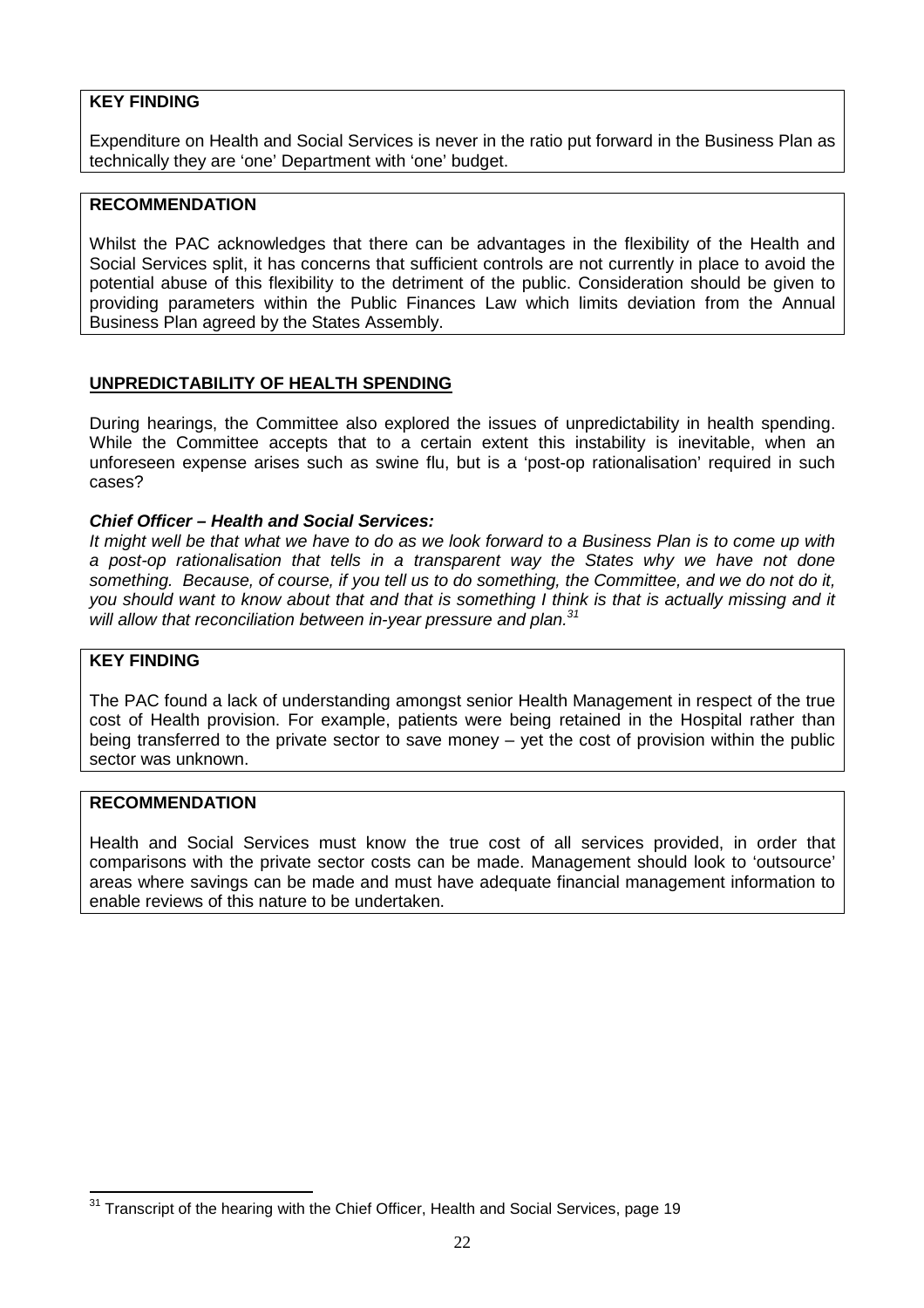## **Social Security Department**

The previous Public Accounts Committee had concerns about the quality and quantity of Management Information available within the Department. It became clear in the Hearings that the functionality of N.E.S.S.I.E. (New Employment and Social Security Information Exchange) was underdeveloped. This was made clear by the Chief Officer of the Department's statement that 'To my mind, management information is not as it should be in the Department.' The Chief Officer of Social Security went on to say 'some of it does not exist at the moment, supplementation being the case in point.'32

The present Public Accounts Committee agreed that it should clarify the extent to which the Department had been taking steps to manage the impact on the Social Security Reserve Fund by the demographic changes anticipated by 2030. It further agreed that it should consider exploring aspects of the implementation of Income Support, including, but not exclusive to, the following –

- whether planning for the introduction of Income Support had been effective.
- whether the information technology solution for managing Income Support had been fit for purpose and had been implemented effectively.
- whether adequate counter-fraud measures had been implemented.

#### **FRAUD**

During their examination of the 2007 Financial Report and Accounts, the previous Public Accounts Committee found evidence of a "general absence of attention to the issue of fraud within the States." Furthermore, it was identified that anti fraud measures were particularly necessary within Social Security. The current Public Accounts Committee remain vigilant on this issue:

#### **The Connétable of St. Peter:**

What sort of anti-fraud policies do you have in place?

#### **The Treasurer of the States of Jersey:**

Well, we do have financial directions that cover this. We are reviewing our anti-fraud policy and what we have done this year is we have invested in some software, which is training, in order to deal with fraud. We have also updated our whistle-blowing policy, and also next year we are investing in additional investigators, particularly in Social Security and Income Tax, to deal with fraud.

#### **The Connétable of St. Peter:**

Can you clarify that one, so there are no investigators currently within Social Security?

#### **The Treasurer of the States of Jersey:**

No, there are a small number and it has been identified that employing more has a double benefit of reducing fraud and potentially raising the income of the States. Again, that is a strategy that is included in the Business Plan.<sup>33</sup>

Last year's PAC stated that: 'From the evidence there is no States-wide anti-fraud policy and the Committee recommends that this is formulated urgently and applied.' Evidence was found which

 $\overline{a}$  $32$  Public Accounts Committee Report on the Accounts of the States for the year ended 31<sup>st</sup> December 2007, page 23

Transcript of Hearing with the Treasurer of the States, page 14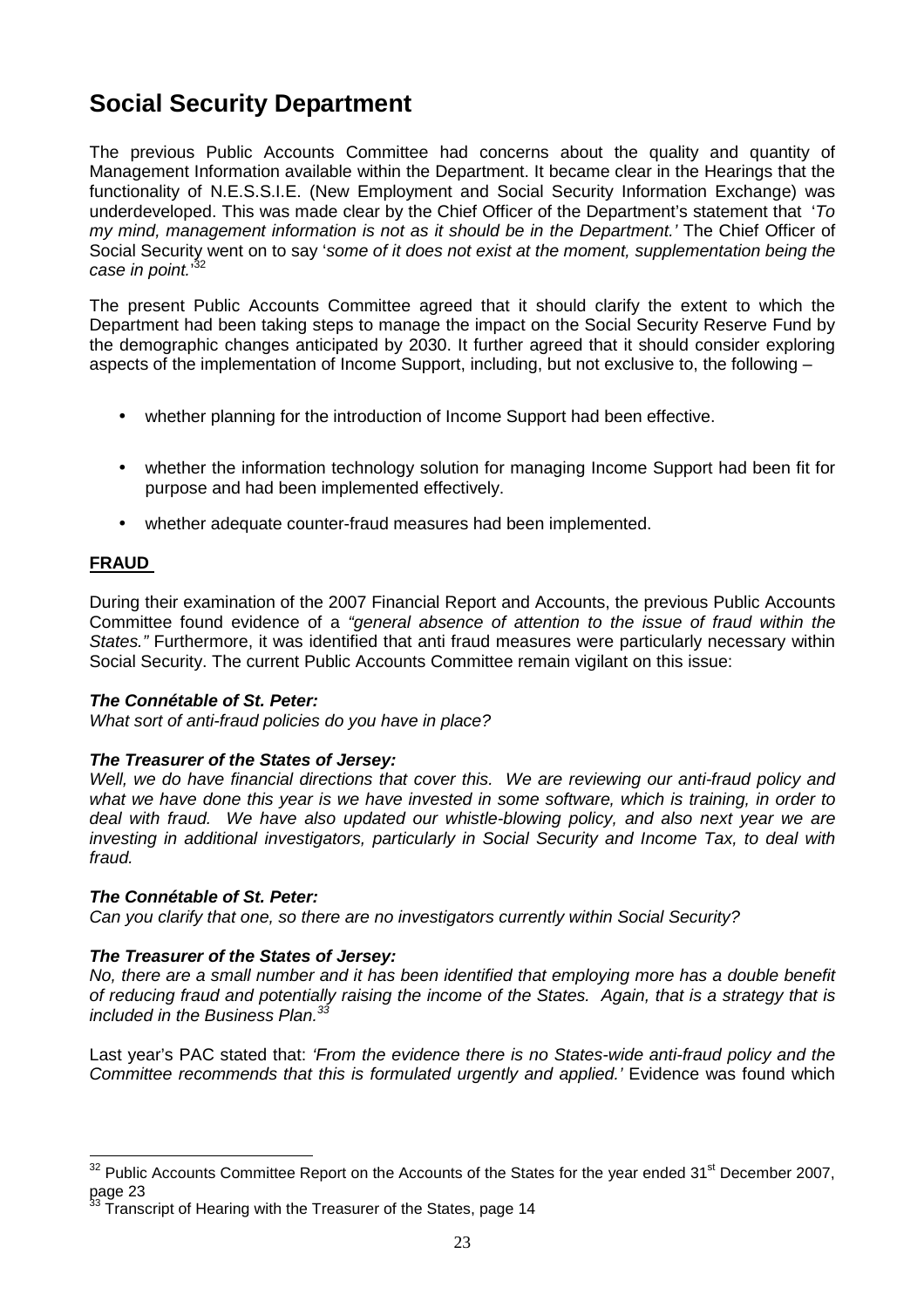'suggested a general absence of attention to the issue of fraud within the States.<sup>34</sup> The previous PAC also identified that anti fraud measures were particularly necessary within Social Security.

#### **KEY FINDING**

There is still no States-Wide anti fraud policy.

#### **RECOMMENDATION**

The Committee believes that benefit fraud should be treated with more urgency as it is a problem that we are experiencing now (not in 2011). Benefit fraud is a significant drain on taxpayers' money and it should be prioritised more highly.

#### **Senator B.E. Shenton:**

Staying with income support, the P.A.C. will be looking, going forward, at benefit fraud and fraud within the States… I do notice that you are looking in the Annual Business Plan to save £500,000 a year from 2011. What are you saying? Are you saying that there is £500,000 fraud going on at the moment, but you just let it go or what are you saying by that statement?

#### **Chief Officer – Social Security:**

I am not saying that. Just a little bit of background first; we are in the process of putting together another fraud strategy to the department to reflect income support coming on line, but also to reflect, because lots of these risks were inherent in the old benefits as well, whether we can learn from anywhere else on how we tackle fraud. The figure we put in of £500,000 will come from ... let us just say we initially put this as a target. We put this in as a target for 2011 because we have got to complete the business case to make sure that those sorts of savings are achievable and there is a net savings as opposed to gross savings. There is no point in employing 4 more inspectors or beefing up your compliance team if at the end of the day it is not going to wash its face. There will be a business case put together before that £500,000 is finally agreed to.

#### **Senator B.E. Shenton:**

The figure for 2011 is nil.

#### **Chief Officer – Social Security:**

The figure for 2011 is nil because at that point we were not willing to go for a target that we had not put into a business case and would, therefore, be something that we would be tied to for the Business Plan in 2010. $35$ 

#### **SUPPLEMENTATION**

Supplementation remains a problem as it is very difficult to predict the sums required. In addition the accounting processes are complicated by the fact that monies within the funds are outside Government expenditure.

#### **Mr. K. Keen:**

Some of your costs are clearly charged directly to the funds themselves and I am just looking at, for example, staff costs. In your analysis you have got staff costs of £5.9 million virtually, but in your income and expenditure you have £2.5 million. I am looking at page 114, staff analysis, how many people, and so you have got £5,875,000 in a little shaded box down towards the middle. On page 119 you have got staff costs of £2,586,000. In the notes you say that some staff are employed by the funds themselves. Are there other costs of the funds? When we are looking at your expenditure we really need to ...

 $\overline{a}$  $34$  Public Accounts Committee Report on the Accounts of the States for the year ended 31<sup>st</sup> December 2007, page  $8\frac{35}{2}$ 

<sup>35</sup> Transcript of the hearing with Chief Officer, Social Security, page 5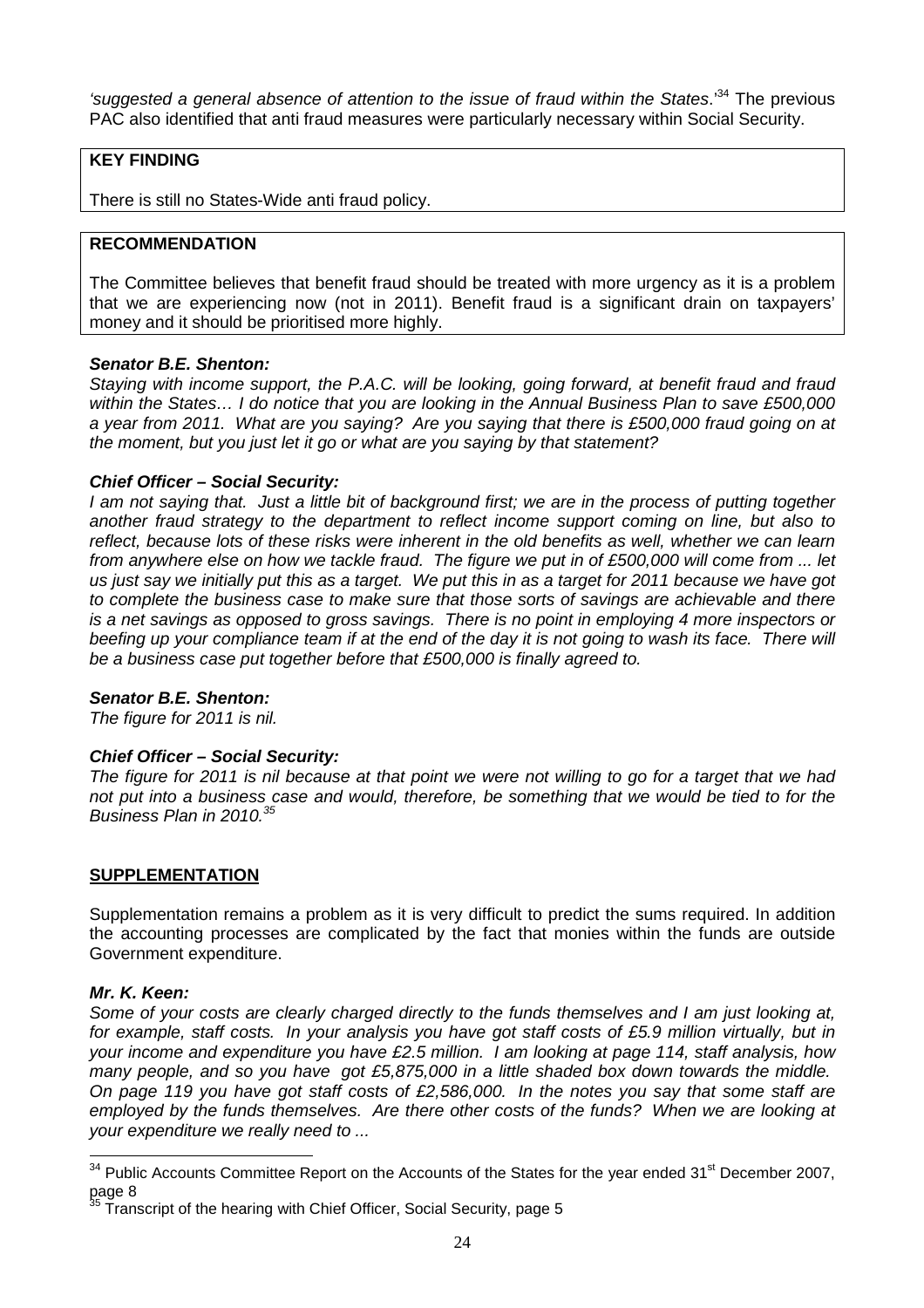#### **Chief Officer – Social Security:**

This is only part of the picture.

#### **Mr. K. Keen:**

This is a very small part of the picture then, is it?

#### **Chief Officer – Social Security:**

Not very small but very big part of the picture, yes, and when we were talking about perhaps presenting to the figures, the expenditure of the department and the whole £318 million ...

#### **Mr. K. Keen:**

This includes Social Security ...

#### **Chief Officer – Social Security:**

Yes, that is Social Security, Health Insurance Fund and tax funded benefits and services. We collect £384 million of income. When you apply those numbers, it really is a very big department. In terms of the expenditure, you are talking about recharging. Quite often the way it does work is that the fund will run a bank account and then recharges so we pay everything out to the fund and then we recharge it across to the fund in accordance with activity.<sup>36</sup>

#### **KEY FINDING**

 $\overline{a}$ 

The summary of income and expenditure appearing under Social Security ( on page 119 of the 2008 accounts) is incomplete because material amounts of expenditure ( including staff costs of approximately £3.3 million) are charged directly to the Social Security and Health Insurance funds.

#### **RECOMMENDATION**

A summary of all overhead expenditure for the Department and funds should be provided in future States Accounts analysed by the provider of those funds (i.e. States or the respective funds). This will allow users to form a view about the efficiency of the department and its total operating costs.

The problem of supplementation provisions needs to be addressed as a matter of urgency. The PAC was pleased that Proposition P153/2009 was passed on the 18<sup>th</sup> November 2009. However the PAC considers that it is important that in addition to the question of funding, there is also consideration in respect of the relevant accounting practices. Not all governments fund Social Security in a manner as prudent as the States of Jersey and some of the concerns are in relation to the relatively short notice under which funding must be applied. If, for example the funding requirement is in arrears on a two year retrospective basis, financial planning can be undertaken without an element of 'nasty surprises.'

 $36$  Transcript of the Hearing with the Chief Officer, Social Security, page 9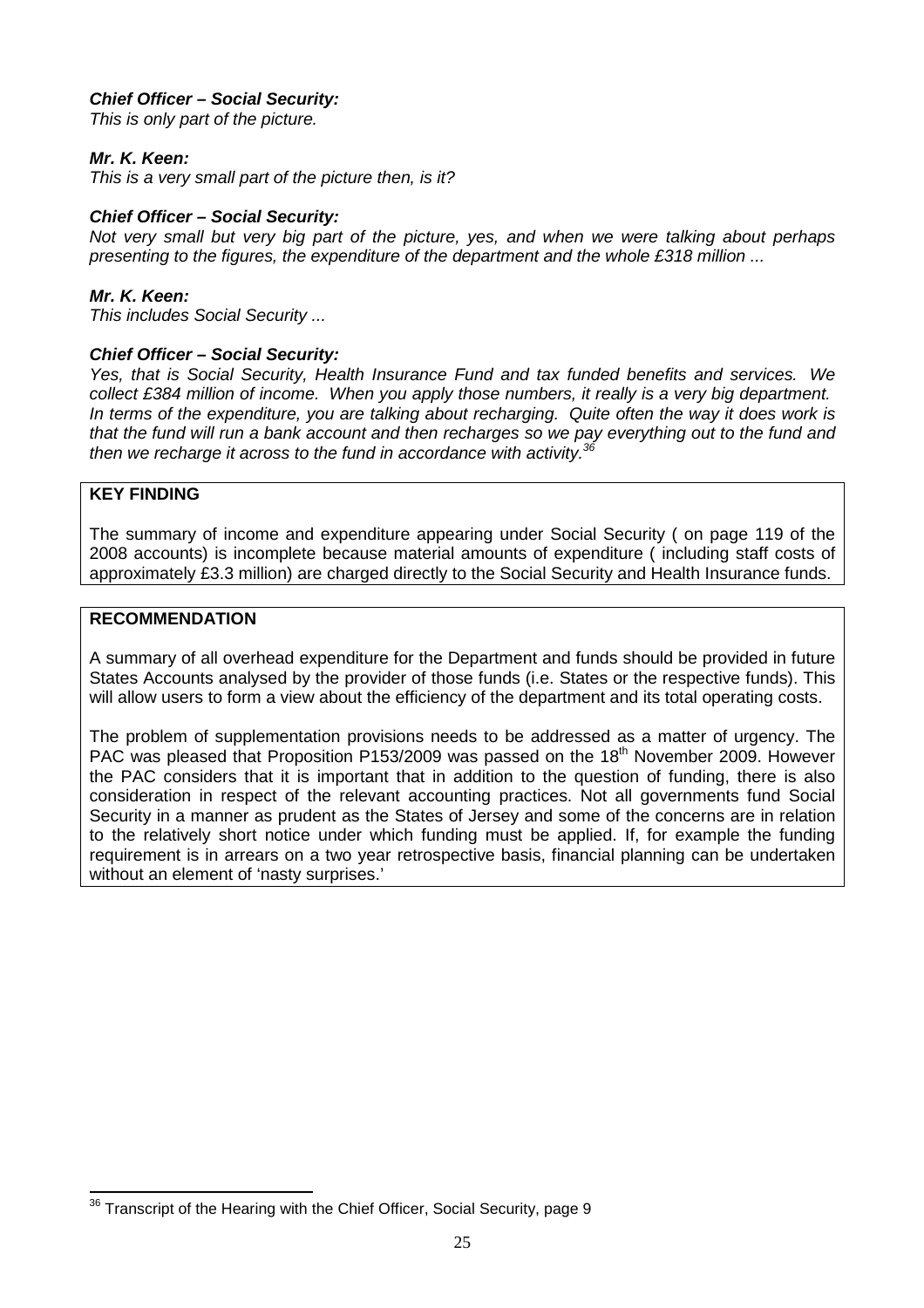## **Financial Directions and Internal Controls**

#### **Last year's findings by the Public Accounts Committee<sup>37</sup>**

During their consideration of the 2007 Financial Report and Accounts, the previous PAC expressed dissatisfaction with the Financial Directions, observing:

- **Lack of centralisation**, so that each Department was left to work within the Financial Directions in isolation, with an occasional overlap.
- **Lack of compliance**. The PAC found evidence that if a certain Department found the Directions inappropriate, it did not follow them.
- **Lack of compulsion to comply**. Only Accounting Officers are obliged to comply with Financial Directions.
- **Lack of monitoring** 'of the implementation of internal audit recommendations for the correction of weakness of internal control.' The PAC considered that this monitoring should be a Treasury function.
- **A potential inadequacy within the Financial Directions themselves** as confirmed by the Chief Internal Auditor, "One of the main things that comes through is that quite a number of departments feel that the financial directions are written on a Treasury basis and for the Treasury, but they state that they do not know what is involved in running departments and they do not know what is involved with dealing with the customer, which is quite ironic, as one of the core values of the organisation is that the customer is at the heart of everything we do." The PAC recommended that the Financial Directions themselves be reviewed.

The previous PAC went on to advise that the Public Finances (Jersey) Law 2005 be amended such that:

(i)A duty should be placed on all States employees to comply with Financial Directions.

(ii)The Treasurer should take responsibility for ensuring that recommendations by the Internal Audit Department are implemented swiftly.

(iii)The Treasurer should have a legal responsibility to issue Financial Directions which are sufficient to ensure that an appropriate system of internal control is in place throughout the States.

A vital part of the scrutiny process exercised by the Public Accounts Committee is to ensure that their findings and recommendations have been followed up. With this is mind, the Committee questioned the Treasurer regarding the above:

#### **Deputy T.A. Vallois of St. Saviour:**

With regards to internal controls within the Treasury Department, just looking back on the report that was done by P.A.C. back on 9th September 2008, and they mention with regards to the financial directions and how this was an issue. Where are Treasury with regards to the financial directions, have they been changed?

#### **The Treasurer of the States of Jersey:**

I think you can answer that one.

#### **Deputy Treasurer:**

 $\overline{a}$ 

There is a whole range of financial directions in place covering a whole range of various financial control issues, and these cover everything from how to buy goods to how to manage petty cash, and then a whole new range of other things. From time to time we issue new ones, or revise old ones for various reasons that come along. What we are in the midst of doing following that issue and various other issues that have come up over the past year is we have gone through a process of firstly looking at the various assurances that are in place to give us and accounting officers

 $37$  Public Accounts Committee Report on the Accounts of the States for the year ended 31<sup>st</sup> December 2007, page 7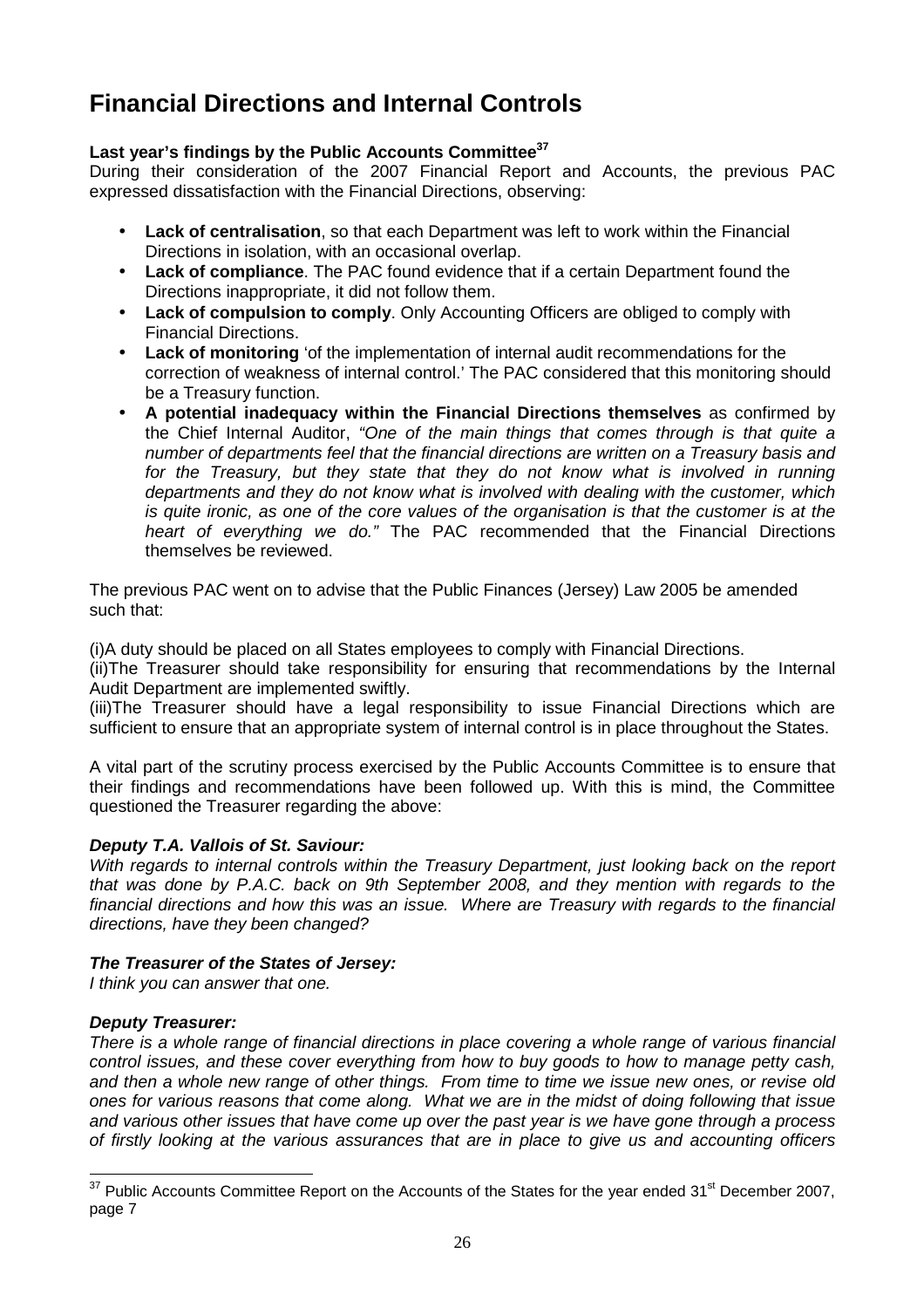assurance that financial directions are being complied with. As part of that we are validating that the controls within them are still relevant, valid and appropriate at this time. We do have a programme of revisions to existing financial directions which is underway and some new financial directions which need to be introduced. This is an ongoing thing that happens most years and there are a number of areas being worked on, as we speak, at the moment. As we are advising them to do new ones we are obviously learning from past experience and ensuring that they are appropriate and as understandable as they can be, but some of them are necessarily technical documents. The other piece of work that we are about to undertake is a comparison of the control framework, so that is the areas where we have financial controls in place against best practice in the U.K., to see if we are covering everything that needs to be covered, whether there are any areas where we could look to improve our range of controls. Equally, if we have areas where perhaps the controls are more at risk than might be best practice.

#### **Deputy T.A. Vallois:**

With regards to the Chief Internal Auditor, who mentioned with regards to the financial directions and that it was a problem, he makes recommendations, I understand, to the accounting officers. Obviously, you will be speaking with the accounting officers when it comes to budgets and monies, when it comes to that time, how have they reacted to the recommendations in moving forward over the last year, 2008? Do you know or ...?

#### **The Treasurer of the States of Jersey:**

In terms of?

#### **Deputy T.A. Vallois:**

In terms of recommendations which would have been made by the Chief Internal Auditor because he would have made recommendations to obviously improve areas.

#### **The Treasurer of the States of Jersey:**

Yes. As I mentioned earlier we have now set up an independent Audit Committee, it has got an independent chair and all audit reports go to that committee. All of them have actions. For each one the accounting officers say what actions they will put in place to put things right. The Audit Committee, if they feel that those actions are not good enough, will summon the accounting officer to the meeting to explain themselves, and all those actions are followed up to make sure they are put in place by the agreed date. I think at the moment, I say this because I saw a report recently, the implementation of actions by the agreed date is running I think at 96 per cent plus, so they are being put in place.

#### **Mr. K. Keen:**

 $\overline{a}$ 

Could I have a follow-up to that one. I recall from last year in evidence to this committee, you were reported as saying that the system was incapable of exercising control over States expenditure, I think that was virtually a front page, and not surprisingly, would you say that it has improved in the last year and if so how?

#### **The Treasurer of the States of Jersey:**

I was not referring to this context at all. I am not going to go to the same place again, which was about States financial planning. Your question is on controls, have they improved over the last year? I think we are on a journey, but I think controls have improved very, very significantly over the last year. We have put a lot of things in place to improve the standard of controls. We are in the process of totally reviewing financial directions, issuing new ones. We have set up this independent Audit Committee. We have done a piece of work to look at compliance with financial directions to ensure there is a framework in place. We have produced statements of internal control that are signed off by the accounting officer, and we have put a statement in the accounts. We have still got a long way to go but I think they have improved very dramatically.<sup>38</sup>

 $38$  Transcript of the hearing with the Treasurer of the States, page 9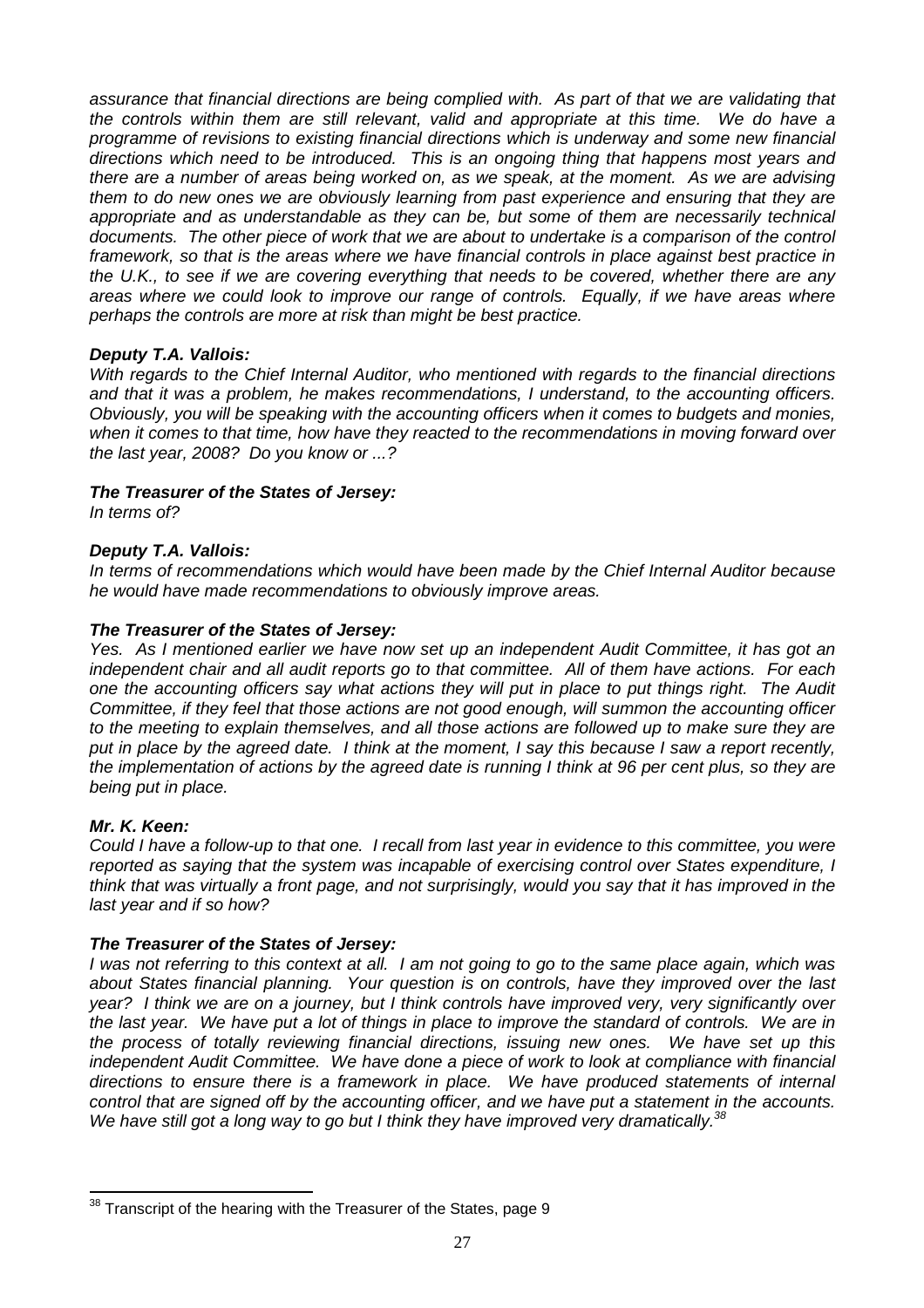#### **KEY FINDING**

As the Treasurer observed, 'we still have a long way to go.' The issuance of Financial Directions which are not acted on, demonstrates that a rather wayward and uncertain system currently operates. Controls and insistence on compliance by the centre are lacking.

#### **RECOMMENDATION**

The re-organisation of the Treasury structure should alleviate some of the areas of concern. However, there have to be controls to ensure that all Financial Directions are implemented in full by all relevant Departments. All Financial Officers should sign off each Financial Direction and give an undertaking that it will be implemented.

## **The Treasury**

There appears to be a lack of leadership and advice from the Treasury area. The Committee questioned whether the Treasurer considers offering his opinion or guidance in financial matters as part of his role:

#### **Senator B.E. Shenton:**

The Treasurer of the States, reports to the States Assembly as a whole, so there is a level of independence there so that no one can tell you what to do. Now, surely we would then expect you to turn around and be a little bit more vocal from an economic point of view if spending was getting out of control.

#### **The Treasurer of the States of Jersey:**

Yes, and I think I will do that. The balance of tax and spending is a political decision. I cannot say States spending is too high or too low because that is what the people of Jersey will look up to you as politicians, say they want you to increase or cut spending and increase or cut taxes. Where I guess I would make a stand to you is if what I thought you were doing was unsustainable. If I saw someone suggesting a very big increase in States spending and a big reduction in taxes it would be my job, and I think I would do it, to tell you what the consequences of that would likely to be.

#### **Senator B.E. Shenton:**

Then you would be more vocal on the implications of the policy. The Medical Officer for Health, she has a similar role to you. She sits outside the States and she says: "We need this, that and the other. We need pandemic and this, that and the other" and then it is up to the Health Minister to decide whether we are going to spend the money on the pandemic or not but ...

#### **The Treasurer of the States of Jersey:**

Yes, and if I thought there was an issue I would certainly raise it. I would say that this States, in recent years, has got a very good record of ensuring sustainable public finances. It has made some very difficult decisions, necessary decisions, on taxes which mean that our starting point today, and entering the credit crunch, we are in a financial position, I think, is the envy of the rest of the world. We have got, potentially, another structural deficit arising. If I saw the States reluctance to address that I guess, ultimately, I would have to say, either through not cutting spending or not increasing taxes, this is not sustainable.<sup>39</sup>

 $\overline{a}$  $39$  Transcript of hearing with the Treasurer of the States, page 11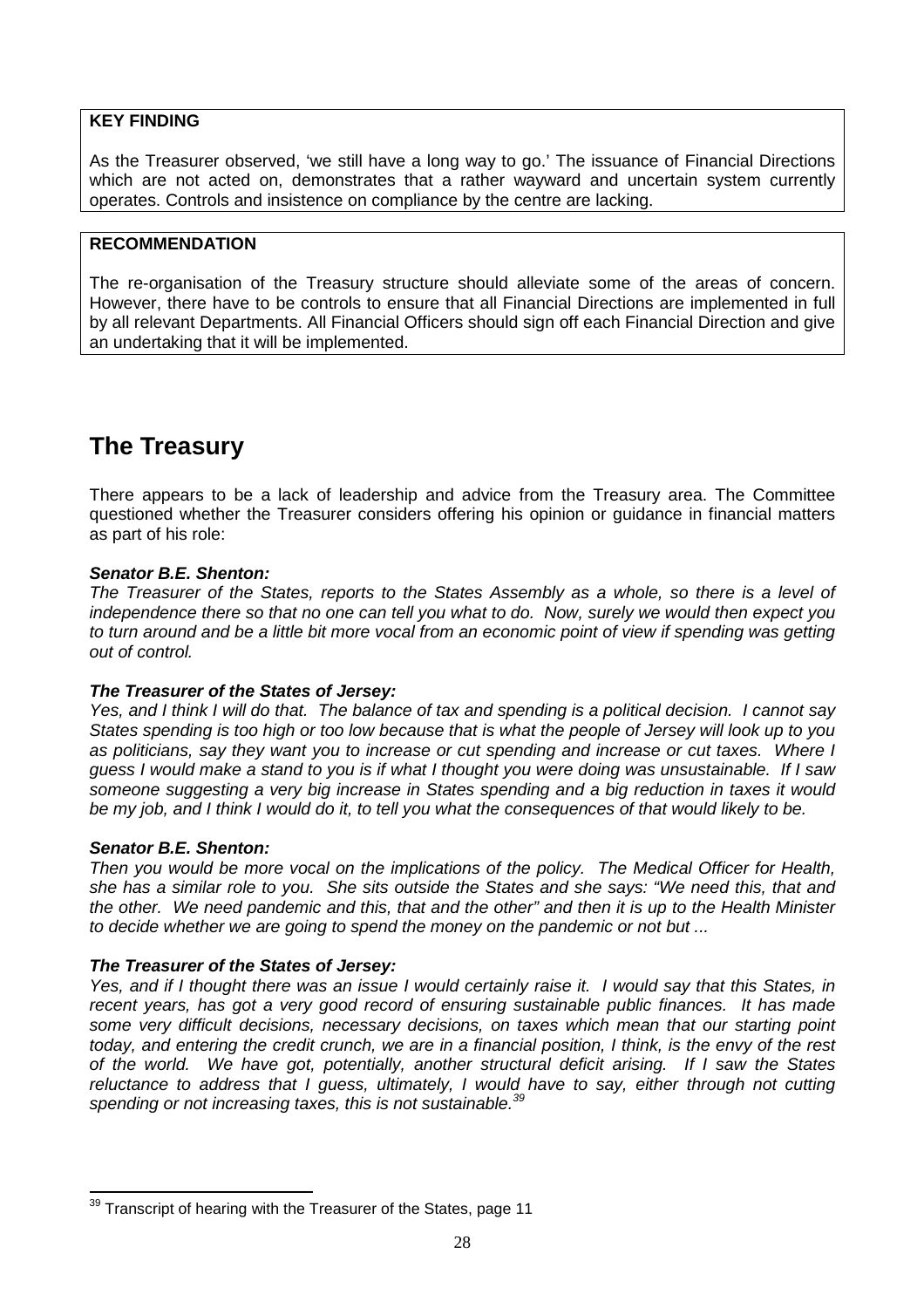#### **THE TREASURER - A NON POLITICAL ROLE?**

The Committee has observed that as part of the Treasury Re-structuring Plan, some of the Treasurer's roles are moving to the Deputy Chief Executive who is much more politically influenced than the Treasurer. A potential problem has been identified here, as the Treasurer of the States was initially created and envisaged as a non political function. The Committee is troubled by the idea of previously non-political roles moving over to the political arena.

#### **Senator B.E. Shenton:**

The way the role of Treasurer was set up was very much that he would report to the States so that he would not have anyone telling him what to do and would be totally free from undue political influence. That is how basically the law was structured. A number of your roles are moving across to the Deputy Chief Executive of the States, who is much more under political influence. Has that been taken into account with regard to the movement of roles? Is this whole change just a way of the Council of Ministers getting more sort of flexibility in making it more malleable that the people will do what they want them to do with regard financial management?

#### **The Treasurer of the States of Jersey:**

No, absolutely not. I think it is driven by all the right reasons. I think it is driven by the fact that we had Human Resources and I.T. (Information Technology) sitting in one States department, we had Financial Processing and Procurement and Property sitting in another. These things are all resources and there are all huge interlinks between them and there are huge opportunities for economies of scale and for providing a really good one stop shop to departments. If they are setting up a new office building they do not want to go running to one person for their I.T. systems, one person for their building and one person for their staffing. They want to go to one place. Behind this is that objective. There is one that quite simply I was being spread too thin so I need to be able to concentrate on the Treasury side and on this financial management agenda, by bringing in some extra resource to help deliver that resources agenda. There is no devious thing to it and there is no change to my responsibilities. I have still got an obligation, a right, which I will exercise if I think so, to go straight to the States on issues if I think something has been dealt with wrongly. All I am saying is that it is a really positive move. There is no sub-agenda, there is no political agenda to it.

#### **Senator B.E. Shenton:**

No, but albeit that if you are looking back, some of the areas that you need an independent Treasurer to oversee are moving to an area where you have not got the independence of them all.

#### **The Treasurer of the States of Jersey:**

We have not worked out how it is going to work out. It may be that I effectively have a service level agreement to have some things provided to me, but that is okay because I contract out other things all the time. I contract out currency and security issue and the like. You can do that and still retain responsibility.<sup>40</sup>

#### **TREASURY - EXPENDITURE**

The overarching point of note was that the States spent significantly more last year than was allocated in the original business plan. The Committee was interested to discover how the Treasurer of the States viewed his role in ensuring that the assigned budget was adhered to:

#### **Senator B.E. Shenton:**

 $\overline{\phantom{a}}$ 

I think it would be fair to say that when we pass the Business Plan, the Business Plan is what we pass as the States. The final approved budget or variances to that Business Plan is normally extra spending. How far do you see your role to make sure that the States sticks to the original Business Plan, as opposed to making sure that you just account for every penny that they spend? What degree are you Treasurer and what degree are you the States accountant?

 $40$  Transcript of the hearing with the Treasurer of the States, page 22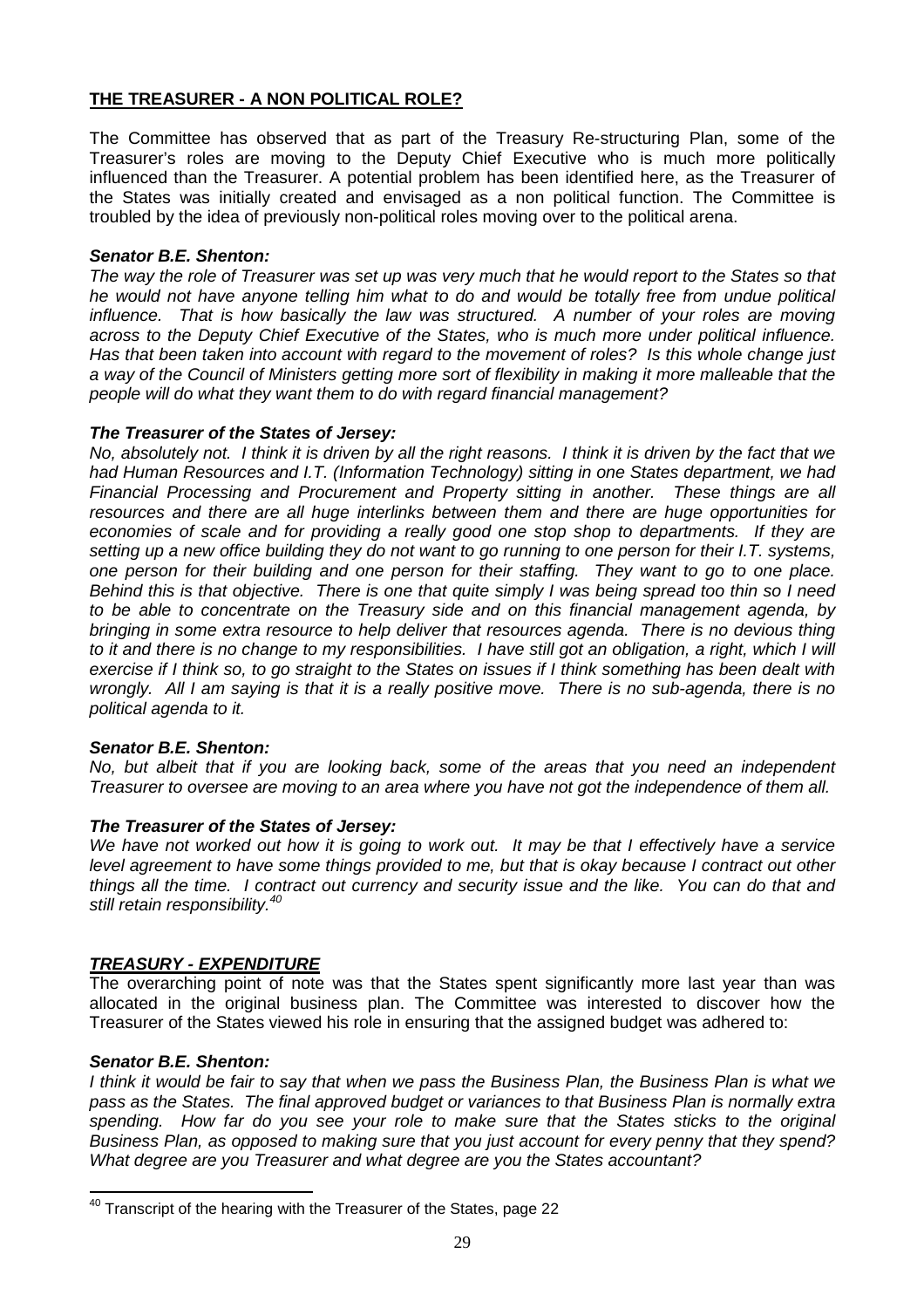#### **The Treasurer of the States of Jersey:**

Do you want to try that question again? Which question are you asking me? Clearly, the difference in the Business Plan and approved budget we all know is carry forwards plus additions agreed by the States. It is up to the States to decide on whether they can agree additional spending. Far be it for me, that is a political decision. To that extent the job here is to make sure that people live within their budgets, their approved budgets, and that is what the Finance Law requires.

#### **Senator B.E. Shenton:**

Where I am coming from is that you refer back to private companies. The style of the report, where the introduction by the Treasury Minister is very gushing, as you would expect from a P.L.C. (public listed company): "Did we not do well, blah, blah, blah, blah, blah" but there is no counter within that to say: "Well, yes, we have done well but the Annual Business Plan was X and the States decided to do Y and this is very disappointing that we have spent significantly more money than in the original Business Plan." Is this a document that is more a sort of bit of P.R. (public relations) work as opposed to a serious piece of work?

#### **The Treasurer of the States of Jersey:**

This is quite the opposite from my point of view; obviously the Minister's foreword is the Minister's foreword. My Treasurer's report and the accounts are all subject to an audit and they have all received a clean audit report, and they are statements of fact. It is up to others what conclusions they draw from those facts. There is just no way I am going to get involved in presentational stuff. My job here is to give the facts. $41$ 

#### **'MY JOB HERE IS TO GIVE THE FACTS'**

The issue raised above of whether the Treasurer is a 'Treasurer or an accountant' echoes the sentiments expressed in the 2007 Review of the Financial Report and Accounts, where the previous PAC was concerned that the Treasurer had no legal requirement to 'take responsibility for the active supervision of financial management throughout the States,<sup> $42$ </sup> going on to recommend that the Treasurer should have 'an explicit responsibility for ensuring the quality of the States' financial management' which should also be included in the Public Finance (Jersey) Law 2005. The Committee stressed that the Treasurer should not just "keep score" but take responsibility. The current Committee shares this view, and considers that the Treasurer should take a more hands on approach:

#### **Senator B.E. Shenton:**

… with the Teachers' Pension Fund it was well known for quite a long time that there was a problem there. I think the original intention was to merge it in with the P.E.C.R.S. scheme, but then P.E.C.R.S. turned around and said: "No, we do not want to because it would create too many problems." While the negotiations were going on there was a failure to increase the contribution rates to the teachers, which was largely a political decision. I believe the Minister at the time did not want to increase the contribution rates to the teachers even if he knew that there was a liability there building up. Where you have got circumstances like that where do you see your role as Treasurer of the States, where politicians are basically not making difficult decisions and, as a result, the liabilities to the taxpayer are increasing?

#### **The Treasurer of the States of Jersey:**

I do not know if I accept the analysis you have just given, but I think it is my job to give advice on the implications of decisions absolutely. $43$ 

 $\overline{\phantom{a}}$  $41$  Transcript of the hearing with the Treasurer of the States, page 3

<sup>&</sup>lt;sup>42</sup> Public Accounts Committee Report on the Accounts of the States for the year ended 31<sup>st</sup> December 2007, page 7

<sup>43</sup> Transcript of the hearing with the Treasurer of the States, page 16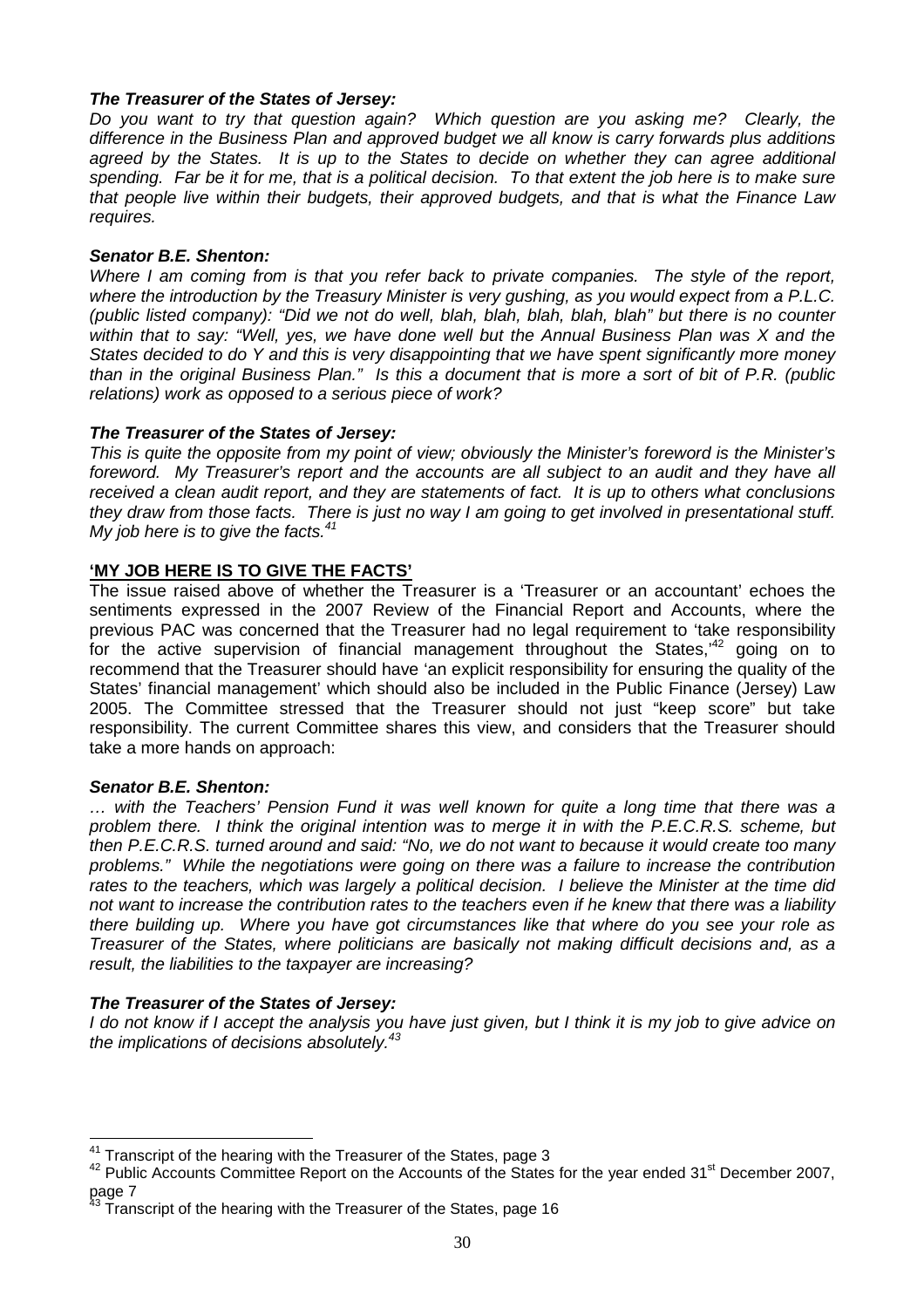#### **KEY FINDING**

The Treasurer of the States did not seem to fully understand his role and saw himself as something more akin to the States accountant.

#### **RECOMMENDATION**

The Treasurer of the States should act with more independence, as prescribed by law, and be more vocal in his quest to keep the States finances in balance. It is important that he is able to provide an independent voice free from undue influence from the Treasury Minister and other politicians.

## **Home Affairs**

#### **PRISON - ACCOMMODATING FOREIGN NATIONALS**

The Committee has observed that the prison has a high non-Jersey population whose accommodation is publicly funded. Money could be saved if these prisoners were held in their home countries. The Committee is concerned that Jersey currently does not have legislation (such as the UK's - Repatriation of Prisoners Act) to address this.

#### **Senator B.E. Shenton:**

But we still do not have any treaties with Madeira, Portugal, Poland and various others where we have got a high prison population and, in fact, from a human rights point of view a number of people have said they would prefer to serve their sentence within their homeland where they have family and yet we are paying for them in Jersey where no one really wants them to be.

#### **Chief Officer – Home Affairs:**

The U.K. has a Repatriation of Prisoners Act where it does have these agreements with certain countries. It has never been extended to Jersey. I had a letter last week from the S.G. (Solicitor General) because we have been in correspondence with him. The advice we asked for was should we extend the Act or should be have our own law? He has advised that we should develop our own law to make agreements probably initially with Poland and Madeira, clearly, because those are the foreign nationals that are in the majority in our prison, so it is a subject that the Minister is actively working on now.<sup>44</sup>

#### **KEY FINDING**

 $\overline{\phantom{a}}$ 

Jersey has no legislation regarding repatriation of prisoners which is resulting in unnecessary expenditure of public funds on accommodating foreign nationals.

#### **RECOMMENDATION**

Using the UK's Repatriation of Prisoners Act as a precedent, legislation should be brought into force and agreements made with other countries to allow prisoners to be returned to their home countries. This should not only provide significant savings for the taxpayer – but also repatriate foreign nationals to their homeland where they can receive support from family and friends.

<sup>&</sup>lt;sup>44</sup> Transcript of the hearing with Chief Officer, Home Affairs page 19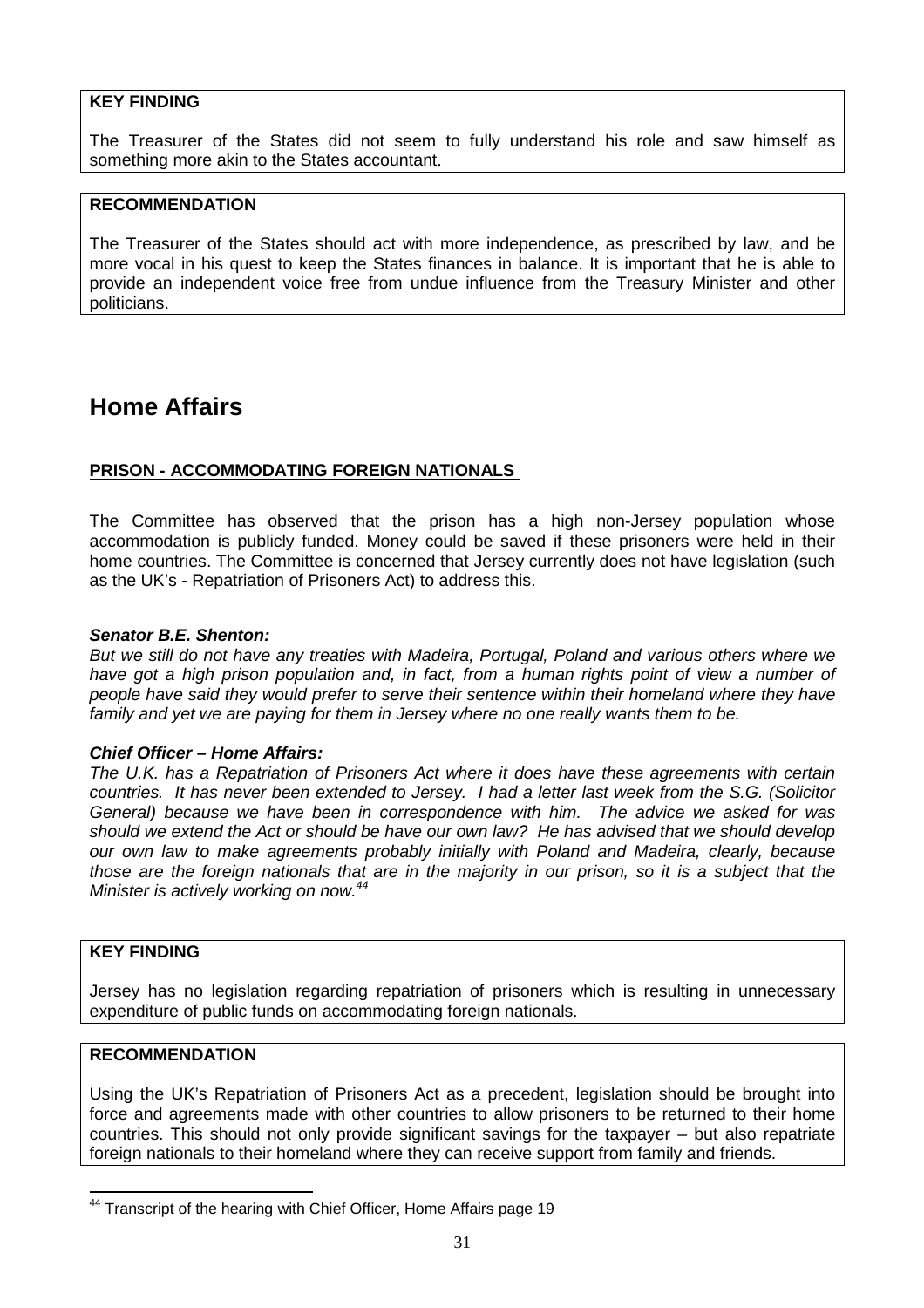#### **OVERSPEND IN HOME AFFAIRS IN 2008**

The overspend itself is a 'statement of fact,' says the Chief Officer.

#### **Mr. M.P. Magee:**

I think the reality also is that we do keep referring to an opening and overspend. My view of life is that the original budget, £42 million, was the original budget. The very fact that Treasury is giving you an extra £5 million to bring you in at £49 million, there has been an overspend of £5 million. Now, to me it is disingenuous not to talk about any budget overspending. From where you stand there is no budget overspend because the States have said you can spend £49 million so you say: "We are coming in at budget." The reality is there has been £5 million spent, I guess most of it on what you have referred to, but the question is who is responsible for knowing whether that  $£5$ million is spent properly because you cannot see whether it has been spent properly?

#### **Chief Officer – Home Affairs:**

No, I can tell you what I think about that later.

#### **Mr. M.P. Magee:**

To me, to a layman here, it is overspent by £5 million, the original budget that the States initially approved.

#### **Chief Officer – Home Affairs:**

Yes, I think that is a statement of fact, yes.<sup>45</sup>

## **Confusion Over the Lines of Accounting Responsibility**

The previous PAC considered that 'the States organisation does not take the exceeding of budgets seriously. Accounting Officers are not held to account and shortfalls are covered by transfers from other budgets or allocated by supplementary votes.<sup>'46</sup>

This remains a serious issue. The Committee found evidence of uncertainty about financial accountability within individual Departments: a problem which seems to be endemic: from the Treasury itself all the way through various Departments.

#### **Health and Social Services**

 $\overline{1}$ 

During the hearing, the Director of Finance and Information – Health and Social Services, explained that the lines of financial accountability are less than transparent. Moreover, he appeared to feel that there was a cultural assumption that all funding issues in his Department were automatically his responsibility (and indeed, as remarked by the last PAC Report on the Accounts<sup>47</sup> there is no compulsion for any other individual in his Department to comply with the Financial Directions):

 $45$  Transcript of the hearing with the Chief Officer, Home Affairs, page 11

 $46$  Public Accounts Committee Report on the Accounts of the States for the year ended 31 $^{\rm st}$  December 2007, page 6

 $^7$  Public Accounts Committee Report on the Accounts of the States for the year ended 31<sup>st</sup> December 2007, page 7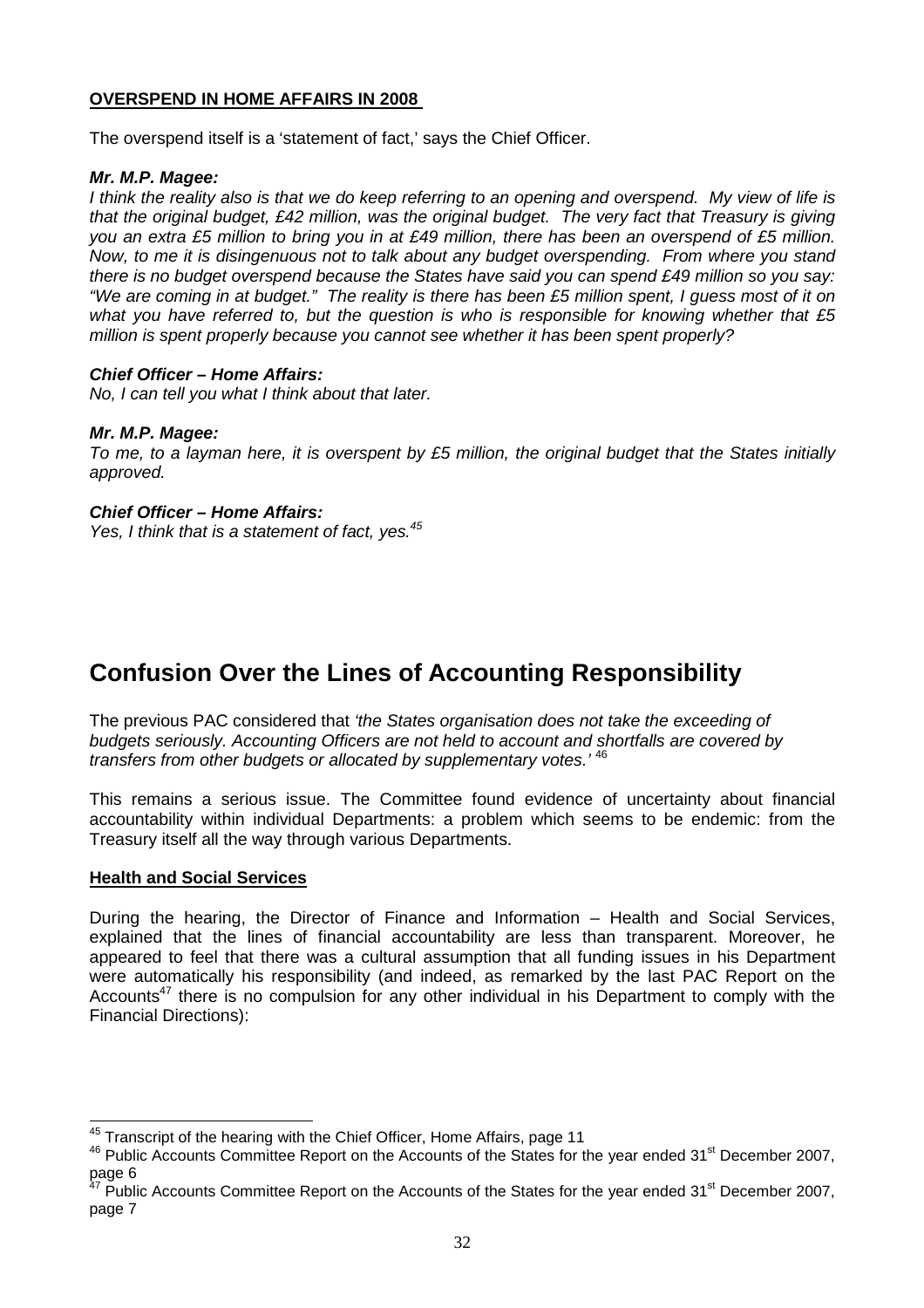#### **Director of Finance and Information – Health and Social Services:**

I think the difficulty for that, then, is the concept of accounting officer then is slightly undermined as it becomes unclear about who is taking real responsibility. I can give an example. Some of my colleagues in Health and Social Services believe that if they tell me it is a problem and it has got a financial sum attached to it, somehow or other it becomes my problem, and it does not change the fact that actually they are still potentially ... the plan that they might be undertaking is going to incur resources they do not have. I do not think it is positive to create a similar confusion between the department and Treasury but I do think there is a lot more work than can be done at, I would say, a policy type guidance type level across the States overall from Treasury that would assist the smoother running of the department overall.

There is an element of inconsistency. We have the F.A.B. group, the Finance Adviser Board, which is the pulling together of the Finance Directors, but I think there is a mixture of some things that need a lot more clear steer and maybe a bit more diktat about: "This is how it will be done" rather than an option that then never happens, and I think that is something I think that we, in our role as Finance Directors, in our relationship with the Treasurer and the Treasury, we will constantly be defining as we go. $48$ 

#### **Home Affairs**

The Chief Officer of Home Affairs was clear that he felt that the defined roles of financial accountability were hazy, describing the situation as:

A very delicate relationship between two Chief Officers which is shown to be a bit vulnerable ... well, a bit tenuous but making me a bit vulnerable. <sup>49</sup>

He went on to explain:

#### **Chief Officer – Home Affairs:**

Home Affairs is the only department with two Chief Officers and there is a very, very important distinction. The Chief Officer of Police reports direct to the Minister and I have no managerial or command or control or responsibility at all, but I am the accounting officer and so the whole of the Home Affairs budget, half of which is the States of Jersey Police budget, I am accountable for. The rest of Home Affairs, that is the Prison, Fire and Rescue Services, Customs and Immigration, Jersey Field Squadron and Superintendent Registrar, they do report through me to the Minister. There is a different managerial relationship and clearly I can ask more questions of those departments than I can do of the Police. $50$ 

The Chief Officer for Home Affairs is also technically the Accounting Officer. However the Chief Police Officer is not accountable to him and reports directly to the Minister. This leaves a perturbing grey area, most notably exemplified by the large financial outlay required for the historical child abuse enquiry. As a direct result of this ambiguity around financial accountability, a large portion of money has no Accounting Officer and cannot be verified as wisely spent.

The actual statement on the 2008 Financial Report and Accounts acknowledges this problem, albeit fleetingly:

Since the advent of Ministerial Government and the introduction of Public Finances Law 2005, this arrangement (between Home Affairs and the Police) has worked satisfactorily. However, the funding experience with the HCAE has exposed potential weaknesses, which require a review of the funding arrangements within Home Affairs.<sup>51</sup>

 $\overline{\phantom{a}}$ 

 $48$  Transcript of hearing with Chief Officer, Health and Social Services, page 46

<sup>&</sup>lt;sup>49</sup> Transcript of hearing with Chief Officer, Home Affairs, page 10

 $50$  Ibid, page  $7$ 

<sup>51</sup> Financial Report and Accounts 2008, page 98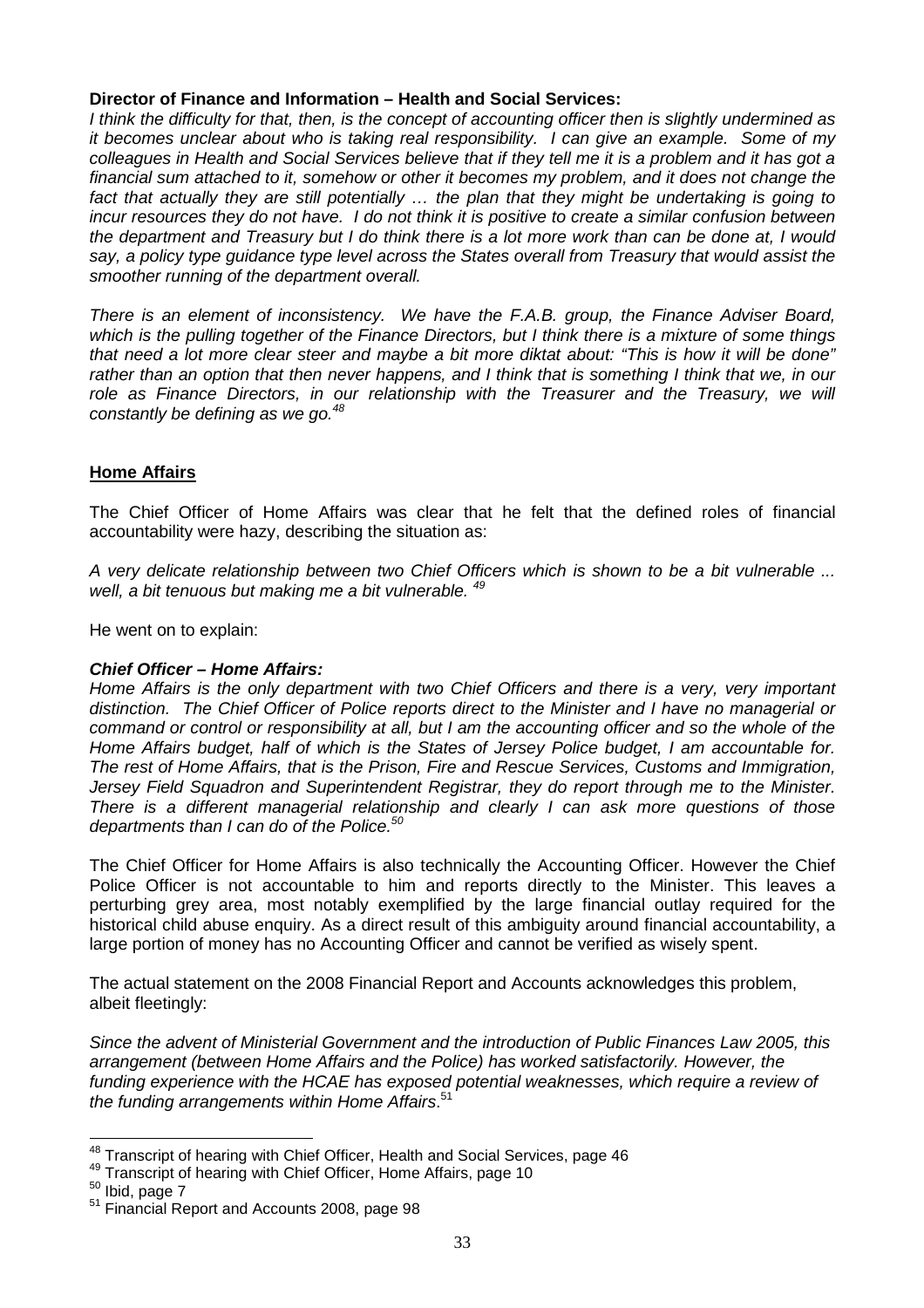Furthermore, the Committee is disturbed at the implication of a Ministerial Decision whereby the Chief Officer of Home Affairs said that he could not undertake his role because of the current setup in respect of the Home Affairs Department and the accounting officer's role within that department. The Chief Officer said that because of the structure he could not verify that the money spent on the Police side within the Home Affairs budget was spent wisely in accordance with the States of Jersey Public Finances Law.

#### **Senator B.E. Shenton:**

There is a Ministerial Decision signed by Senator Ozouf which you will be very interested in.

#### **The Treasurer of the States of Jersey:**

I think I know the Ministerial Decision.

#### **Senator B.E. Shenton:**

This is the one where he says I could not carry on my role as Accounting Officer and obviously that has big implications because if you have got a law with Accounting Officers and all they have to do is say: "Well, I am sorry that is not part of my role," then you have got no checks and balances.<sup>52</sup>

The Ministerial Decision in essence says that part of the money, which is a significant part of the budget, effectively has no accounting officer. This MD therefore appears to absolve any individual of accountability for the expenditure of funds.

The Committee finds this unacceptable. If a Ministerial Decision has the power to retrospectively circumvent a law, this renders the original law meaningless. Whilst understanding that the Chief Officer of Police requires independence, the PAC does not consider that this requirement negates the requirement to funnel all finances through the Accounting Officer. It is a matter of serious concern that there appears to be no central oversight in respect of the Home Affairs Budget.

#### **KEY FINDING**

The Accounting Officer within the Home Affairs Department is currently unable to undertake his role due to the Departmental Structure. The PAC is concerned that the current position is open to abuse and that there is a lack of clear accountability.

#### **RECOMMENDATION**

The Accounting Officer role within Home Affairs needs to be strengthened and clarified as a matter of urgency. The PAC is very concerned that this issue is still outstanding, despite being raised as an urgent problem some time ago. It is simply not acceptable that there is still no defined accountability in respect of taxpayers' funds.

Surprisingly, the Treasurer seemed unaware of this situation:

#### **Senator B.E. Shenton:**

What was your reaction to the ministerial decision signed by Senator Ozouf with regard to the fact that the accounting officer said he could not undertake his role?

#### **The Treasurer of the States of Jersey:**

Sorry, again, I am not aware of that.

#### **Senator B.E. Shenton:**

 $\overline{a}$ 

There was a Ministerial Decision signed whereby the Chief Officer of Home Affairs said that he could not undertake his role because of the current set-up in respect of the Home Affairs Department and the Accounting Officer's role within that Department.

 $52$  Transcript of the hearing with the Treasurer of the States, page 26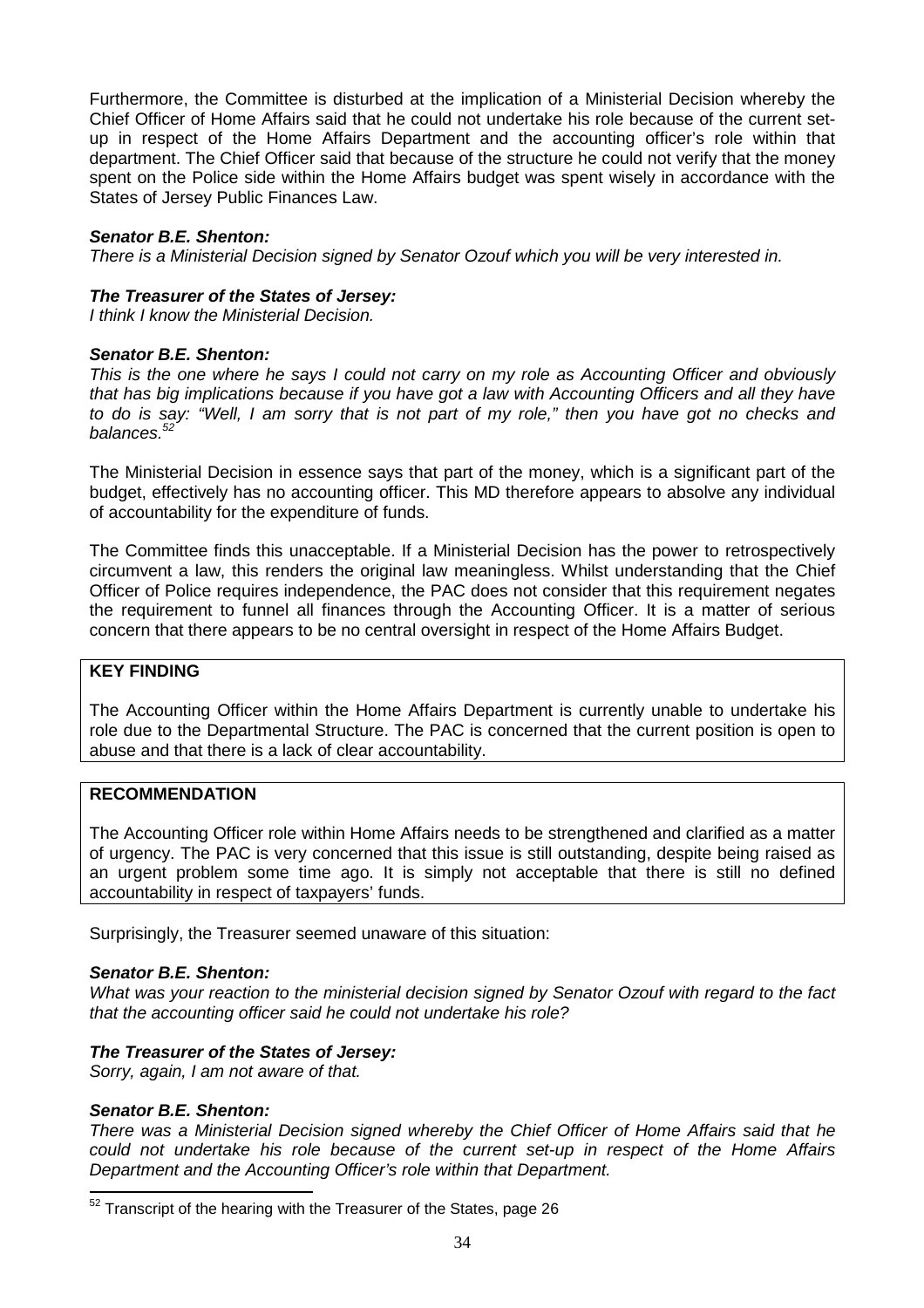#### **The Treasurer of the States of Jersey:**

As far as I am aware, the current arrangement is he accepts his Accounting Officer responsibilities for Home Affairs and has arrangements in place to ensure that the money is properly accounted  $for 53$ 

When further questioned on the matter, the Treasurer seemed sure that the accounting lines were clear and unchanged:

#### **The Treasurer of the States of Jersey:**

The Minister determines the Accounting Officers. The Accounting Officer is currently the Chief Officer of Home Affairs. I am not personally being asked nor aware of any proposals to change that at present. $54$ 

The Treasurer has subsequently submitted the following clarification to the Committee:

At Tuesday's PAC hearing Constable Refault and yourself asked me questions about page 98 of the accounts regarding discussions with Home Affairs and also referred to a Treasury and Resources Ministerial decision which, I think you said, accepted that the Chief Officer of Home Affairs was not the Accounting Officer. I could not recall such a decision, nor any lack of clarity about Home Affairs Accounting Officer responsibilities, so I hope you can understand my confusion at this line of questioning.

I promised to come back to you with a statement on the position which I have agreed with the Chief Officer of Home Affairs.

The Ministerial Decision I believe you were referring to is attached.(see Appendix) It transferred funds to a number of Departments including Home Affairs to cover costs of the HCAE. The enclosed report states in section 3:-

"Departmental funding requests

Three of the Departments seeking reimbursement have confirmed that:

- there are appropriate controls in place to ensure that funds are being spent appropriately and that value for money is being achieved and that
- · Financial Directions are being complied with in respect of this expenditure.

The Accounting Officer of the Home Affairs Department had stated that he has taken all reasonable steps to discharge his responsibilities under the Public Finances Law in seeking the necessary assurances concerning the expenditure of public funds associated with the historical child abuse enquiry. However he also states that he is unable to give an assurance that the level of expenditure incurred whilst the previous Senior Investigating Officer was in charge of the investigation was entirely justified. Despite this the Minister for Treasury and Resources has agreed to reimburse the accounting officer to protect his legal position but the Treasurer of the States has asked for urgent discussions on proposed solutions to this situation. A response has been received from the Accounting Officer of the Home Affairs Department and discussions are ongoing within the department on how to improve the level of assurance the Accounting Officer is able to give relating to this expenditure."

Neither this report, nor the Ministerial Decision waived the Chief Officer's Accounting Officer responsibilities.

Discussions did subsequently take place about the arrangements necessary to ensure that all HCAE expenditure was appropriately incurred.

Those arrangements include a Strategic Co-ordination ( Gold Command) Group to oversee HCAE, and a Memorandum of Understanding between the Home Affairs Chief Officer and the Acting Police Chief on the financial management of the police budget.

And the outcome of a meeting with the Treasury on this matter was an exchange of emails (enclosed) by which the Chief Officer confirmed that he was the Accounting Officer and that the

 $\overline{a}$ 

 $53$  Transcript of the hearing with the Treasurer of the States, page 5

 $54$  ibid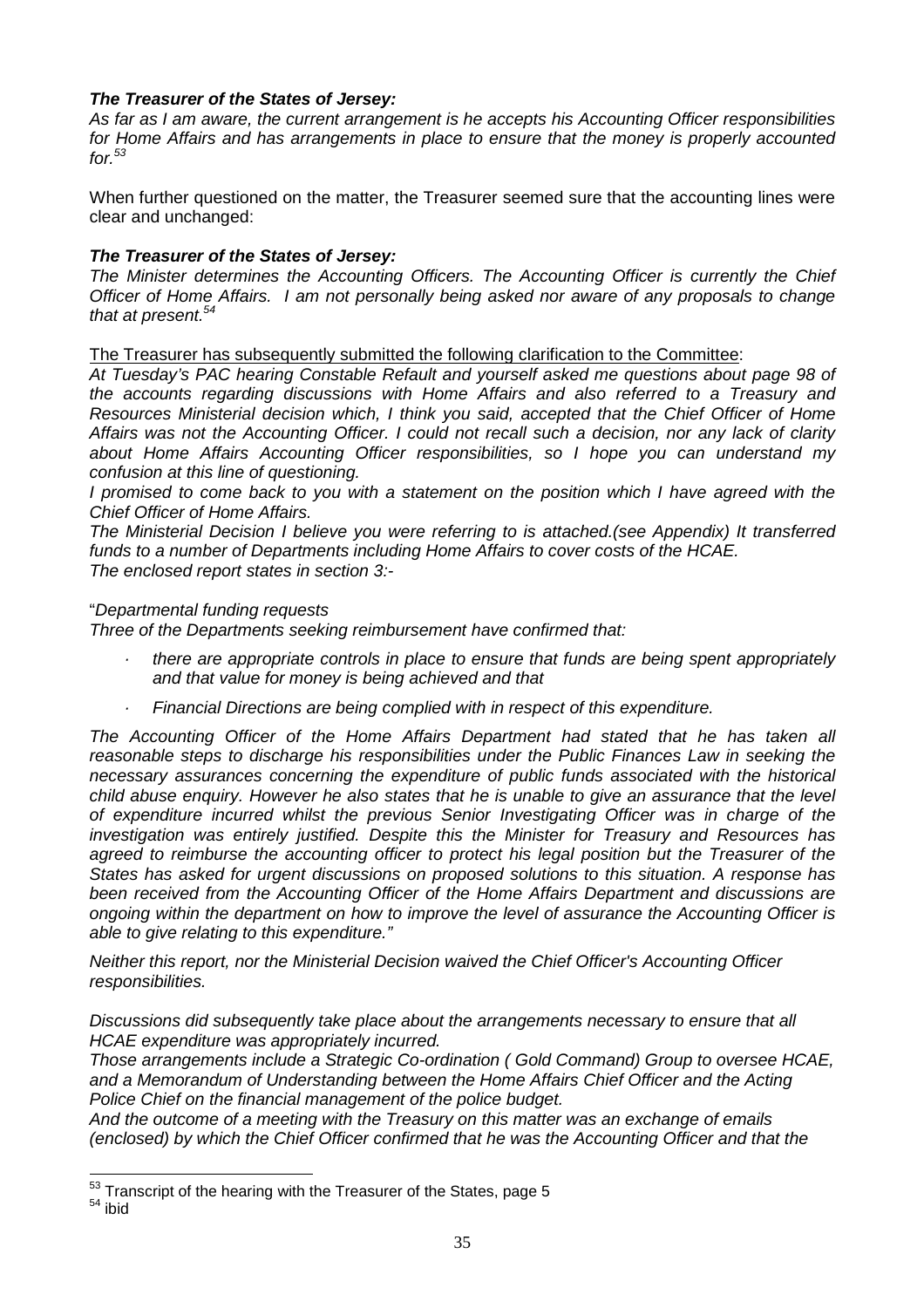responsibilities for managing HCAE costs and value for money sits with his department with the mechanisms he has set up to control them."<sup>55</sup>

The Chief Officer of Home Affairs has subsequently submitted the following clarification to the Committee:

It is quite clear that I am the Accounting Officer for the whole of the Home Affairs Department. The point was that the events surrounding expenditure on the Historical Child Abuse Enquiry (HCAE) placed me in a vulnerable position. I hadn't felt so exposed up until that point.

To say "…..a large portion of money has no Accounting Officer….." is factually incorrect. I am the accounting officer for the whole of the Home Affairs budget and I have never suggested otherwise. In fact, I am quoted in the paragraph which precedes this as saying that I am accountable for the whole budget.

The two material Ministerial Decisions are MD-TR-2008-0141 and MD-TR-2009-011, the second of which the Treasurer refers to in his later clarification statement. The statements at the foot of each MD are factually correct but appear not to have been interpreted correctly. Firstly, that statement says that I could not give certain assurances about the expenditure of public funds **associated with the HCAE only**, not expenditure against the Police budget generally. It is widely known that the Wiltshire Constabulary are investigating the conduct of the HCAE, and that part of that investigation concerns the use of public funds. During the hearing, I was not questioned for long about this aspect. Had I been asked what factors might have contributed to the high levels of expenditure on the HCAE, I would have said that, in my view, there were more significant factors than the Accounting Officer structure, but it would be inappropriate to expand upon them in a public hearing until the Wiltshire investigation report, and all matters connected with it, had been completed.

There is a reference to there being "…effectively no accounting officer…." Again, there is no reference to this in the MD which is the authoritative statement from which this inference is drawn.

The PAC report states: "It is a matter of serious concern that there appears to be no central oversight in respect of the Home Affairs budget." This is factually incorrect. Aside from the HCAE funding, for which there was no prescribed budget, the Home Affairs budget has been properly managed as a result of there being central oversight through me as the accounting officer and the Home Affairs Finance Director.

There is a statement that "….the Chief Officer of Home Affairs said he could not undertake his role……………" The statement I made for the MD does not say this. It simply says that I could not give the necessary assurances that expenditure incurred by the previous SIO was entirely justified. That is not the same thing and it was because of the lack of assurance that the BDO Alto audit was commissioned.*<sup>56</sup>*

#### **KEY FINDING**

 $\overline{a}$ 

Lines of financial responsibility remain unclear across several Departments, leading to confusion and the spending of considerable sums of public funds which cannot be accounted for.

#### **RECOMMENDATION**

The independence of the Treasurer is paramount – as are clear reporting lines and allocations of responsibilities. Where failures of accounting controls occur, there must be responsibility taken from the centre to correct these problems. The significant and potentially costly lack of clarity within Home Affairs must be corrected as a matter of urgency.

 $55$  Written submission of the Treasurer of the States in relation to the hearing of 21<sup>st</sup> July 2008

 $56$  Written submission from the Chief Officer of Home Affairs dated 19<sup>th</sup> February 2010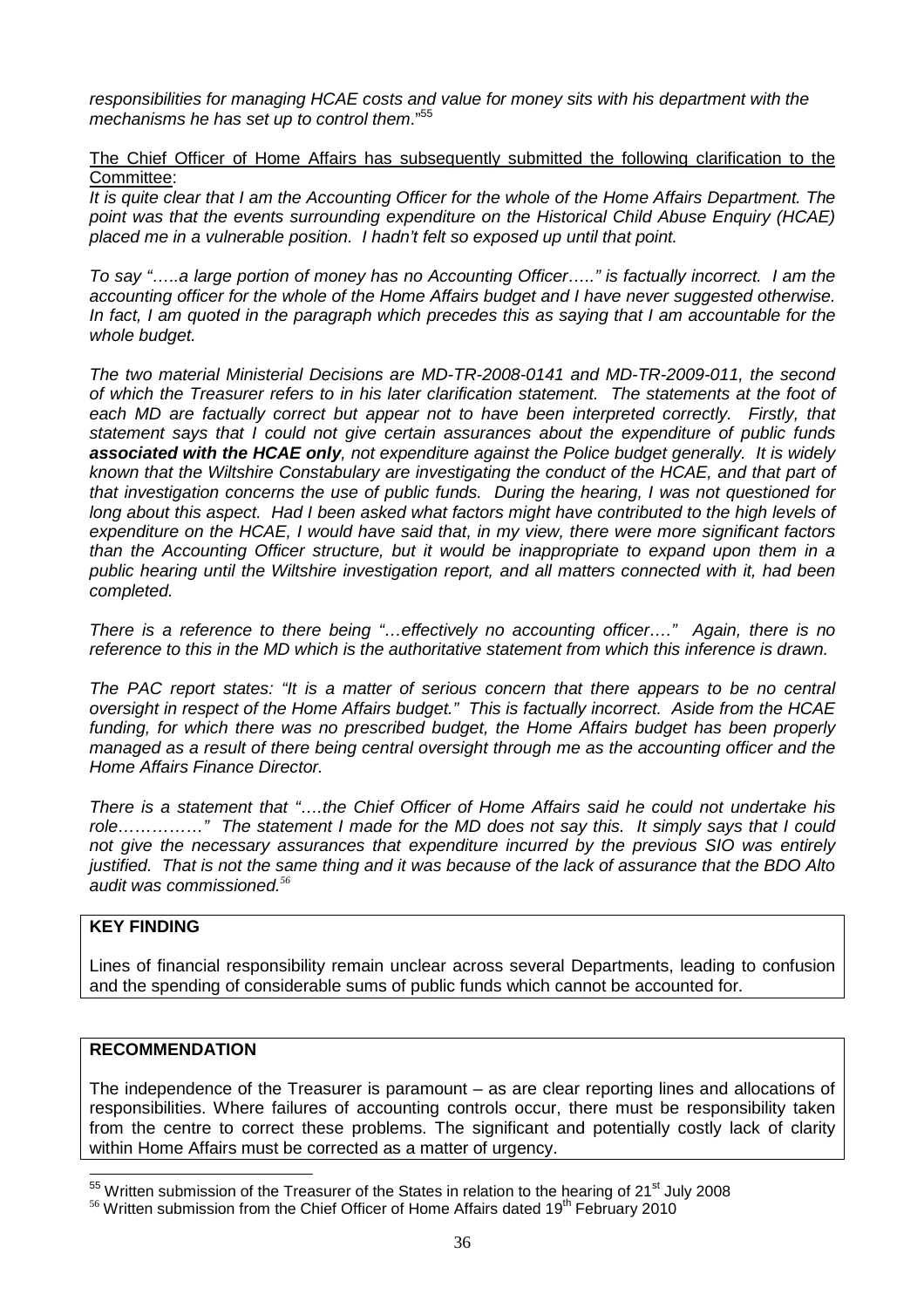#### **RECOMMENDATION**

The PAC recommends that a Police Authority, to which police expenditure will be accountable, is set up as a matter of urgency.

**The two Ministerial Decisions relating to the budget transfers in respect of the Historic Child Abuse Enquiry are included in the Appendix of this report.** 

## **Housing**

The Committee questioned the Treasurer of the States regarding the write-off of assets.

#### **Mr. K. Keen:**

Can you tell me what the write-off of assets £1,385,919 is?

#### **The Treasurer of the States of Jersey:**

The Housing Development Fund has purchased sites for redevelopment and when they redevelop, and it has happened in the past, a town site for social rented housing you buy the site at quite high cost but social rented housing has not got a high value because rents are low. It is a price you pay for trying to build your social rented housing in town and not in green areas, so when we pass these assets over to housing trusts they are only going to get social rents. We have to sell them to them effectively at a loss. It is a deliberate mechanism to achieve States policies and provide more social rented housing in doing it in the town area, but I have got to say I think that is extremely likely to be the reason, but I will confirm in writing to you. $57$ 

The PAC recognises that there are significant re-organisations of the States property assets being undertaken at present. The PAC shall therefore comment in due course once it has analysed current proposals.

## **Pensions**

There are two major pension schemes provided by the States for its employees: the Public Employees Contributory Retirement Scheme (the PECRS) and the Teachers Superannuation Fund (the TSF).

#### **PECRS**

In May 2008, the C&AG wrote a report entitled 'Pension Schemes for States' Employees – Liabilities.' In his findings, the C&AG stated that the PECRS is well managed, and due to the reforms in 1987, the exposure of the States has been limited. However, there is no cause for complacency, and the States may need to review the terms and conditions in order to keep pace with the UK Public Service pension schemes. In fact, the Public Accounts Committee is minded that the past pension liability be dealt with as a matter of urgency.

At a public hearing, the Committee questioned the Treasurer about the PECRS:

 $\overline{a}$  $57$  Transcript of the hearing with the Treasurer of the States, page 24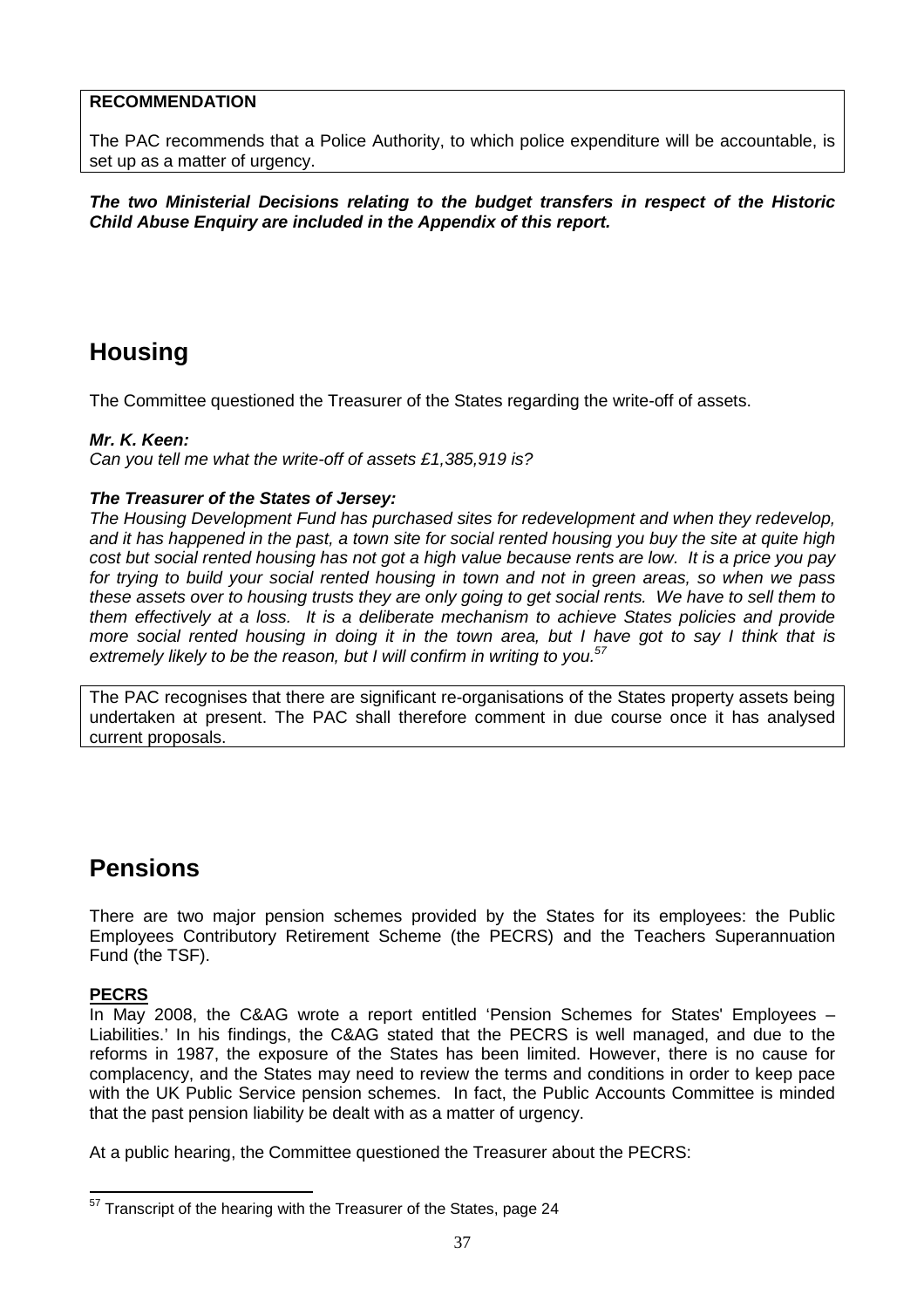#### **Mr. K. Keen:**

Could I ask you about pensions? On page 27 of the 2008 accounts there is an item described: "Movement in pension liability", virtually £96 million, which is obviously a very big number and does not seem to have got much mention in the narrative by the Minister, or indeed in your report, that I found. On page 28, I think the principal explanation in 1996 meant there was an increase in the pre-1987 P.E.C.R.S. (Public Employees Contributory Retirement Scheme) liability, where it has virtually doubled from £119 million to £222 million. Could you explain a little as to what that is?

#### **The Treasurer of the States of Jersey:**

I will happily do so, or I will try my best because it is complicated. There are very extensive notes in the accounts on pension issues.

#### **Mr. K. Keen:**

Yes, accepted.

#### **The Treasurer of the States of Jersey:**

What this is about is about the pre-1987 debt. Up until 1987 the States funded its pension liabilities on a pay-as-you-go basis. From 1988 onwards it moved towards fully funding, and the trouble is that that left you with a debt from previous generations that give these people a greater ..

#### **Mr. K. Keen:**

I think that is understood by this committee but you booked the liability in 2005 at £100-odd million and you have doubled it now; what is the reason for that?

#### **The Treasurer of the States of Jersey:**

Yes, I will happily explain. The trouble was that what was agreed in 2002 was that the States would eradicate that debt over a number of years and it entered into negotiations with the Committee of Management and in the end came up with a deal that effectively meant that 2 per cent would be contributions on payrolls, so it agreed that the States overall contribution, effectively, would be 15.6 per cent, of which 13.6 per cent would cover ongoing pension contributions and that was capped, and 2 per cent would cover the past service debt. That 2 per cent of payroll was converted to a cash amount and is indexed each year in accordance with the cost of pay in the States. What we have done to put a figure on that is you work backwards on a discounted basis, effectively to what that equates to in terms of debt, and it varies hugely depending on the discount rate. Now, what we had over this period was a big fall in interest rates and that has increased the value of the pre-1987 debt. This is truly an accounting issue. There has been no change in the agreement. There has been no change in the liability. There has been no change in the contribution. What it is, is because of changes in the discount rate, is that revenue stream - I think it is about £3.5 million or something we pay in a year - when you capitalise that, based on the discount rate, it varies in accordance with interest rates. Although it is a way of demonstrating the figure, it has not changed one iota the amount the States will repay over the period.

#### **Mr. K. Keen:**

It seems a highly material change, it really does. Do the public owe £119 million or £222 million?

#### **The Treasurer of the States of Jersey:**

No, what the public are committed to is to repaying the debt over 82 years on a sum of money that is index-linked by pay awards. That is what they are committed to and that figure does not change regardless of interest rates. They are trying to put a capital value on that for accounting purposes. It is varied by the actuary and it is done independently by him on an annual basis. So it is not more money.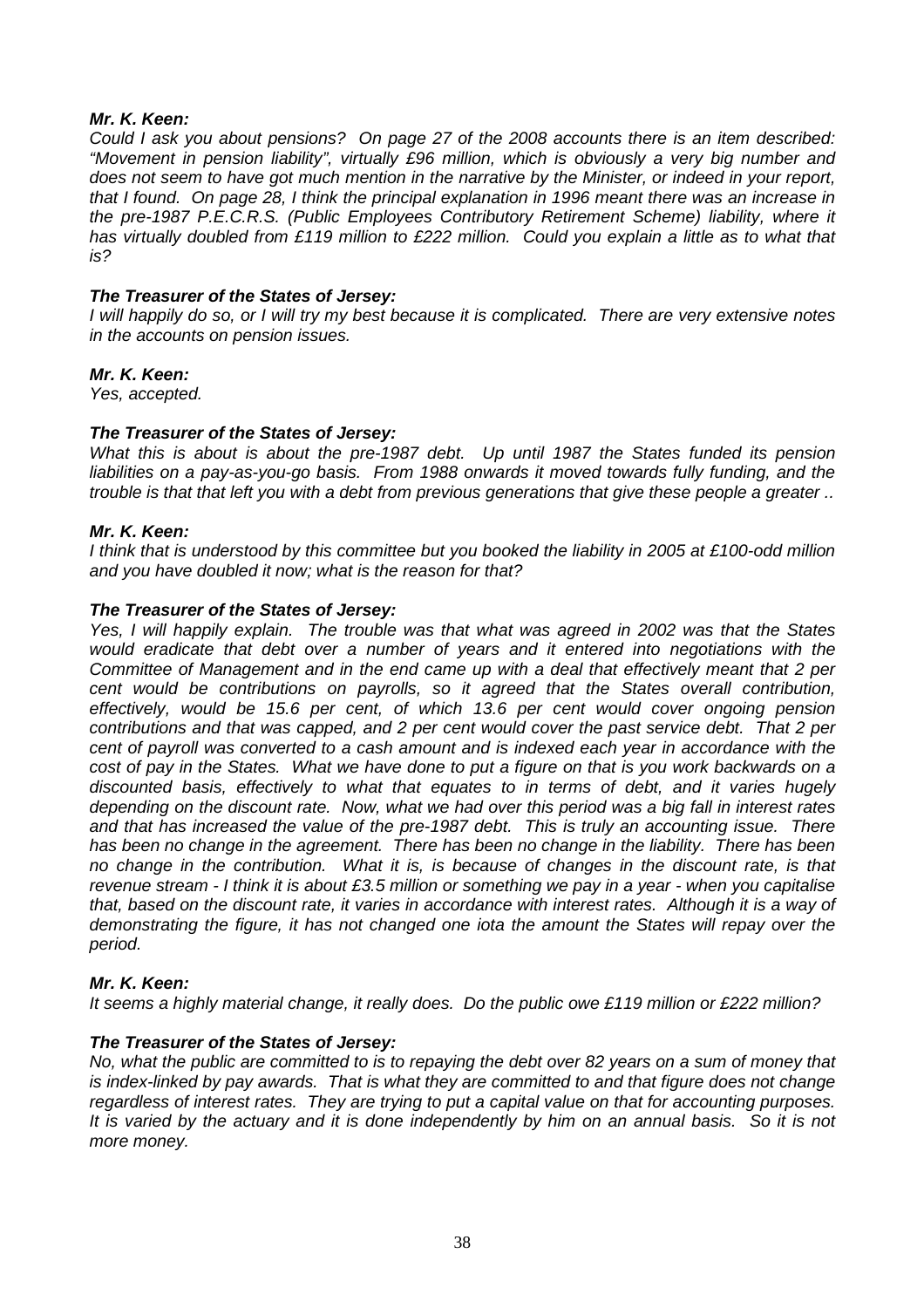#### **Mr. K. Keen:**

If your accounts show a true and fair view I am sure it is more money, is it not? Presumably if you tried to settle that liability with the trustees you would have to pay them the cash amount and what we are saying now is it is £222 million.

#### **The Treasurer of the States of Jersey:**

If you decided to pay the money to the trustees now it probably would be. I think it may not be a wise thing to do at this point because as interest rates change the amount would go back down again.<sup>58</sup>

While acknowledging here that the liability 'probably would be' £222 million, The Treasurer's point appears to be that it is incredibly unlikely that this sum would be crystallised and paid out at one point in time. So he appears to be saying that the £222 million is only theoretical and also that the interest rates 'may change' in any event.

#### **Mr. A. Fearn:**

Just to clarify, some members of the public were asking me this question in relation to the pensions. Obviously, with regards to pensions in the private sector, the 2 main issues around funding as it relates to longer life expectancy and also pay awards traditionally. So just to clarify, when you talk about capping these schemes does that capping relate to the cessation of any further liability by the States on behalf of longer life expectancy and also potential payments?

#### **The Treasurer of the States of Jersey:**

Absolutely. For instance, we have just had an actuarial valuation done of P.E.C.R.S. and it has identified a deficiency. One of the major contributors of that was increasing life expectancy. There are actions that must be taken to address the deficiency and there are discussions that are open between the employer and the employer representatives, but the default position is that index linking of pensions reduces. So that is how the States has capped its position, that any worsening of the scheme for whatever reason - pay, longevity, anything - results in a valuation deficiency. That deficiency in default is always addressed by automatically reducing the figure to pensions; the States is not exposed.<sup>59</sup>

#### **Teachers Superannuation Fund.**

In his consideration of the TSF, the C&AG said that it similarly now provides benefits 'broadly comparable with those available from equivalent mainland public sector schemes; has now been reformed so that the States are not exposed to unlimited risks.<sup>60</sup> However, he noted that the costs incurred by the scheme are higher than for the PECRS. This is 'in part because the far-sighted reforms of the PECRS in the late 1980s's were not matched at the time by equivalent reforms of the TSF.'

The Teachers Pensions Fund had a shaky start but the management has been much improved the aim being to bring this scheme in line with the PECRS. It was recognised during the 1990s that there was an awareness of the growing liabilities of the TSF. Also recognised was the need to find a way of restricting the States' exposure to these liabilities. For some time, it was assumed that this limitation could be achieved by transferring the TSF into the PECRS. While these negotiations were going on however, there were no steps taken to prevent the ever growing exposure in the meantime. The merger did not take place. Instead it was decided to reform the TSF so that it mirrored the PECRS regulations as closely as possible. These new regulations took effect from 1<sup>st</sup> April 2007 and introduced financing the indexation of pensions from within the Scheme.<sup>61</sup>

l  $58$  Transcript of the hearing with the Treasurer of the States page 15

<sup>&</sup>lt;sup>59</sup> Transcript of the hearing with the Treasurer of the States page 21

 $60$  Pensions Schemes for States' Employees - Liabilities. Report by the Comptroller & Auditor General March 2008 page 6

 $61$  Pensions Schemes for States' Employees – Liabilities. Report by the Comptroller & Auditor General March 2008 page 13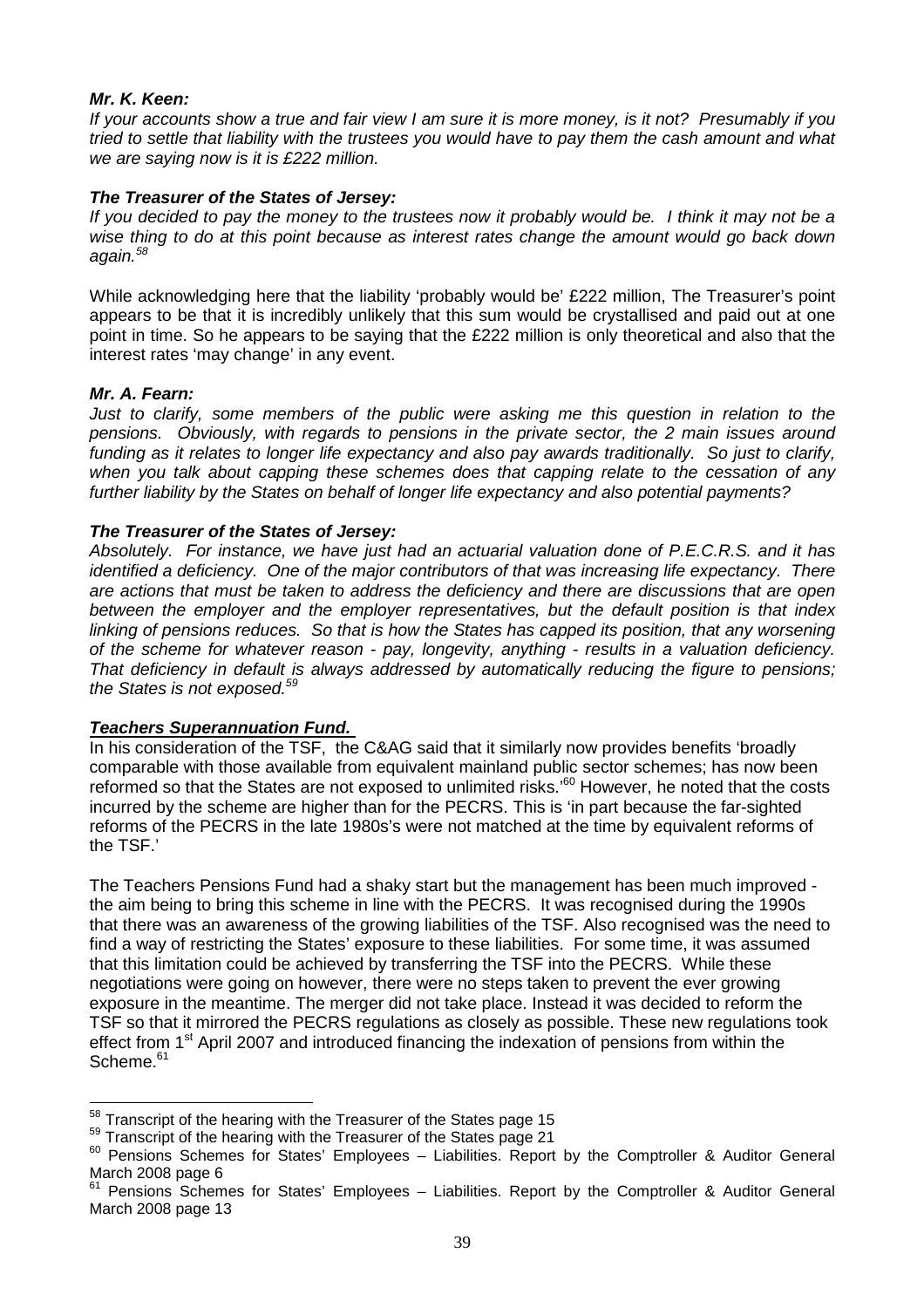However, it is likely that problems may arise due to the liabilities incurred prior to the change of management. The 2008 Accounts acknowledge this liability, stating that "In agreeing P190/2005 the States confirmed responsibility for the past service liability which arose from restructuring of the PECRS arrangements with effect from  $1<sup>st</sup>$  January 1988. This liability is recognised in the accounts."<sup>62</sup>

#### **Senator B.E. Shenton:**

Is there still work to do on the teachers' pensions?

#### **The Treasurer of the States of Jersey**:

I think what we are doing with the teachers' scheme is the right thing to do. That is my advice. I think the issue of the pre-1987 debt is trying to deal with a sense of the past. I think it is admirable that before my time, in 1988, the States decided then in their wisdom to go for a fully funded scheme and to cap off their pension liabilities. I think the decision to try and recoup the ... pay back the past service debt is an admirable decision. I do understand that you have lodged a proposition on this. It is a matter of judgment whether this generation should pay off that debt of previous generations - a number of previous generations - very quickly or whether it is only fair that it has spread it over a period of time. I think attempting to do the same on the teachers' scheme, which is to cap the employers' liability, which is what the changes do, and to try and pay off the debt of previous generations is laudable.

#### **Senator B.E. Shenton:**

You have not set a time frame for the teachers' one yet, have you?

#### **The Treasurer of the States of Jersey:**

No, we have not, but the intention is that it mirrors P.E.C.R.S. as much as possible.

#### **Mr. K. Keen:**

This discount rate on page 37 for the scheme liabilities - at the top, if I am looking at the right discount rate - has gone from 5.8 to 6. I am surprised it makes that big a difference from £100 million to £200 million.

#### **Head of Financial Reporting:**

The notes on page 37 to which you refer are the assumptions used in drawing up the FRS17 disclosures, which are wholly different from the valuation of the pre-1987 debt. It is a different piece of work by a different actuarial advisor so that discount rate is not the rate that has been applied to the pre-1987 debt. The rate that is used is the one that is used in valuing the liability for the P.E.C.R.S.

#### **Mr. K. Keen:**

Are you able to disclose the 2 discount rates so we can just see how that number has changed, because it is a staggering number?

#### **The Treasurer of the States of Jersey**:

These are very complicated issues and we have a briefing note here, which I am sure we would be absolutely delighted to share with you. If you want I can take you through ... I have a high-level variance analysis here, but the best thing is if I just give it to you, I think.

#### **Mr. K. Keen:**

 $\overline{\phantom{a}}$ 

Yes, I think you must understand why I think members of the public would be surprised that a liability that we thought was capped - and I think you used those words "capped" - can change from £117 million to £222 million; it is a big number.

 $62$  Financial Report and Accounts -2008, page 26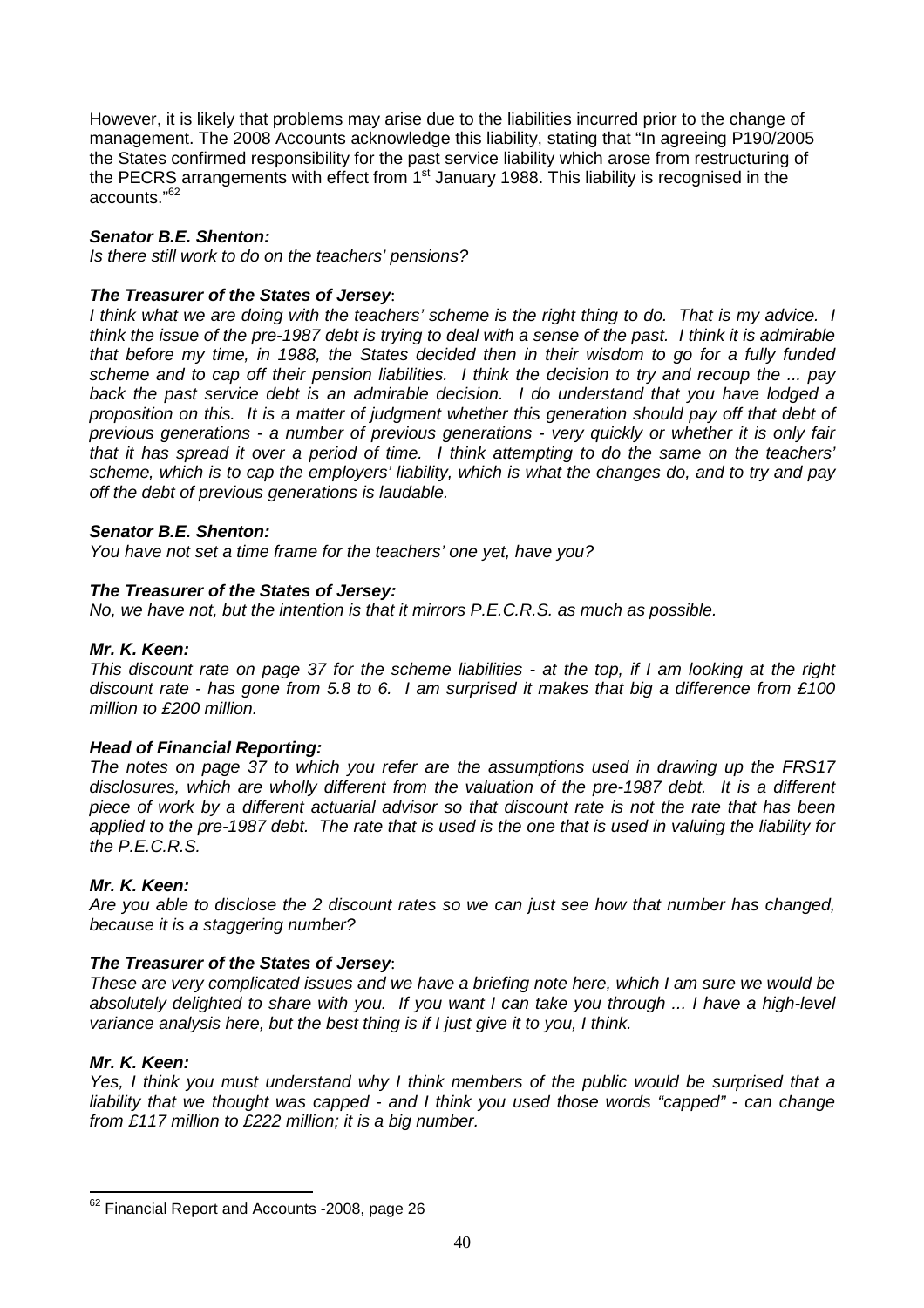#### **The Treasurer of the States of Jersey:**

I accept it is difficult to understand, but I think I would also say, and I really do mean this, that the States has capped its liability in terms of meeting the ongoing costs of the scheme and the States has ... the pre-1987 debt was always there. The States has always capped ... has also capped the way of dealing with it in that it has come up with an agreed formula and making an index-linked payment every vear for a number of vears. Regardless of these fluctuations those payments do not change, nor the period of the loan.

#### **Senator B.E. Shenton:**

I cannot find my notes, but on one of the pension funds you do have a surplus which you have written back into the accounts. Is that on the future service liability of the teachers?

#### **The Treasurer of the States of Jersey:**

There is a tiny one that the States is exposed on. When it was set up it incorporated ... it is Jersey Post you are talking about, I presume. When we set up Jersey Post as an incorporated entity it had an exposure on a traditional pension scheme and the States took on that liability on incorporation.

#### **Senator B.E. Shenton:**

I will need to write to you about it because ... I have not got my notes here, but where you had the surplus you actually wrote it back into the accounts over something like 14 years and therefore built it up as a large amount of money whereas your liability is over 82 years. I will write to you separately on that.

#### **The Treasurer of the States of Jersey:**

I have to say, apart from the 2 big ones, we have some pretty residual pension issues in the accounts. We have 2 big schemes and we have some minor ones relating to the post office scheme, I think, primarily.

#### **Senator B.E. Shenton:**

No, it was more to do with the fact that you ... by using your surplus and using a smaller time frame you are increasing the size of the surplus and doing the opposite with the liability.<sup>63</sup>

#### **KEY FINDING**

For a small island jurisdiction it is important that all liabilities are professionally managed and contained. Whilst measures have been taken it is questionable whether continuation of a final salary based scheme is either feasible or achievable.

#### **RECOMMENDATION**

The PAC requires that the past service liability be dealt with as a matter of urgency. The PAC shall be reviewing the provision of public sector pensions in 2010 and will report in more detail on this important issue. The current rules assume that any deficit relating to the service of past 1987 members is not necessarily a liability for the States – it is a liability for members in the first place. This is generally dealt with by amending promised benefits. The scheme is therefore closer to a Defined Contribution Scheme than many might expect. The prudent approach would be to stop accrual of benefits under the old arrangements and move to a simple Defined Contribution basis. The financial engineering within the Accounts should cease and the PAC requests that the States Auditors look to treat pension liabilities and surpluses on a similar basis rather than allow a disparity in accounting practices that is not reflective of the true position.

 $\overline{\phantom{a}}$  $^{63}$  Transcript of the hearing with the Treasurer of the States, page 17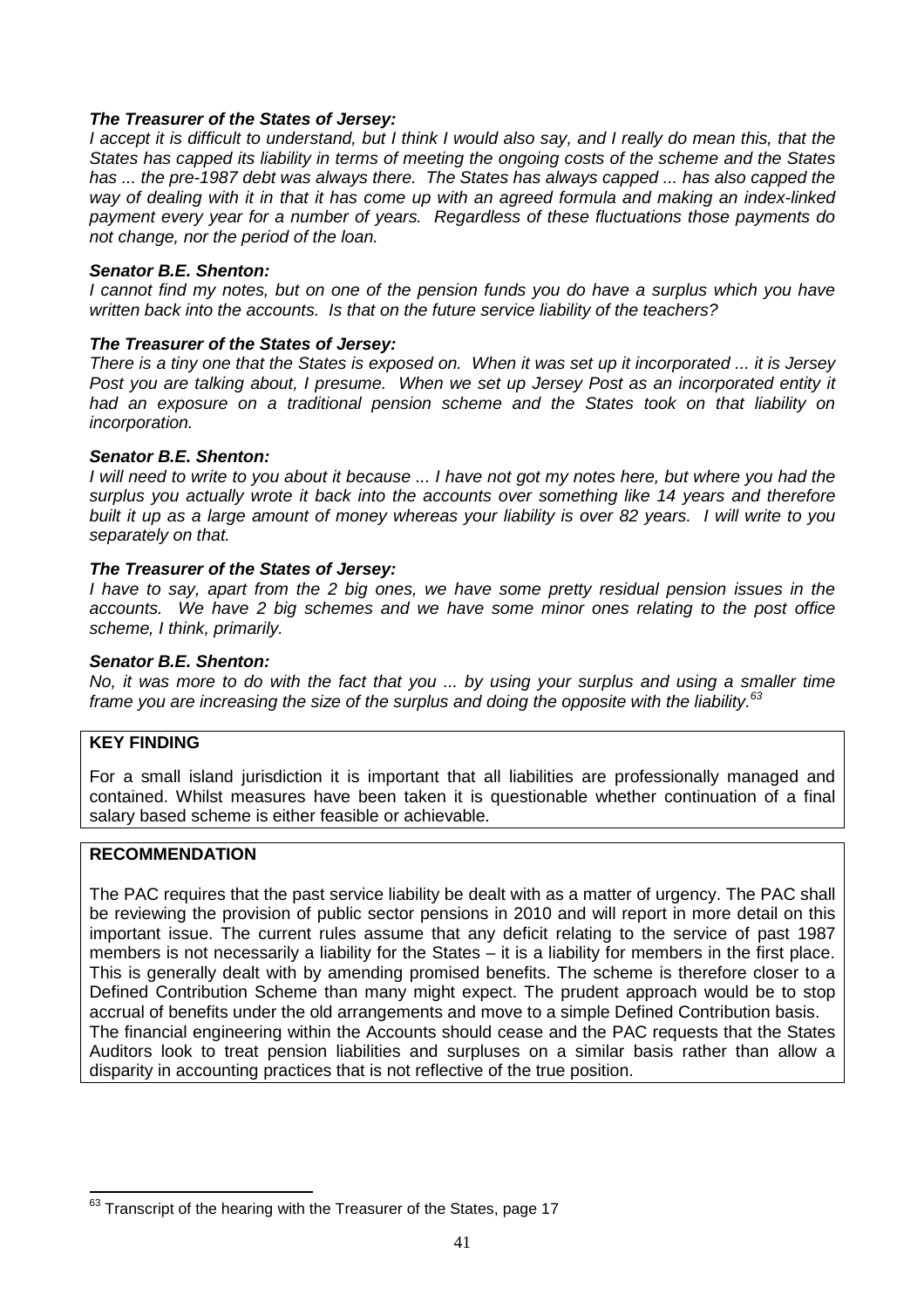## **Appendix**

## **Budget Transfers in respect of Historic Child Abuse Enquiry (MD-TR-2008-0141)**

**Introduction** A decision made (08.12.2008) to approve transfers from the Treasury and Resources Contingency Fund to reimburse expenditure incurred on the Historic Child Abuse Enquiry.

#### **Decision**

Treasury & Resources Department

Ministerial Decision

**Decision Reference: MD-TR-2008-0141**

| <b>Decision</b><br><b>Title:</b>                  |  |                              | <b>Summary Budget transfers in respect of Date of Decision</b> $3^{rd}$<br><b>Historic Child Abuse Enquiry</b> |  |                          |                      | Summary:               |                          | 2008   | December |
|---------------------------------------------------|--|------------------------------|----------------------------------------------------------------------------------------------------------------|--|--------------------------|----------------------|------------------------|--------------------------|--------|----------|
| <b>Summary</b><br><b>Decision</b>                 |  | Kevin Hemmings               |                                                                                                                |  | <b>Decision Summary:</b> |                      |                        | Public                   |        |          |
| Author:                                           |  |                              | <b>Head of Decision Support</b>                                                                                |  |                          |                      |                        | <b>Public or Exempt?</b> |        |          |
| <b>Type of Report:</b><br><b>Oral or Written?</b> |  | Written                      |                                                                                                                |  |                          | <b>Person Giving</b> |                        |                          | N/A    |          |
|                                                   |  |                              |                                                                                                                |  |                          | <b>Oral Report:</b>  |                        |                          |        |          |
| <b>Written Report</b><br><b>Title:</b>            |  |                              | Budget transfers in respect of Date of<br><b>Historic Child Abuse Enquiry</b>                                  |  |                          | <b>Report:</b>       |                        | Written $3rd$            | 2008   | December |
| Written<br><b>Author:</b>                         |  | <b>Report</b> Kevin Hemmings | <b>Head of Decision Support</b>                                                                                |  |                          |                      | <b>Written Report:</b> | <b>Public or Exempt?</b> | Public |          |

**Subject:** 

Budget transfers in respect of Historic Child Abuse Enquiry

#### **Decision(s):**

The Minister approved the transfers from the Treasury and Resources Department Contingency Fund to the following revenue heads of expenditure to reimburse additional actual expenditure incurred on the Historic Child Abuse Enquiry up to  $30<sup>th</sup>$  September 2008:

- Health and Social Services £29,000
- Home Affairs £1,068,000
- Law Officers Department £479,064
- Chief Minister's £3,583

Total - £1,579,647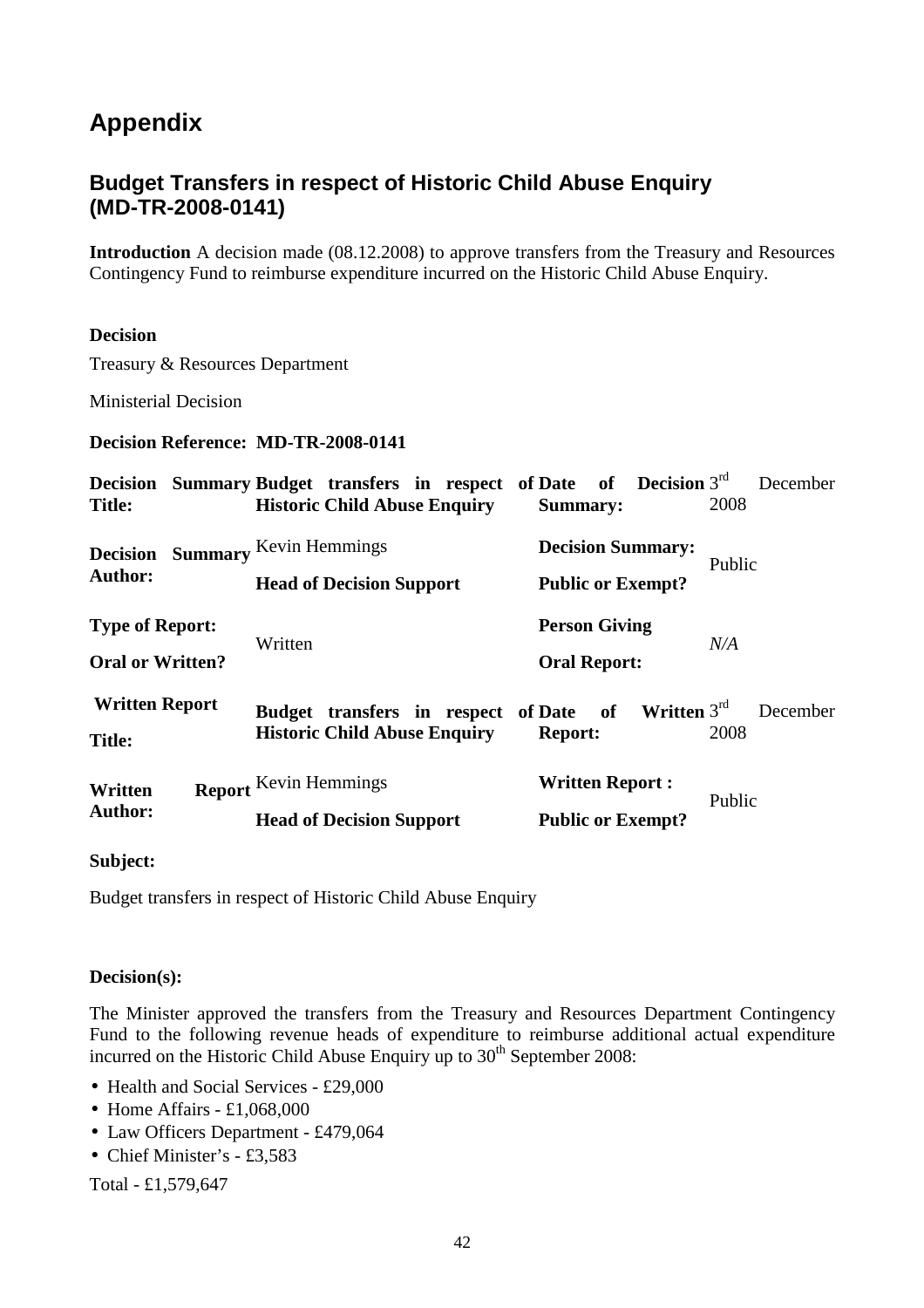#### **Reason(s) for Decision:**

The Public Finances (Jersey) Law 2005 and financial direction 3.6 require the Minister for Treasury and Resources to approve significant transfers between revenue and capital heads of expenditure and to report such transfers to the States twice yearly. In September the States approved P91/2008 (Historic Child Abuse Enquiry – Funding) which required the Minister for Treasury and Resources to allocate reimbursement of actual expenditure by public ministerial decision.

#### **Resource Implications:**

Other than those detailed in the report there are no further financial or manpower Implications.

#### **Action required:**

Head of Decision Support to ensure that the necessary transfers are effected.

**Signature: Position***:* Senator T A Le Sueur, Minister for Treasury and Resources

| Date Signed: 8 <sup>th</sup> December 2008 | Date of Decision: 8 <sup>th</sup> December 2008 |
|--------------------------------------------|-------------------------------------------------|
|                                            |                                                 |

**Report**

TREASURY AND RESOURCES MINISTER

Budget transfers in respect of Historic Child Abuse Enquiry

#### **1. Purpose of Report**

**To enable the Minister to approve a number of budget transfers from capital to revenue and to fulfil the requirements of P91/2008.**

#### **2. Background**

**P91/2008 (Historic Child Abuse Enquiry – Funding) was approved by the States in September 2008. This agreed to allocate up to £7,500,000 to the Treasury and Resources Department in order to reimburse departments for actual expenditure incurred on the Enquiry.**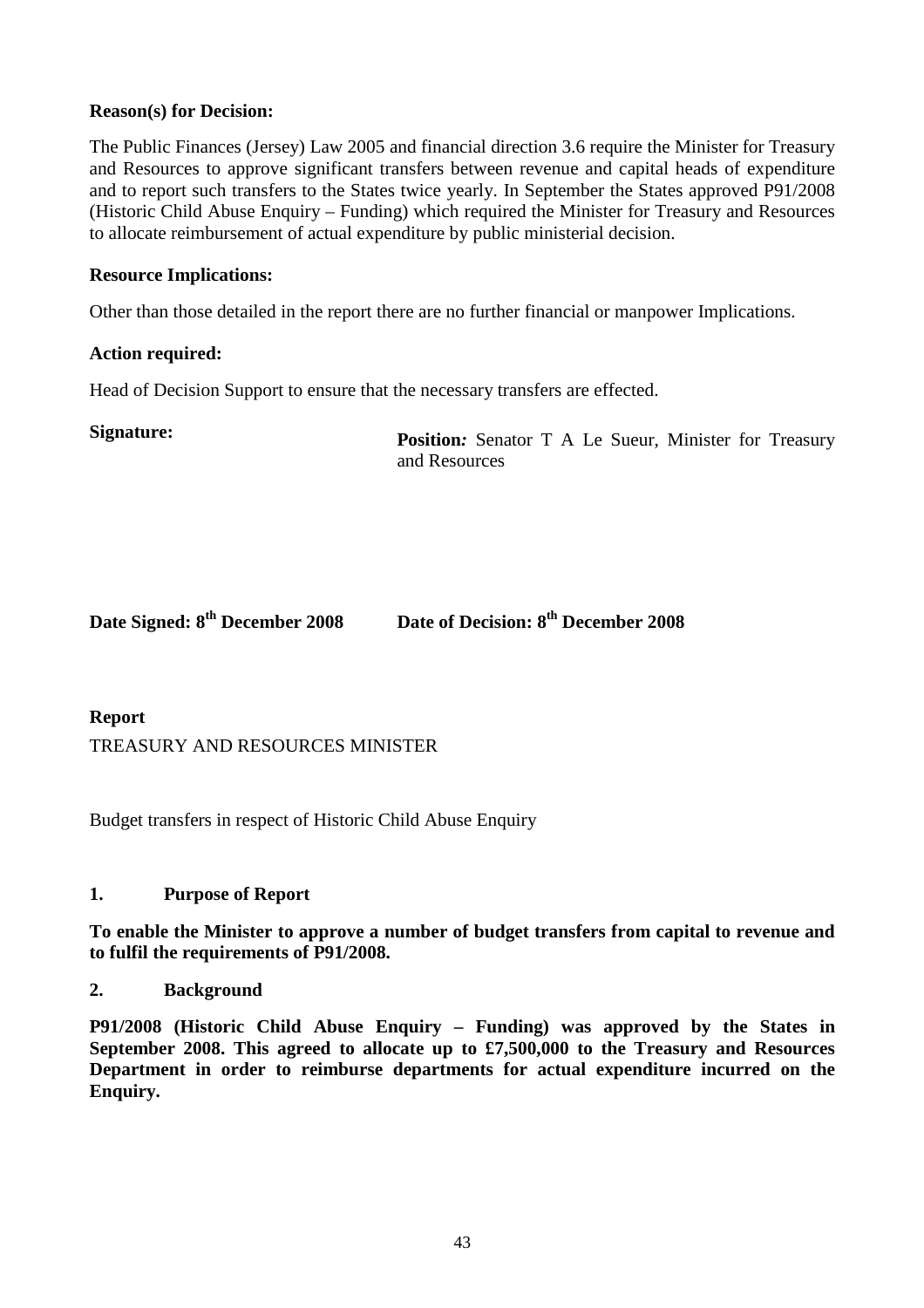**Departments are required to submit quarterly returns to the Treasurer of the States of actual expenditure incurred. At the end of June 2008 £2,960,417 was reimbursed as follows (MD-TR-2008-0086):** 

- **· Health and Social Services £124,000**
- **· Home Affairs £2,579,000**
- **· Economic Development £210,000**
- **· Chief Minister's £47,417**

**Based on returns to 30th September 2008 an additional £1,579,647 is now requested to be reimbursed:** 

- **· Health and Social Services £29,000**
- **· Home Affairs £1,068,000**
- **· Law Officers Department £479,064**
- **· Chief Minister's £3,583**

**The table below gives a summary of the position as at 30th September 2008. At that date £397,370 of the approved £7,500,000 remained to be allocated to departments if expenditure is as forecast. This balance will be carried forward to assist in meeting further Historic Child Abuse Enquiry costs in 2009.** 

| Department                                            | Forecast at 30th Allocated<br>Sept | June      | Allocated<br>Sept | Remaining<br>forecast |  |
|-------------------------------------------------------|------------------------------------|-----------|-------------------|-----------------------|--|
|                                                       | $\pounds$                          | $\pounds$ | $\pounds$         | $\pounds$             |  |
|                                                       |                                    |           |                   |                       |  |
| <b>Health and Social Services</b>                     | 225,000                            | 124,000   | 29,000            | 72,000                |  |
| ESC - Jersey Archive                                  | 65,000                             |           | $\overline{0}$    | 65,000                |  |
| Home Affairs                                          | 4,522,000                          | 2,579,000 | 1,068,000         | 875,000               |  |
| Treasury and Resources (Property 550,000<br>Holdings) |                                    |           | $\boldsymbol{0}$  | 550,000               |  |
| Law Officers                                          | 1,000,000                          |           | 479,064           | 520,936               |  |
| <b>Economic Development</b>                           | 210,000                            | 210,000   | $\theta$          | $\boldsymbol{0}$      |  |
| <b>Chief Minister's</b>                               | 81,000                             | 47,417    | 3,583             | 30,000                |  |
| Contingency                                           | 449,630                            |           | $\boldsymbol{0}$  | 449,630               |  |
|                                                       |                                    |           |                   |                       |  |
| Total                                                 | 7,102,630                          | 2,960,417 | 1,579,647         | 2,562,566             |  |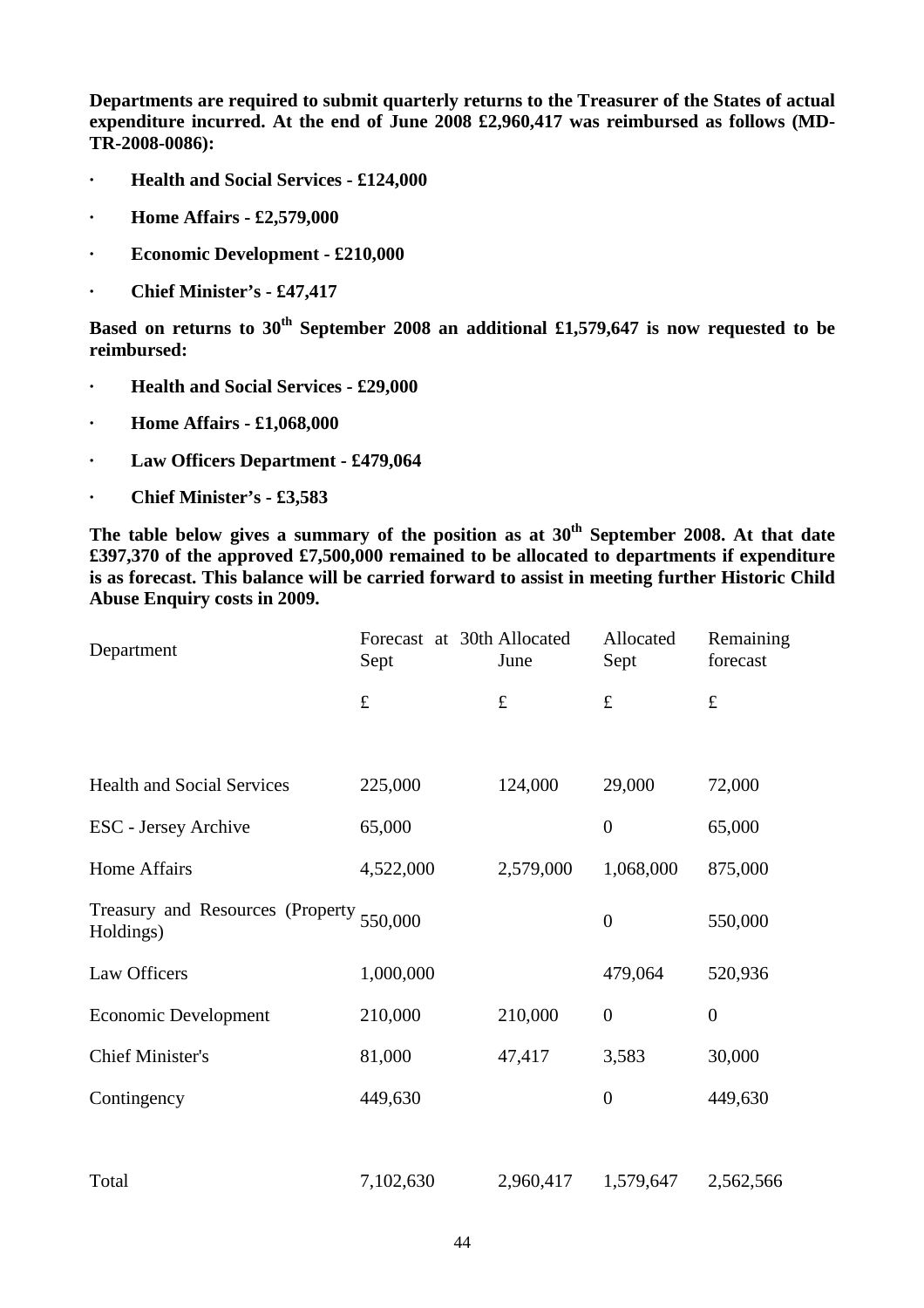#### **3. Departmental funding requests**

**Three of the departments seeking reimbursement have confirmed that:**

**· there are appropriate controls in place to ensure that funds are being spent appropriately and that value for money is being achieved and that** 

**· Financial directions are being complied with in respect of this expenditure.** 

**The accounting officer of the Home Affairs department had stated that he has taken all reasonable steps to discharge his responsibilities under the Public Finances Law in seeking the necessary assurances concerning the expenditure of public funds associated with the historical child abuse enquiry. However he also states that he is unable to give an assurance that the level of expenditure incurred whilst the previous Senior Investigating Officer was in charge of the investigation was entirely justified. Despite this the Minister for Treasury and Resources has agreed to reimburse the accounting officer to protect his legal position but the Treasurer of the States has asked for urgent discussions on proposed solutions to this situation.** 

#### **Health and Social Services**

**The department requests reimbursement of £29,000 additional actual expenditure in 2008 (total £153,000 to 30th September 2008):** 

#### **Home Affairs**

**The department requests reimbursement of £1,068,000 additional actual expenditure in 2008 (£3,647,000 to 30th September 2008):** 

#### **Law Officers Department**

**The department requests reimbursement of £479,064 for Case Fees to 30th September 2008. No expenditure had previously been claimed in 2008. Potential costs for 2009 have now been adjusted to reflect an extension of timescales where expenditure anticipated too be made in 2008 is likely to be expended in 2009. It has also been agreed that an additional (fixed term) Legal Adviser, who will be based at the Police Headquarters and commence employment in 2009, will also be met from these costs.** 

#### **Chief Minister's**

**The department requests reimbursement of £3,583 additional actual expenditure in 2008 (£51,000 to 30th September 2008) for expenditure by the Communications Unit. The Communications Unit has had to employ specialist advice for the duration of the investigation. This includes fees for advice and associated costs, such as travel and equipment.**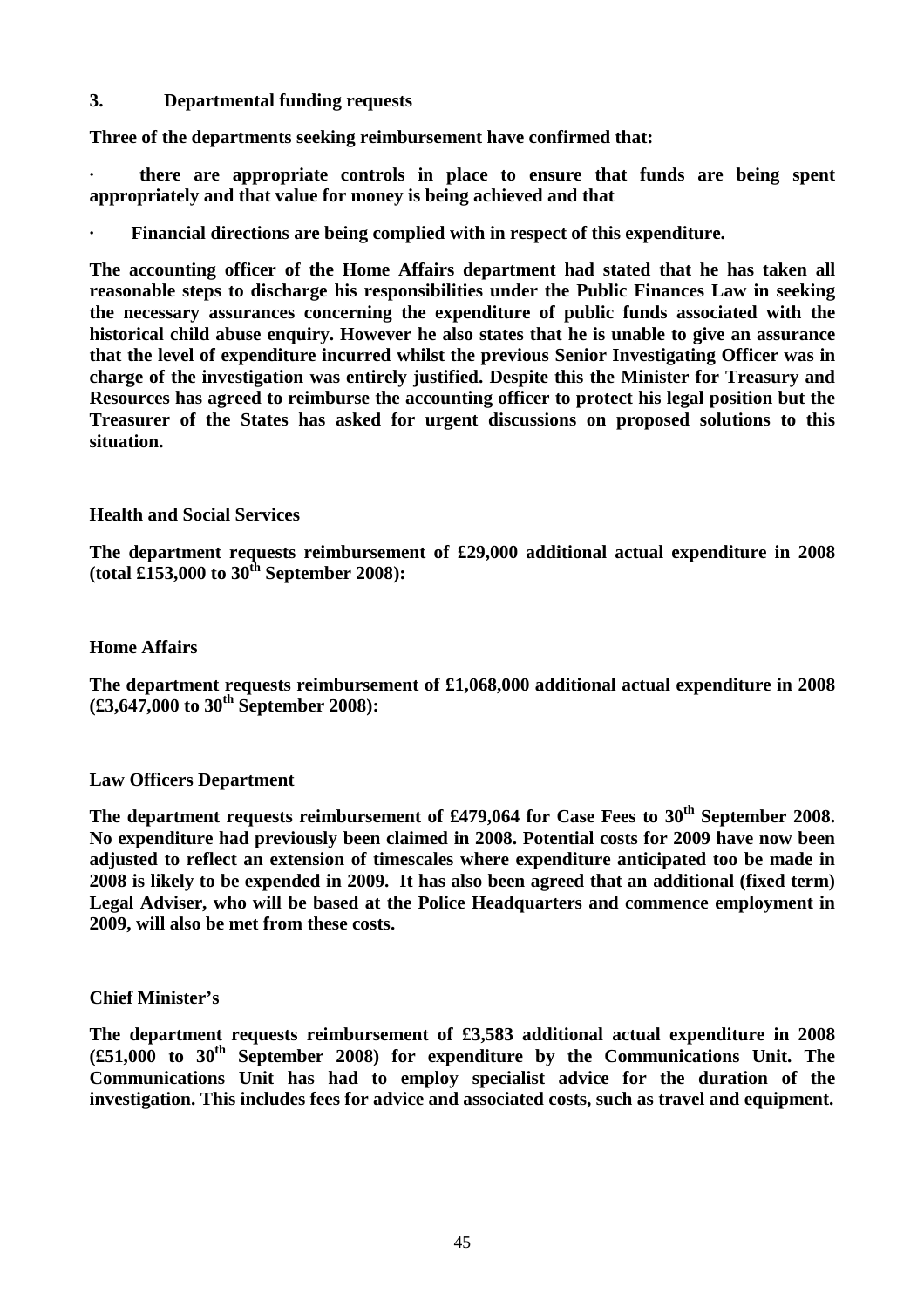#### **4. Recommendation**

**That the Minister approves the transfers from the Treasury and Resources Department Contingency Fund to the following revenue heads of expenditure to reimburse additional actual expenditure incurred on the Historic Child Abuse Enquiry up to 30th September 2008:** 

- **· Health and Social Services £29,000**
- **· Home Affairs £1,068,000**
- **· Law Officers Department £479,064**
- **· Chief Minister's £3,583**

**Total - £1,579,647** 

**5. Reason for Decision** 

 **The Public Finances (Jersey) Law 2005 and financial direction 3.6 require the Minister for Treasury and Resources to approve significant transfers between revenue and capital heads of expenditure and to report such transfers to the States twice yearly. In September the States approved P91/2008 (Historic Child Abuse Enquiry – Funding) which required the Minister for Treasury and Resources to allocate reimbursement of actual expenditure by public ministerial decision.**

**States Treasury Head of Decision Support 16 December, 2008 for decision 8th December 2008** 

## **Historic Child Abuse Enquiry - Budget Transfers (MD-TR-2009-0011)**

**Introduction** A decision made (22.01.2009) to approve budget transfers from the Treasury and Resources Department Contingency Fund to various Revenue Heads of Expenditure to reimburse additional actual expenditure incurred on the Historic Child Abuse Enquiry up to 31.12.2008

#### **Decision**

Treasury & Resources Department

Ministerial Decision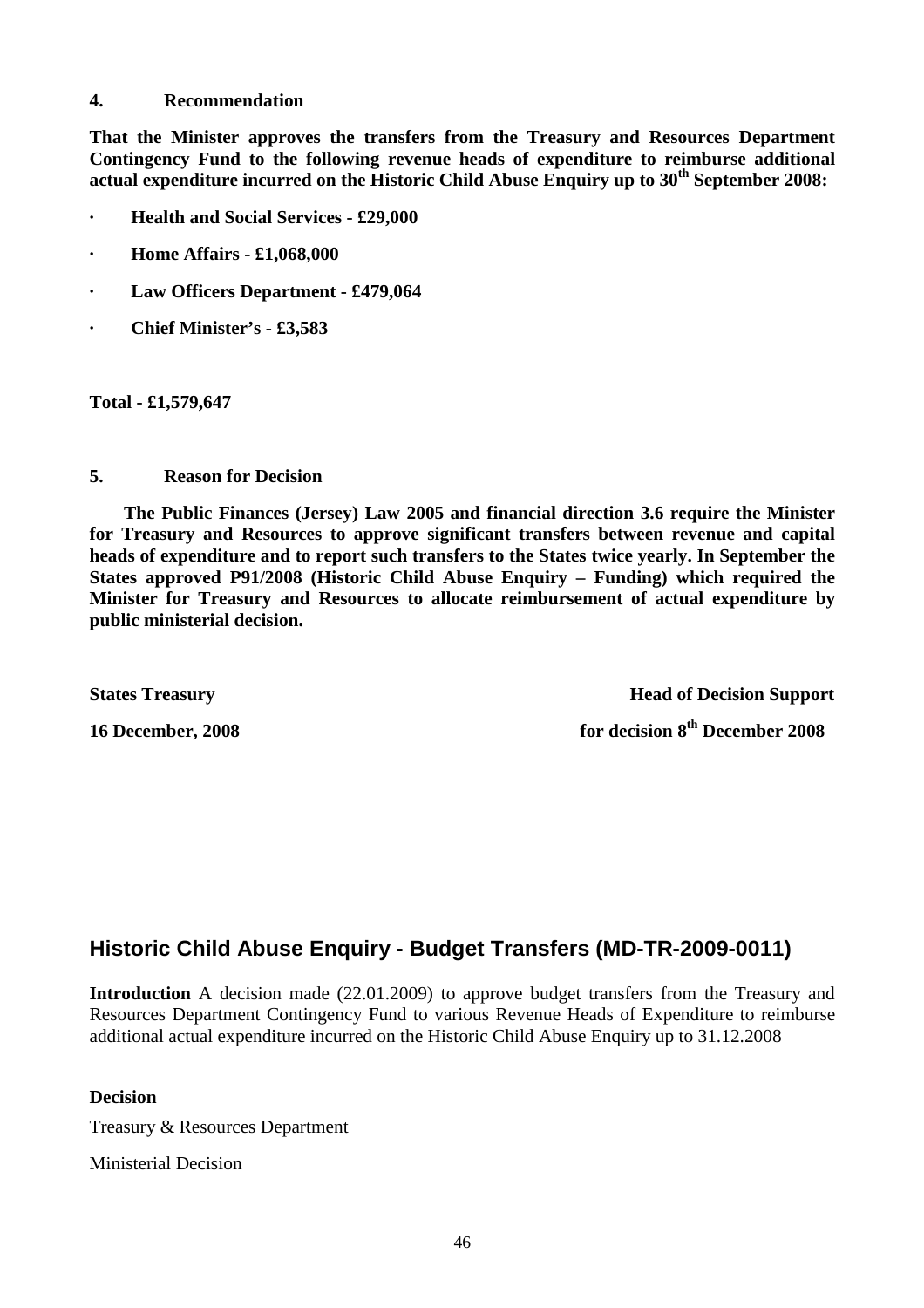**Decision Reference: MD-TR-2009-0011**

| <b>Decision</b><br><b>Title:</b>                  |  |                               | Summary Budget transfers in respect of Date of Decision $20th$<br><b>Historic Child Abuse Enquiry</b> |                        |                          | Summary:                                    |        |                          | 2009 | January |
|---------------------------------------------------|--|-------------------------------|-------------------------------------------------------------------------------------------------------|------------------------|--------------------------|---------------------------------------------|--------|--------------------------|------|---------|
| <b>Decision</b><br><b>Author:</b>                 |  | <b>Summary Kevin Hemmings</b> |                                                                                                       |                        | <b>Decision Summary:</b> |                                             |        | Public                   |      |         |
|                                                   |  |                               | <b>Head of Decision Support</b>                                                                       |                        |                          |                                             |        | <b>Public or Exempt?</b> |      |         |
| <b>Type of Report:</b><br><b>Oral or Written?</b> |  | Written                       |                                                                                                       |                        |                          | <b>Person Giving</b><br><b>Oral Report:</b> |        |                          | N/A  |         |
|                                                   |  |                               |                                                                                                       |                        |                          |                                             |        |                          |      |         |
| Written<br><b>Author:</b>                         |  | <b>Report</b> Kevin Hemmings  |                                                                                                       | <b>Written Report:</b> |                          |                                             | Public |                          |      |         |
|                                                   |  |                               | <b>Head of Decision Support</b>                                                                       |                        |                          |                                             |        | <b>Public or Exempt?</b> |      |         |

**Subject: Budget transfers in respect of Historic Child Abuse Enquiry**

**Decision(s): The Minister approved the transfers from the Treasury and Resources Department Contingency Fund to the following revenue heads of expenditure to reimburse additional actual expenditure incurred on the Historic Child Abuse Enquiry up to 31st December 2008:** 

- **Health and Social Services £117,000**
- **Home Affairs £875,067**
- **Treasury and Resources (Property Holdings) £96,927**
- **Law Officers Department £447,389**
- **Chief Minister's £32,087**

**Total - £1,568,470** 

**Reason(s) for Decision: The Public Finances (Jersey) Law 2005 and financial direction 3.6 require the Minister for Treasury and Resources to approve significant transfers between revenue and capital heads of expenditure and to report such transfers to the States twice yearly. In September the States approved P91/2008 (Historic Child Abuse Enquiry – Funding) which required the Minister for Treasury and Resources to allocate reimbursement of actual expenditure by public ministerial decision.** 

#### **Resource Implications:**

Other than those detailed in the report there are no further financial or manpower Implications.

#### **Action required: Head of Decision Support to ensure that the necessary transfers are effected.**

**Signature: Position:** Senator P F C Ozouf, Minister for Treasury and Resources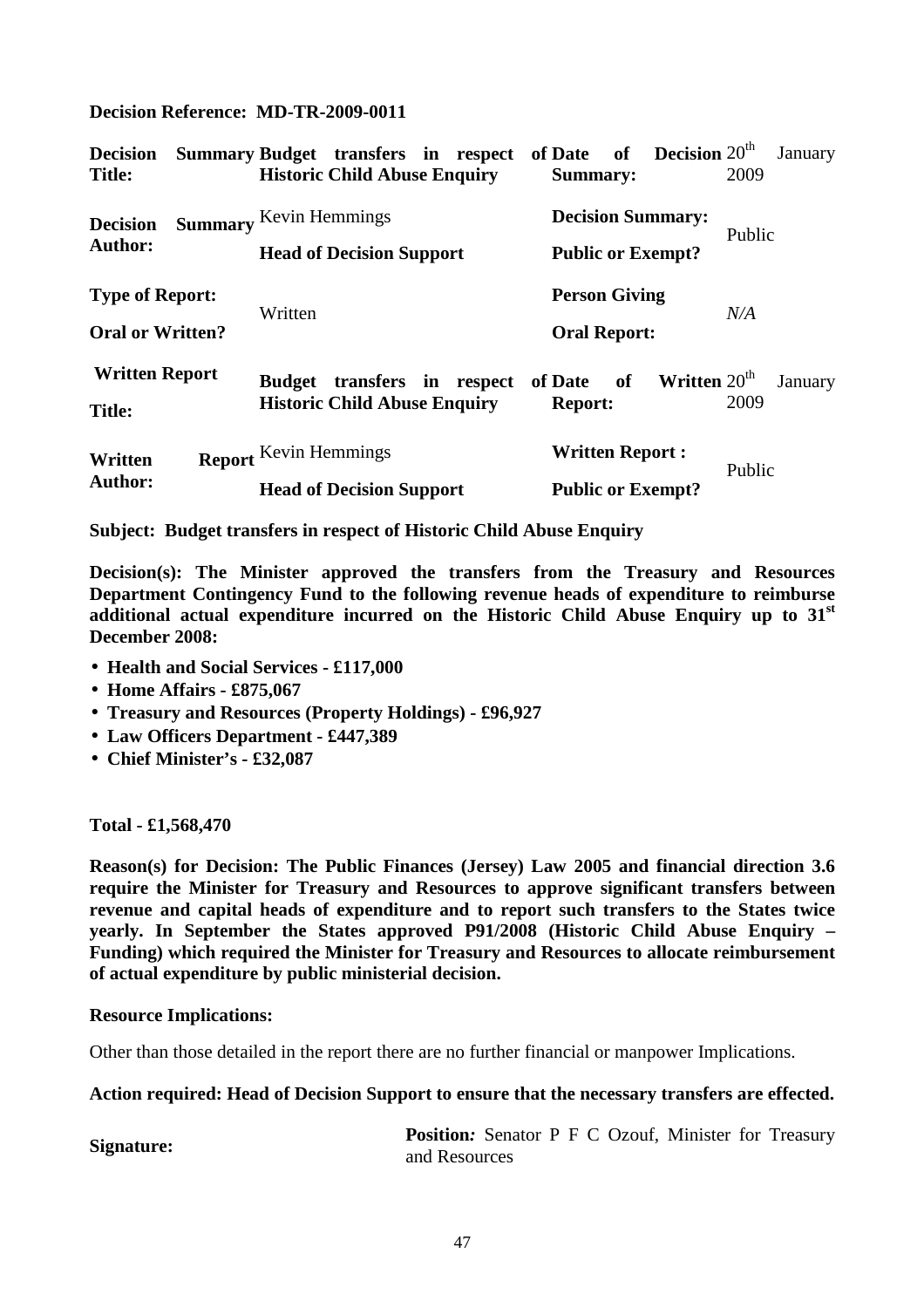**Date Signed: 22nd January 2009 Date of Decision: 22nd January 2009** 

**Report**

TREASURY AND RESOURCES MINISTER

Budget transfers in respect of Historic Child Abuse Enquiry

#### **1. Purpose of Report**

**To enable the Minister to approve a number of budget transfers from capital to revenue and to fulfil the requirements of P91/2008.**

**2. Background** 

**P91/2008 (Historic Child Abuse Enquiry – Funding) was approved by the States in September 2008. This agreed to allocate up to £7,500,000 to the Treasury and Resources Department in order to reimburse departments for actual expenditure incurred on the Enquiry.** 

**Departments are required to submit quarterly returns to the Treasurer of the States of actual expenditure incurred. At the end of June 2008 £2,960,417 was reimbursed as follows (MD-TR-2008-0086):** 

- **· Health and Social Services £124,000**
- **· Home Affairs £2,579,000**
- **· Economic Development £210,000**
- **· Chief Minister's £47,417**

**At the end of 30th September 2008 an additional £1,579,647 was reimbursed (MD-TR-2008- 0141):** 

- **· Health and Social Services £29,000**
- **· Home Affairs £1,068,000**
- **· Law Officers Department £479,064**
- **· Chief Minister's £3,583**

**At the end of 31st December 2008 an additional £1,568,470 is requested:** 

**· Health and Social Services - £117,000**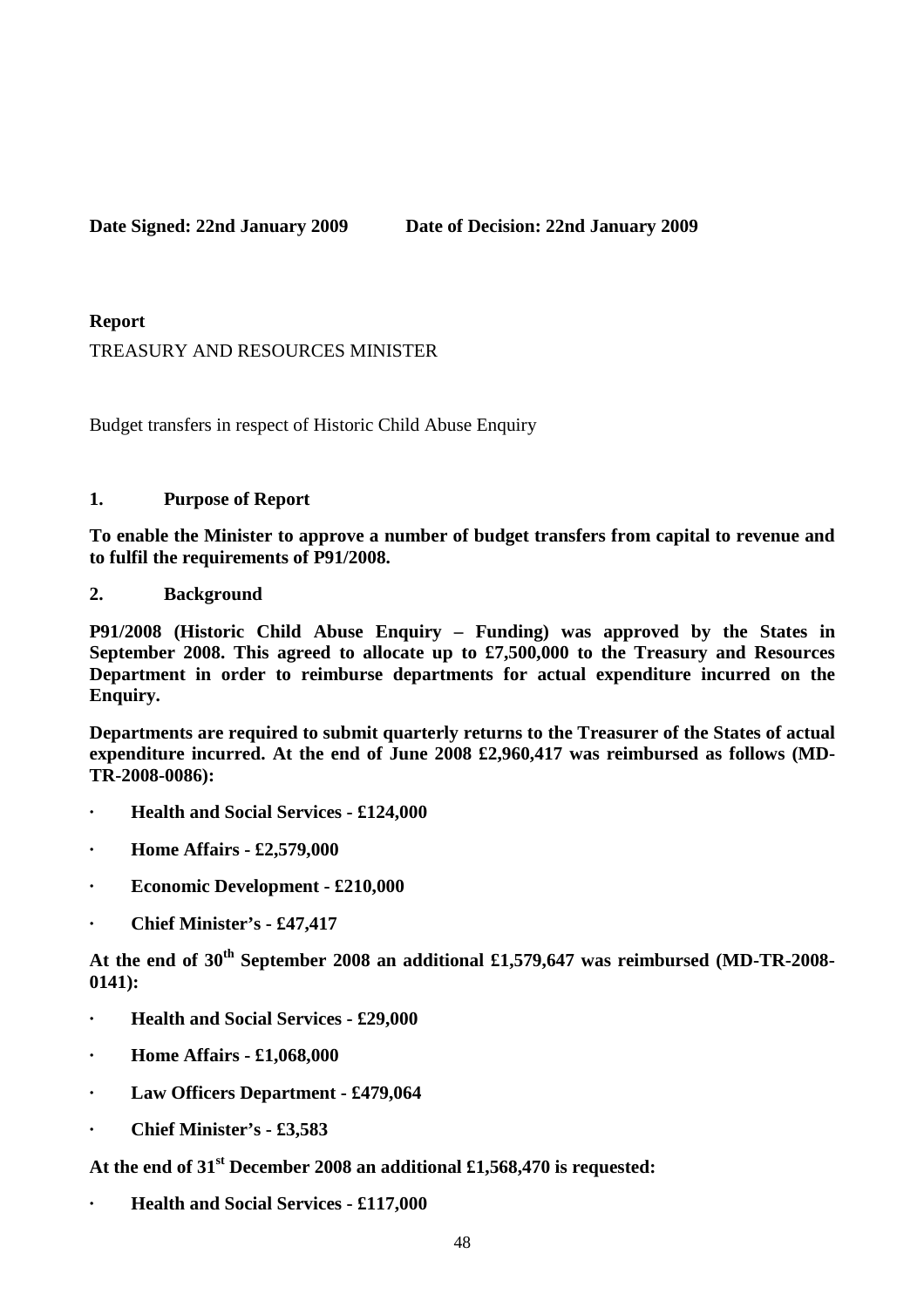- **· Home Affairs £875,067**
- **· Treasury and Resources (Property Holdings) £96,927**
- **· Law Officers Department £447,389**
- **· Chief Minister's £32,087**

 **The table below gives a summary of the position as at 31st December 2008. At that date £1,391,466 of the approved £7,500,000 remained to be allocated to departments. Of this sum an additional £994,096 was forecast to be spent in 2008 but is now anticipated to be spent in 2009. £397,370 remains to be allocated or forecast from the £7,500,000 approved. This balance will be carried forward to assist in meeting further Historic Child Abuse Enquiry costs in 2009.** 

#### **3. Departmental funding requests**

**Three of the departments seeking reimbursement have confirmed that:**

**· there are appropriate controls in place to ensure that funds are being spent appropriately and that value for money is being achieved and that** 

**· Financial directions are being complied with in respect of this expenditure.** 

**The accounting officer of the Home Affairs department had stated that he has taken all reasonable steps to discharge his responsibilities under the Public Finances Law in seeking the necessary assurances concerning the expenditure of public funds associated with the historical child abuse enquiry. However he also states that he is unable to give an assurance that the level of expenditure incurred whilst the previous Senior Investigating Officer was in charge of the investigation was entirely justified. Despite this the Minister for Treasury and Resources has agreed to reimburse the accounting officer to protect his legal position but the Treasurer of the States has asked for urgent discussions on proposed solutions to this situation. A response has been received from the accounting officer of the Home Affairs department and discussions are ongoing within the department on how to improve the level of assurance the accounting officer is able to give relating to this expenditure.** 

#### **Health and Social Services**

**The department requests reimbursement of £117,000 additional actual expenditure in 2008 (total £270,000 for 2008):** 

#### **Home Affairs**

**The department requests reimbursement of £875,067 additional actual expenditure for the period 1st October to 31st December 2008 (£3,647,000 was allocated to 30th September 2008 giving total expenditure by the department of £4,522,067 in 2008):** 

#### **Treasury and Resources (Property Holdings)**

**The department requests reimbursement of £99,927 to 31st December 2008 as follows:**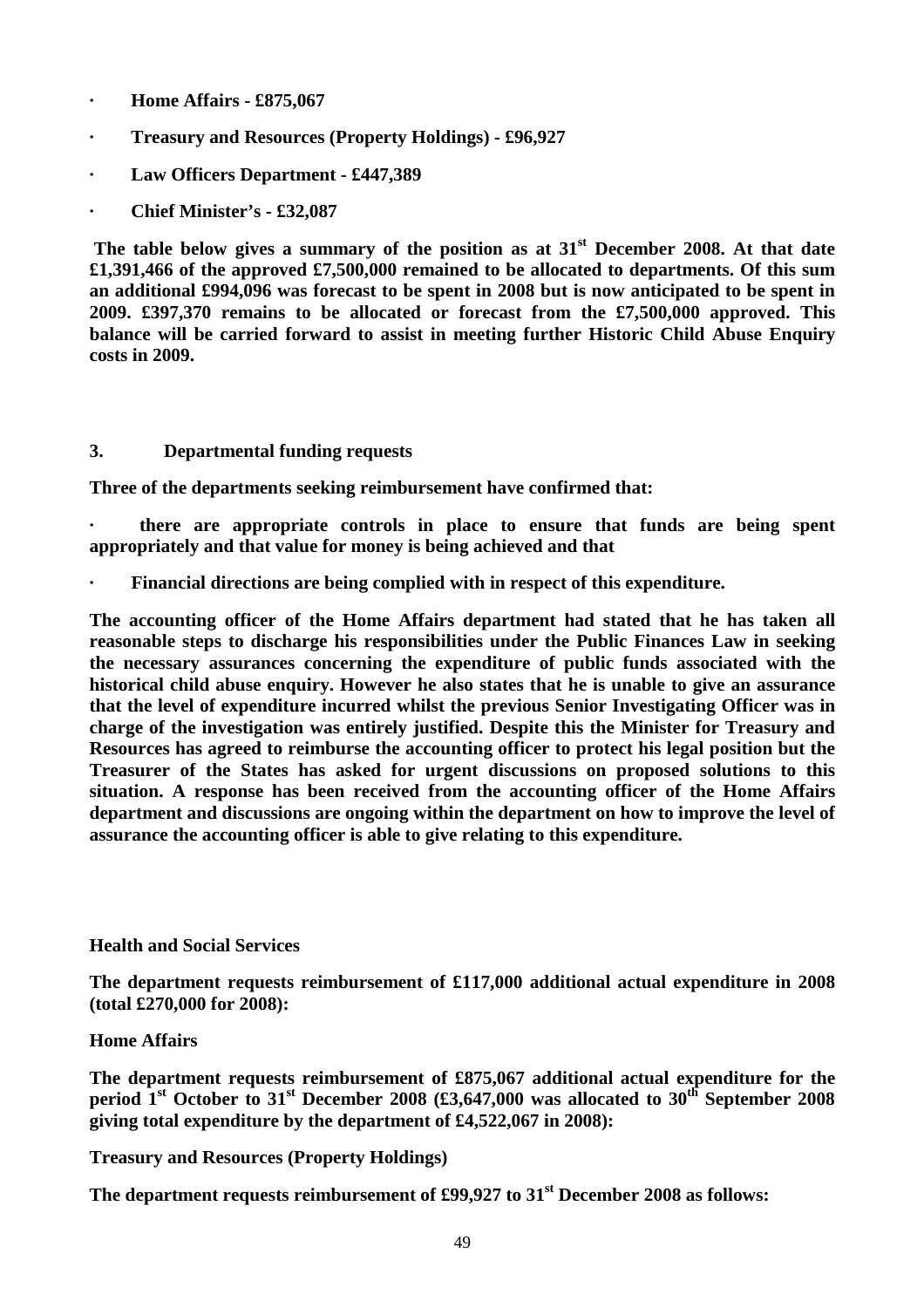| <b>Description</b>                                   | <b>Amount</b> |
|------------------------------------------------------|---------------|
|                                                      |               |
| <b>Staff</b> costs                                   | 8,866.53      |
| Security costs                                       | 24,513.56     |
| Telephone costs                                      | 277.44        |
| Youth Hostel Association costs incurred              | 22,372.81     |
| Grounds Maintenance costs                            | 1505          |
| General Building work, repairs & maintenance costs   | 23,435.46     |
| Reinstatement of plumbing after police investigation | 4,500.00      |
| <b>Electrical work costs</b>                         | 4,500.00      |
| <b>Electricity costs</b>                             | 1540.12       |
| Water costs                                          | 31.7          |
| Rates cost                                           | 1,583.37      |
| Asbestos survey                                      | 3,000.00      |
| Other costs                                          | 800.98        |
| <b>Total costs</b>                                   | 96,926.97     |

#### **Law Officers Department**

**The department requests reimbursement of £447,389 for Case Fees between 1st October and 31st December 2008. £479,064 was reimbursed to the end of 30th September. Potential costs for 2009 have now been adjusted to reflect an extension of timescales where expenditure anticipated to be made in 2008 is likely to be expended in 2009. It has also been agreed that an additional (fixed term) Legal Adviser, who will be based at the Police Headquarters and commence employment in 2009, will also be met from these costs.** 

#### **Chief Minister's**

**The department requests reimbursement of £32,087 additional actual expenditure between 1st October and 31st December 2008 (£83,087 in total for 2008). The department has had to employ specialist advice for the duration of the investigation. This includes fees for advice and associated costs, such as travel and equipment.** 

#### **4. Recommendation**

**That the Minister approves the transfers from the Treasury and Resources Department Contingency Fund to the following revenue heads of expenditure to reimburse additional actual expenditure incurred on the Historic Child Abuse Enquiry up to 30th September 2008:**